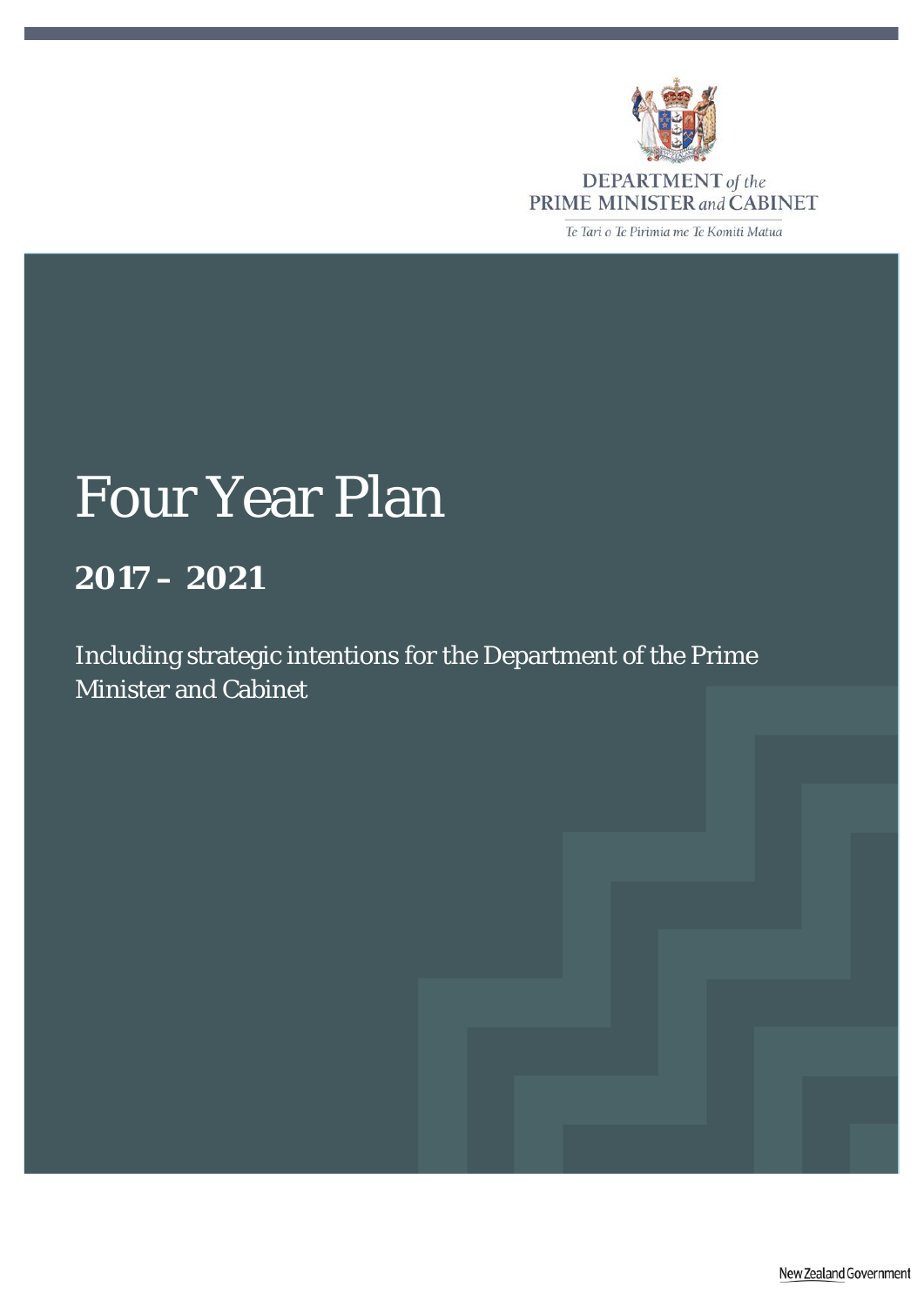Published 2017

© Crown Copyright



This work is licensed under the Creative Commons Attribution 4.0 International licence. In essence, you are free to copy, distribute and adapt the work, as long as you attribute the work to the Crown and abide by the other licence terms.

To view a copy of this licence, visit [https://creativecommons.org/licenses/by/4.0/.](https://creativecommons.org/licenses/by/4.0/) Please note that no departmental or governmental emblem, logo or Coat of Arms may be used in any way which infringes any provision of the *Flags*, Emblems, [and Names Protection Act 1981.](http://www.legislation.govt.nz/act/public/1981/0047/latest/whole.html%23dlm52216) Attribution to the Crown should be in written form and not by reproduction of any such emblem, logo or Coat of Arms.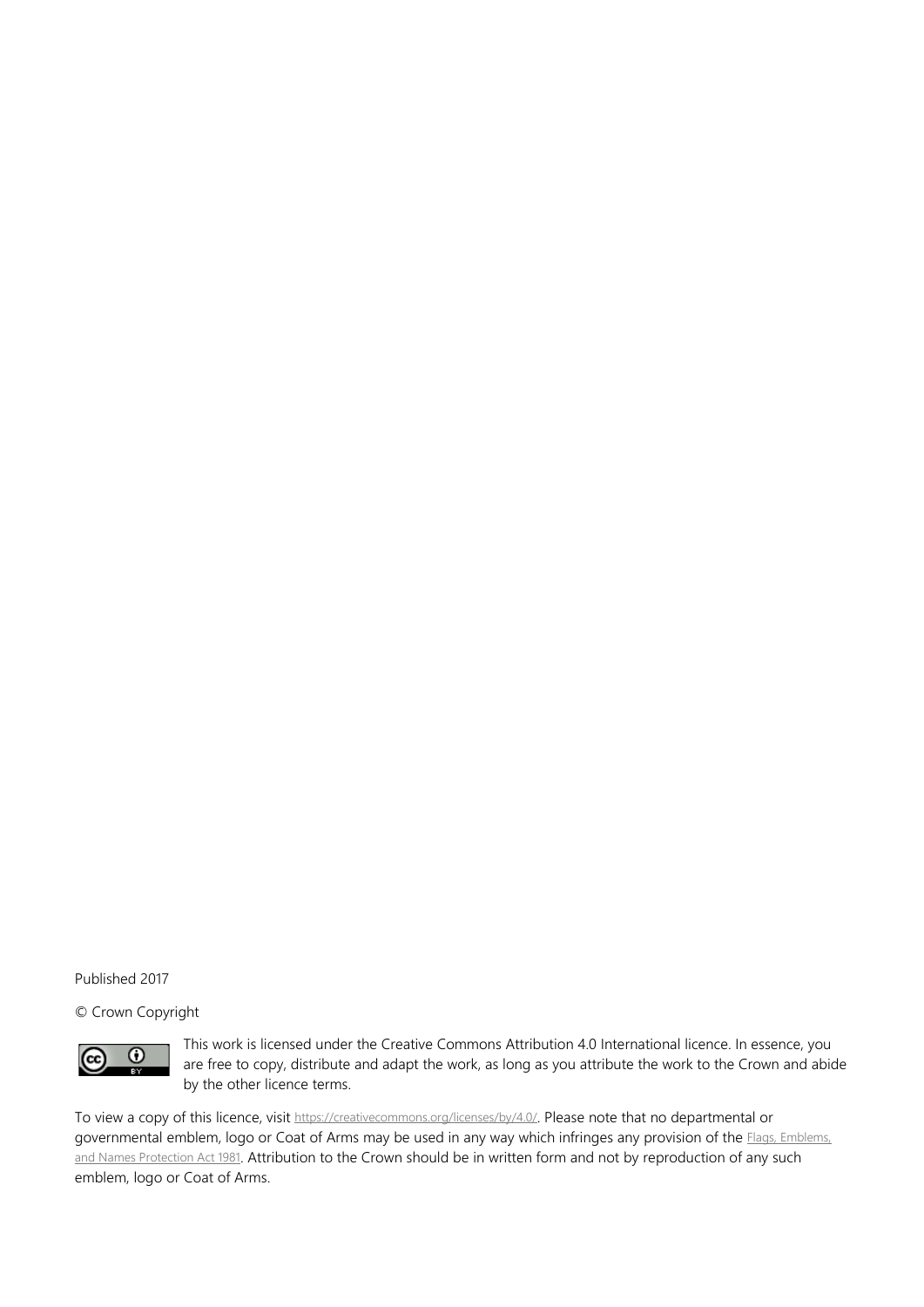## Navigating our Four Year Plan

| Chief Executive's overview and Ministerial Statement of Responsibility |                                |                                                                                                                                                  |                 |  |
|------------------------------------------------------------------------|--------------------------------|--------------------------------------------------------------------------------------------------------------------------------------------------|-----------------|--|
| <b>Part A Our Purpose</b>                                              |                                |                                                                                                                                                  | $6\phantom{1}6$ |  |
| Our role, how we work, and the                                         | Who we are and why we are here |                                                                                                                                                  |                 |  |
| value we bring to our partners<br>and the New Zealand public           | How we deliver our functions   |                                                                                                                                                  | 8               |  |
|                                                                        |                                | Summarising the value we deliver to our key stakeholders                                                                                         | 11              |  |
| Part B Our strategic intentions                                        |                                |                                                                                                                                                  | 12              |  |
| The context in which we work,<br>and our five Challenges for the       | What drives our work           |                                                                                                                                                  | 13              |  |
| next four years                                                        | Challenge One                  | The public service understands, delivers, and<br>helps shape the Government's priorities                                                         | 16              |  |
|                                                                        | Challenge Two                  | Governance for the 21 <sup>st</sup> Century                                                                                                      | 17              |  |
|                                                                        | Challenge Three                | New Zealanders understand and celebrate<br>the institutions and processes that contribute<br>to a strong, shared, sense of national identity     | 18              |  |
|                                                                        | Challenge Four                 | Increase New Zealand's resilience through<br>leading and building a risk-based,<br>community-focused, and integrated national<br>security system | 19              |  |
|                                                                        | Challenge Five                 | Leaving residents and agencies confident in<br>the future of greater Christchurch                                                                | 21              |  |
| <b>Part C How we deliver</b>                                           |                                |                                                                                                                                                  | 24              |  |
| How we will deploy our                                                 | Where we are going             |                                                                                                                                                  | 25              |  |
| resources to build and maintain<br>the organisational capabilities     | StrengthOne                    | Strategic partnerships                                                                                                                           | 27              |  |
| we need to deliver our strategic<br>intentions                         | Strength Two                   | Corporate governance, capability, and infrastructure                                                                                             | 30              |  |
|                                                                        | Strength Three                 | DPMC workforce                                                                                                                                   | 31              |  |
| We also describe the strategic<br>choices and trade-offs we face       | Managing our responsibilities  |                                                                                                                                                  | 33              |  |
|                                                                        |                                | Assumptions, choices, trade-offs and risks                                                                                                       | 36              |  |
| <b>Part D Annexes</b>                                                  |                                |                                                                                                                                                  | 41              |  |
| Further information to support                                         |                                | Annex One: Further detail on our Workforce Strategy                                                                                              | 42              |  |
| the Four Year Plan                                                     |                                | Annex Two: Supporting financial information                                                                                                      | 49              |  |
|                                                                        |                                | Annex Three: Asset management and investment intentions                                                                                          |                 |  |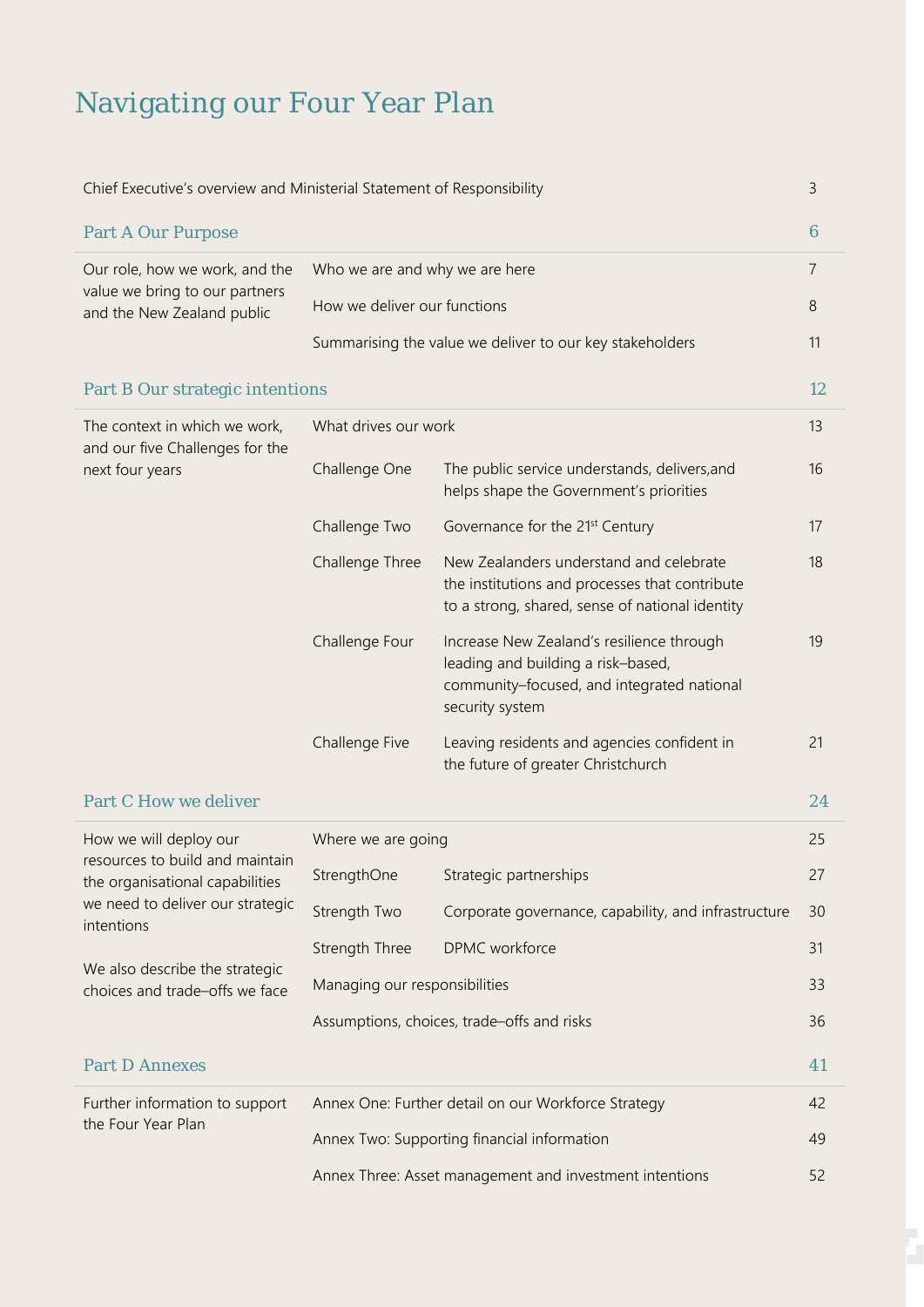|                                                                                                                              | A confident, well-governed, and secure New Zealand                                                                           |                                                                                                                                                             |                                                                                                                                                                                                           |           |                                                                                                                                              |
|------------------------------------------------------------------------------------------------------------------------------|------------------------------------------------------------------------------------------------------------------------------|-------------------------------------------------------------------------------------------------------------------------------------------------------------|-----------------------------------------------------------------------------------------------------------------------------------------------------------------------------------------------------------|-----------|----------------------------------------------------------------------------------------------------------------------------------------------|
|                                                                                                                              | We deliver our purpose through our core functions                                                                            |                                                                                                                                                             |                                                                                                                                                                                                           |           |                                                                                                                                              |
| <b>Executive Government</b><br>Advice and Support                                                                            | Constitution and<br>Nationhood                                                                                               |                                                                                                                                                             | National Security - Risk and<br>Resilience                                                                                                                                                                |           | Greater Christchurch<br>Regeneration                                                                                                         |
|                                                                                                                              | To contribute to the Government's priorities                                                                                 |                                                                                                                                                             |                                                                                                                                                                                                           |           |                                                                                                                                              |
| Build better public services<br>that all New Zealanders can<br>rely on                                                       | Build a more competitive<br>and productive economy                                                                           |                                                                                                                                                             | Responsibly manage the<br>Government's finances                                                                                                                                                           |           | Rebuild greater<br>Christchurch                                                                                                              |
|                                                                                                                              | OUR STRATEGIC INTENTIONS                                                                                                     |                                                                                                                                                             |                                                                                                                                                                                                           |           |                                                                                                                                              |
|                                                                                                                              | We focus our efforts through five Challenges                                                                                 |                                                                                                                                                             |                                                                                                                                                                                                           |           |                                                                                                                                              |
| The public service<br>understands, delivers,<br>and helps shape the<br>Government's<br>priorities                            | Governance for the<br>21 <sup>st</sup> century                                                                               | New Zealanders<br>understand and<br>celebrate the<br>institutions and<br>processes that<br>contribute to a strong,<br>shared, sense of<br>national identity | Increase New<br>Zealand's resilience                                                                                                                                                                      |           | Leaving residents and<br>agencies confident in<br>the future of greater<br>Christchurch                                                      |
|                                                                                                                              |                                                                                                                              |                                                                                                                                                             |                                                                                                                                                                                                           |           |                                                                                                                                              |
|                                                                                                                              | And we can see the impact we want to have by looking at                                                                      |                                                                                                                                                             |                                                                                                                                                                                                           |           |                                                                                                                                              |
| • Stakeholder<br>satisfaction<br>• The Better Public<br>Services result areas<br>• Trends in the quality<br>of policy advice | • Satisfaction with<br>CabNet<br>• Feedback from new<br><b>Ministers</b><br>• Completion of the<br>revised Cabinet<br>Manual | the General Social<br>Survey<br>• Media coverage of the<br>Honours Lists<br>the Honours Lists                                                               | • Tracking comments in • Aggregate national<br>risk levels and profiles<br>• National preparedness<br>and practices<br>• How well we are<br>• The gender balance of working with our<br>priority partners |           | • How plans for<br>Christchurch's<br>regeneration are in<br>place and progressing<br>• Trends in the progress<br>of regeneration<br>outcomes |
|                                                                                                                              |                                                                                                                              |                                                                                                                                                             |                                                                                                                                                                                                           |           |                                                                                                                                              |
|                                                                                                                              |                                                                                                                              | <b>OUR BUSINESS PLAN</b>                                                                                                                                    |                                                                                                                                                                                                           |           |                                                                                                                                              |
|                                                                                                                              | We know where we need to be in four years to achieve this                                                                    |                                                                                                                                                             |                                                                                                                                                                                                           |           |                                                                                                                                              |
| We will be more effective influencers                                                                                        |                                                                                                                              | We will be more interconnected                                                                                                                              |                                                                                                                                                                                                           | resilient | We will be less pressured, and more                                                                                                          |
| and system stewards                                                                                                          |                                                                                                                              |                                                                                                                                                             |                                                                                                                                                                                                           |           |                                                                                                                                              |
|                                                                                                                              | We will do this by building our organisational strengths                                                                     |                                                                                                                                                             |                                                                                                                                                                                                           |           |                                                                                                                                              |
|                                                                                                                              | Strategic partnerships                                                                                                       |                                                                                                                                                             | DPMC workforce                                                                                                                                                                                            |           |                                                                                                                                              |
|                                                                                                                              |                                                                                                                              | Corporate governance, capability, and infrastructure                                                                                                        |                                                                                                                                                                                                           |           |                                                                                                                                              |
|                                                                                                                              | Throughout our work we will demonstrate our values by being                                                                  |                                                                                                                                                             |                                                                                                                                                                                                           |           |                                                                                                                                              |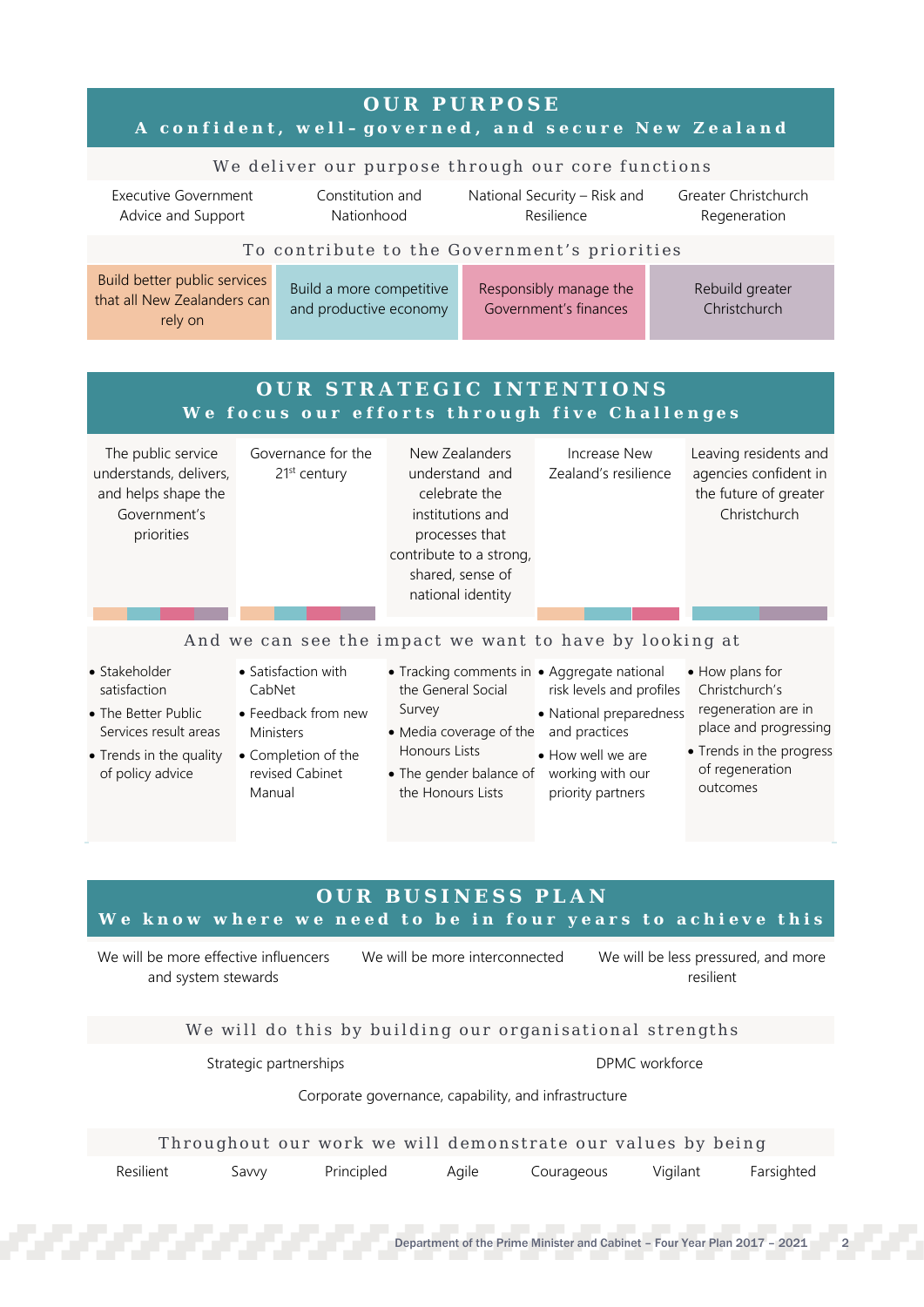## Chief Executive's overview

This Four Year Plan (the Plan) follows a period of change, challenge, and opportunity for the Department of the Prime Minister and Cabinet (DPMC). I am proud our staff have risen to the occasion and delivered to a high standard across our diverse business groups.

Our core business is enabling effective executive government. This means providing, on a daily basis, advice and support to the Prime Minister, Cabinet, and the Governor–General. We provide decision–makers with a key advantage – expert advice on policy and process – and help translate government priorities into action.

We also advise and support key figures in our constitutional arrangements to carry out their roles.

Our role has grown over the last few years, and we now serve Ministers with responsibilities relating to national security, risk and resilience, and the regeneration of greater Christchurch.

Despite this change, our purpose remains the same: advancing a confident, well–governed, and secure New Zealand. It is how we deliver this that is changing, as we take on new responsibilities; set ambitious goals; and exercise active leadership, coordination, and stewardship in partnership with our key stakeholders.

Our priorities for advancing our purpose over the next four years are described by our five Challenges.

The Challenges include increasing support for the Government of the day to set and achieve its priorities, ensuring our system of Cabinet government remains world–leading in the 21<sup>st</sup> century, enhancing our collective sense of national identity, shaping a National Security System that makes New Zealand more resilient, and supporting the transition to local leadership of greater Christchurch regeneration.

To deliver these Challenges, we need to be an exemplar of executive and policy leadership, expert in process, trusted by government and our strategic partners, and ready and able to work across the state sector, iwi, business, and our communities.

Our seven business groups have their own identities and expertise, brought together by our unique position at the centre of New Zealand's system of democratic government. Our Four Year Plan builds on this diversity, focusing on the things that connect us – our partnerships, our capabilities, and our need to support each other to achieve our goals.



*Chief Executive's statement of responsibility*

In signing this information, I acknowledge that I am responsible for the information on strategic intentions for the Department of the Prime Minister and Cabinet. This information has been prepared in accordance with the Public Finance Act 1989 (sections 38 and 40).

Nality

Andrew Kibblewhite **Chief Executive** November 2016



*Ministerial Statement of Responsibility*

I am satisfied that the information on strategic intentions prepared by the Department of the Prime Minister and Cabinet is consistent with the policies and performance expectations of the Government.



Rt Hon John Key **Prime Minister** November 2016

This Plan focuses on three areas where we will need to build our capabilities – developing our people into more effective influencers and system stewards, becoming more interconnected, and becoming more resilient.

Looking ahead, 2017 is an election year and the Cabinet Office is ready to provide constitutional advice and support. Our strengthened capabilities will ensure we are best prepared to support the priorities of the government of the day.

We will also continue to play a key role responding to the 14 November 2016 Kaikōura earthquake. I would like to thank everyone who has worked tirelessly to lead our National Security System and coordinate the initial response and transition to recovery. What this event means for us in the medium term is still uncertain, but I am confident we are ready to take on the roles required.

Ultimately, the continued success of DPMC will be the result of the hard work done every day by our staff. I am indebted to them for their efforts, as I am to their families and others who provide support to them.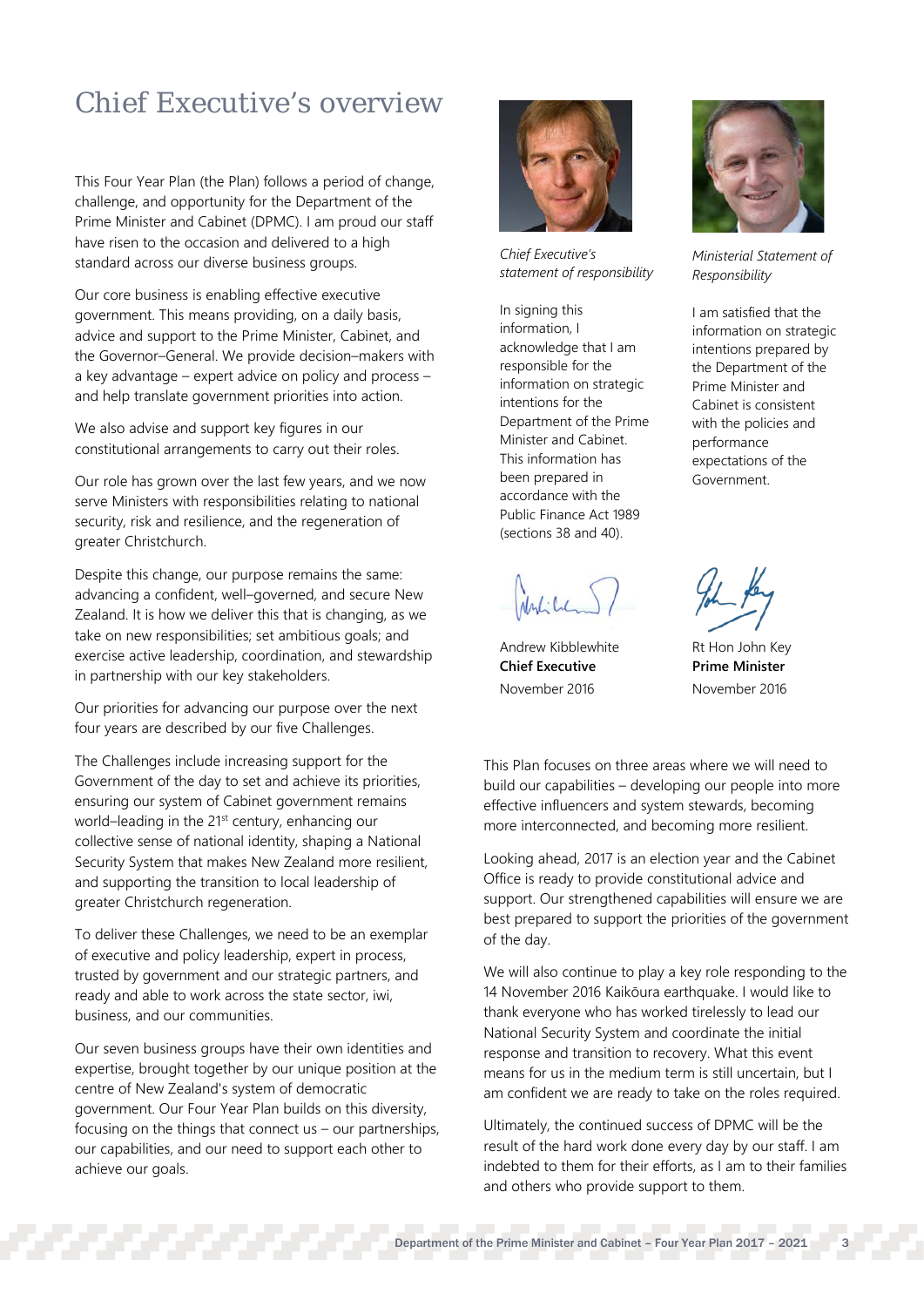## Reflecting on our progress against our previous Four Year Plan

|                                                         | Our 2015 Challenges and what we set out to do                                                                      | Our progress since our Four Year Plan 2015 - 2019                                                                                                                                                                                                                                                                                     |
|---------------------------------------------------------|--------------------------------------------------------------------------------------------------------------------|---------------------------------------------------------------------------------------------------------------------------------------------------------------------------------------------------------------------------------------------------------------------------------------------------------------------------------------|
| <b>Challenge One</b>                                    | Shape and respond effectively to the<br>Prime Minister's commissions.                                              | Our advice 'far exceeded' the Prime Minister's expectations.                                                                                                                                                                                                                                                                          |
| Ensure the public<br>service helps                      | Improve mechanisms to articulate and<br>align Government priorities.                                               | Worked with the Central Agencies for seamless messaging on<br>priorities and provided feedback to policy leaders on alignment.                                                                                                                                                                                                        |
| shape,<br>understands, and<br>delivers on<br>Government | Improve, with other Central Agencies,<br>the execution of government<br>priorities.                                | Supported the transition to local leadership of the Christchurch<br>regeneration, disestablishing the Canterbury Earthquake Recovery<br>Agency (CERA) and transferring its functions.                                                                                                                                                 |
| priorities                                              | Lift the quality of policy advice across<br>the public service system.                                             | Successfully delivered the first phase of the Policy Project and a<br>suite of tools to build policy capability across the system.                                                                                                                                                                                                    |
|                                                         | Support the Head of State Services in<br>Public Service Reform.                                                    | Worked with Central Agencies and results agencies for assurance<br>over the Better Public Services results, and assisted with the<br>results refresh.                                                                                                                                                                                 |
| <b>Challenge Two</b>                                    | Plan for further development of<br>CabNet.                                                                         | Having successfully implemented CabNet, we rolled out further<br>enhancements and are working on a development strategy.                                                                                                                                                                                                              |
| Support effective<br>ministerial decision<br>making     | Support Ministers so that they are well<br>equipped to carry out their roles.                                      | Ongoing support was provided to new Ministers following<br>formation of government after the 2014 general election.                                                                                                                                                                                                                   |
|                                                         | Review and modernise the<br>requirements for Cabinet papers.                                                       | This work stream was not commenced following a review of<br>Departmental priorities.                                                                                                                                                                                                                                                  |
|                                                         | Review the Cabinet Manual.                                                                                         | We commenced this review.                                                                                                                                                                                                                                                                                                             |
| <b>Challenge Three</b>                                  | Conclude the flag consideration<br>process.                                                                        | The Flag Consideration Project concluded, under budget, with<br>significant levels of public engagement with a world first process.                                                                                                                                                                                                   |
| Enhance<br>New Zealand's<br>sense of<br>nationhood      | Strengthen the office of the<br>Governor-General as a symbol of New<br>Zealand's national unity and<br>leadership. | We communicated information about the office and role of the<br>Governor-General, including through social media, constitutional<br>speeches, and the swearing-in of the new Governor-General. As<br>part of the preparation for the transition, we planned ways to<br>raise the effectiveness of the office in community leadership. |
|                                                         | Strengthen New Zealanders'<br>understanding of the Honours System,<br>and celebration of recipients.               | Partnered with other agencies to discuss improving the diversity<br>of nominations, and used the Governor-General's social media to<br>promote Honours investiture ceremonies.                                                                                                                                                        |
| <b>Challenge Four</b><br>Increase                       | Embed a risk-based approach to<br>national security.                                                               | Published the National Civil Defence Emergency Management<br>Plan Order 2015, strengthening a risk-based approach, and<br>began work on a national approach to managing risk.                                                                                                                                                         |
| New Zealand's<br>resilience through                     | Support communities to enhance<br>resilience.                                                                      | Ran regional workshops and a national conference to help<br>develop a National Disaster Resilience Strategy.                                                                                                                                                                                                                          |
| leading and<br>building a risk<br>based, trusted, and   |                                                                                                                    | 1.36 million people took part in the national earthquake drill,<br>New Zealand ShakeOut.                                                                                                                                                                                                                                              |
| integrated national<br>security system                  | Help New Zealanders understand and<br>value our National Security System.                                          | Published a National Security System handbook to build<br>understanding of the philosophy and doctrine governing the<br>National Security System, and provided tuition through the<br>Security Sector Professional Development Programme.                                                                                             |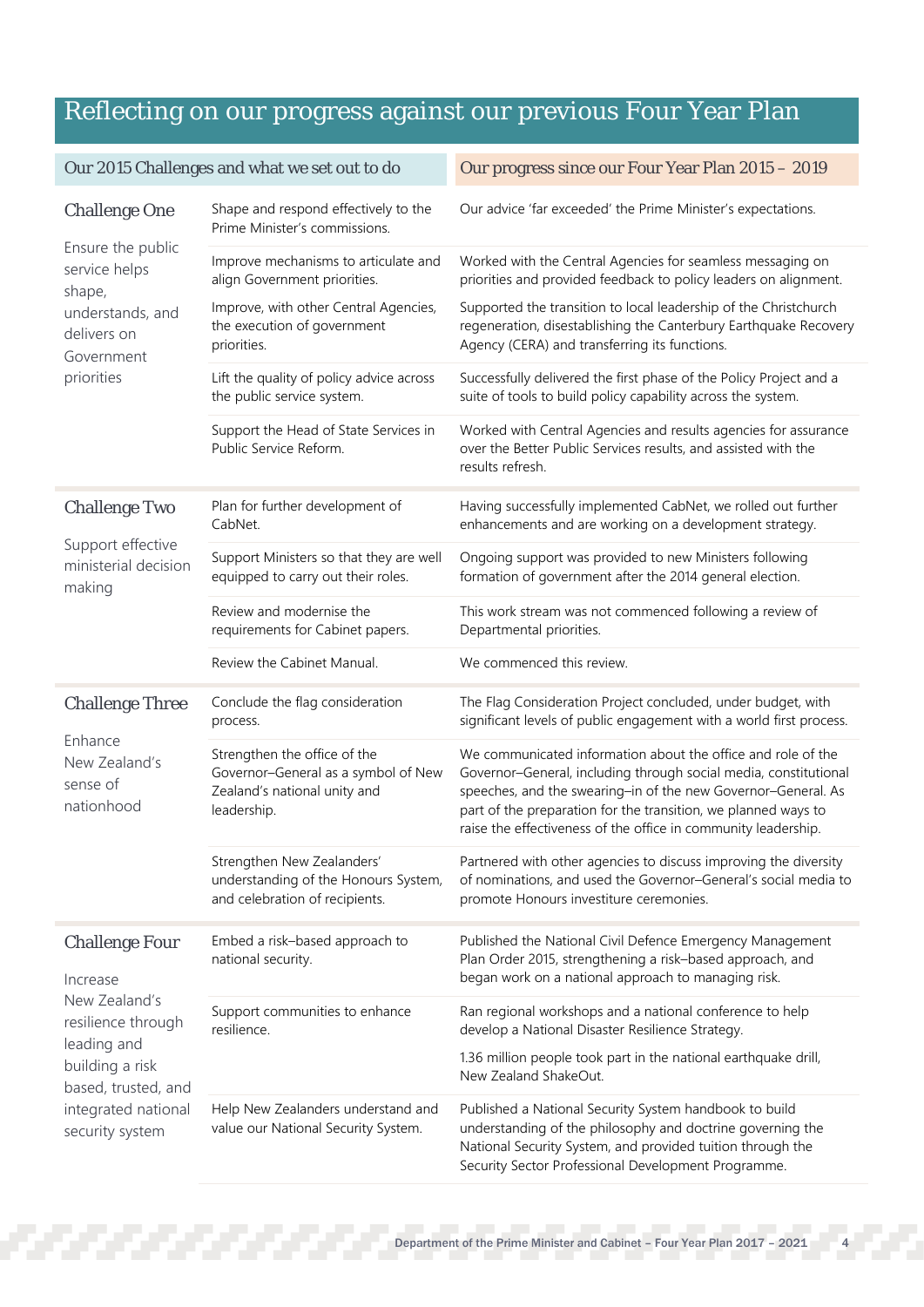|                                                       | Lead a world class ODESC (Officials'<br>Committee for Domestic and External<br>Security Coordination) system. | Implemented a national intelligence priorities process, and led<br>cross-agency advice on national security issues.<br>Delivered Government's response to the 2015 Intelligence                                                                                                                                                                  |
|-------------------------------------------------------|---------------------------------------------------------------------------------------------------------------|--------------------------------------------------------------------------------------------------------------------------------------------------------------------------------------------------------------------------------------------------------------------------------------------------------------------------------------------------|
|                                                       | Ensure that New Zealand is secure,<br>resilient, and prosperous online.                                       | Agencies Review.<br>Launched a new Cyber Security Strategy and Action Plan, secured<br>funding in Budget 2016 for a CERT (a computer emergency<br>response organisation), held New Zealand's first Cyber Security<br>Summit in Auckland with almost 300 participants, continued the<br>Connect Smart campaign and partnership, and established a |
| <b>Challenge Five</b>                                 | Transition greater Christchurch<br>recovery from the CERA to long-term                                        | cyber security skills taskforce.<br>We supported the disestablishment of CERA, introduced the<br>Greater Christchurch Regeneration Act 2016, and transitioned                                                                                                                                                                                    |
| Leaving residents<br>and agencies<br>confident in the | arrangements.                                                                                                 | CERA's functions to inheriting agencies.<br>We supported the establishment of Otākaro Limited and<br>Regenerate Christchurch.                                                                                                                                                                                                                    |
| future of greater<br>Christchurch <sup>1</sup>        | Establish effective monitoring and<br>reporting of the wider regeneration.                                    | Provided policy advice to the responsible Minister on the<br>regeneration of greater Christchurch, and established a<br>monitoring and reporting framework to track progress.                                                                                                                                                                    |
|                                                       | Identify lessons from the first five<br>years for the benefit of New Zealand.                                 | Launched an online platform "EQ Recovery Learning", to support<br>organisations and groups to identify and share learning material.                                                                                                                                                                                                              |
| Organisational<br>health and                          | Fully incorporate some functions<br>previously performed by CERA.                                             | Established the Greater Christchurch Group, maintaining<br>continuity of information, systems, and work programmes.                                                                                                                                                                                                                              |
| capability                                            | Focusing on people and systems to<br>support our challenges.                                                  | Enabled a consistent DPMC across all business groups through<br>standardised and strengthened induction, staff development,<br>performance management systems, and managerial reporting.                                                                                                                                                         |
|                                                       |                                                                                                               | Built DPMC's values through assessment of our culture and<br>engagement, and developed frameworks for talent management,<br>recognition of high performance, career planning, and targeted<br>leadership development.                                                                                                                            |
|                                                       | Building our corporate capability and<br>infrastructure.                                                      | Built our people and performance capability; our project, risk and<br>assurance, and reporting systems; and our communications, legal<br>and Ministerial servicing capabilities.                                                                                                                                                                 |
|                                                       |                                                                                                               | Refreshed and updated corporate and HR policies and systems.                                                                                                                                                                                                                                                                                     |
|                                                       |                                                                                                               | Increased capability to support the increased investments in the<br>capacity of the Security and Intelligence Group and the Ministry<br>of Civil Defence and Emergency Management (MCDEM),<br>beginning in the 2016/17 financial year.                                                                                                           |
|                                                       |                                                                                                               | Increased our ability to be responsive and adaptable in our<br>serving of the Government of the day, including taking on new or<br>changed priorities or functions.                                                                                                                                                                              |

j

<span id="page-6-0"></span><sup>1</sup> Originally "Ensure central government's support of the regeneration of Canterbury", this Challenge was updated during 2015/16.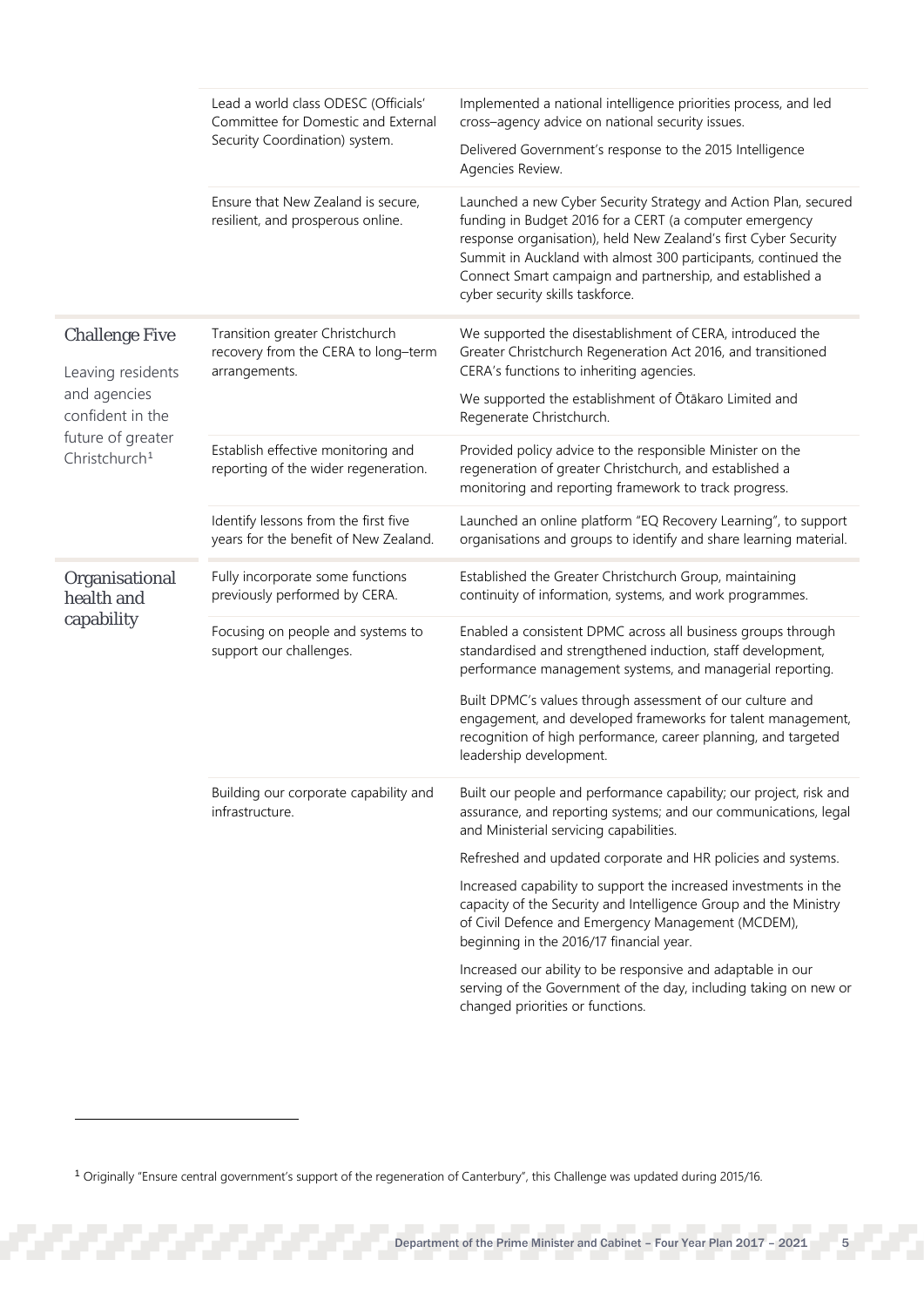# Part A

# **Our purpose**

In this section we summarise our role, how we work, and the value we bring.

We outline the unique role we play within the State sector, providing advice, leadership, support, and coordination on activities that impact across the public service.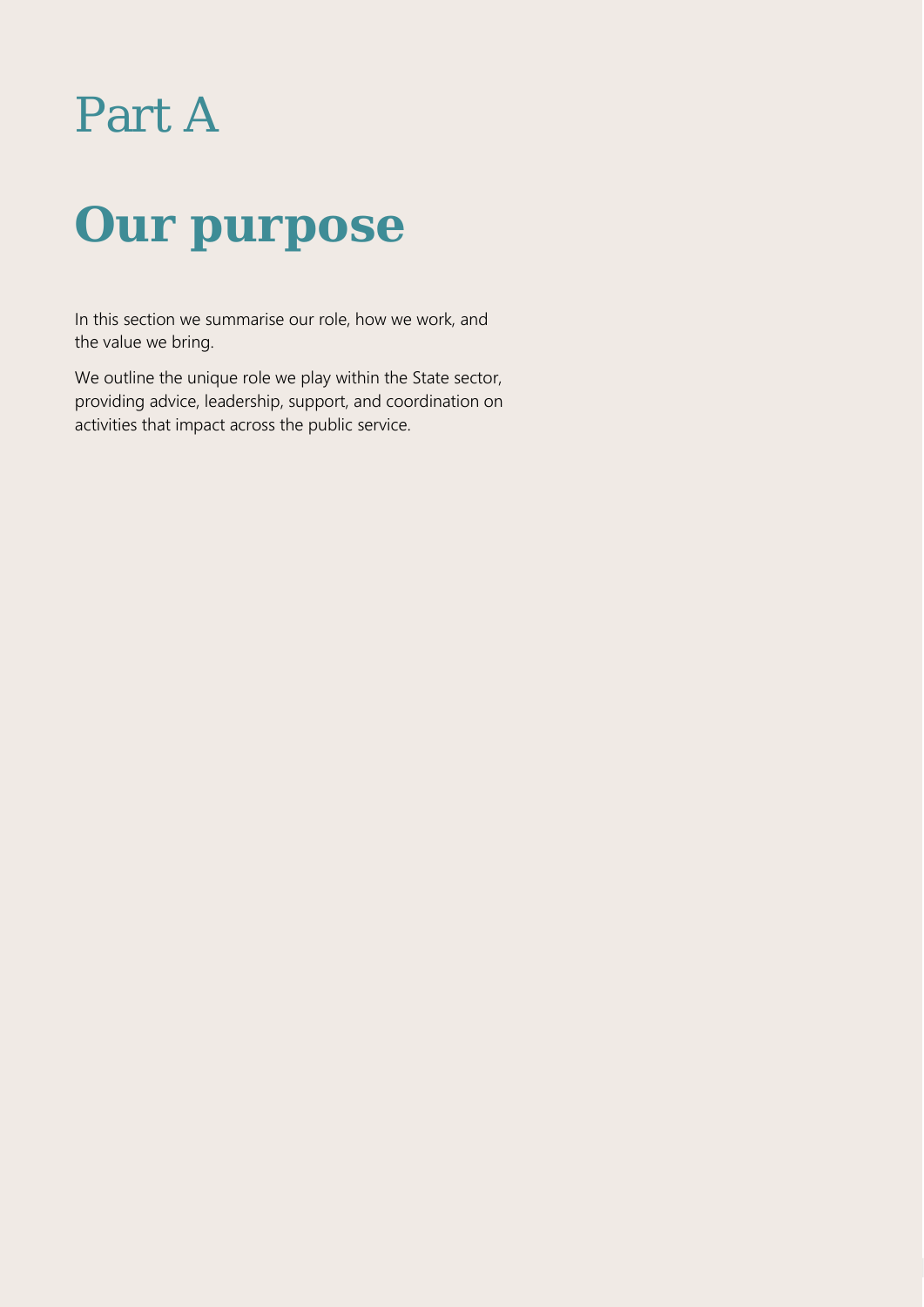## <span id="page-8-0"></span>Who we are and what we are here for

DPMC is now a mid–sized agency of seven business groups, with approximately 250 staff in Auckland, Wellington, and Christchurch. We have a unique role as the trusted advisor, leader, and steward of our system of executive government.

We are unified by an overarching purpose: to advance a confident, well–governed, and secure New Zealand.

A confident New Zealand has a strong sense of nationhood, and can rely on key institutions and systems to work together in the public interest.

Well–governed means Cabinet decision–making is supported by the best available advice and evidence, and the Governor–General is ably supported in her constitutional, ceremonial, community, and international roles.

A secure New Zealand is able to respond to and recover from shocks and stressors in a timely and effective way. It proactively builds resilience with a risk–based, reliable, and integrated National Security System.

## Our functions

To deliver our purpose, we perform four core functions:

- Executive government advice and support serving the Prime Minister and Cabinet
- Constitution and nationhood supporting well– conducted government
- National Security Risk and Resilience leading an effective National Security System, including cross–

government arrangements across the '4Rs' of risk management: reduction, readiness, response, and recovery

• Greater Christchurch regeneration – providing leadership and coordination of the Crown's regeneration effort

## Who we're here for

Ensuring that executive government functions well requires us to maintain close relationships of trust and confidence with the Governor–General, the Prime Minister, and Cabinet.

As our role and functions grow, so have the number of Ministerial portfolios we have responsibilities within.

To deliver we need to work more broadly across DPMC with our increasingly diverse external stakeholders, including the public service; emergency services; local government; iwi; lifeline utilities; NGOs; the private sector; and outreach to the wider community.

## What we stand for

Our spirit characteristics underpin everything we do.

They are what we're about and the values we bring to work every day: principled, vigilant, farsighted, courageous, agile, savvy, and resilient.

DPMC people are committed to serve willing to lead.

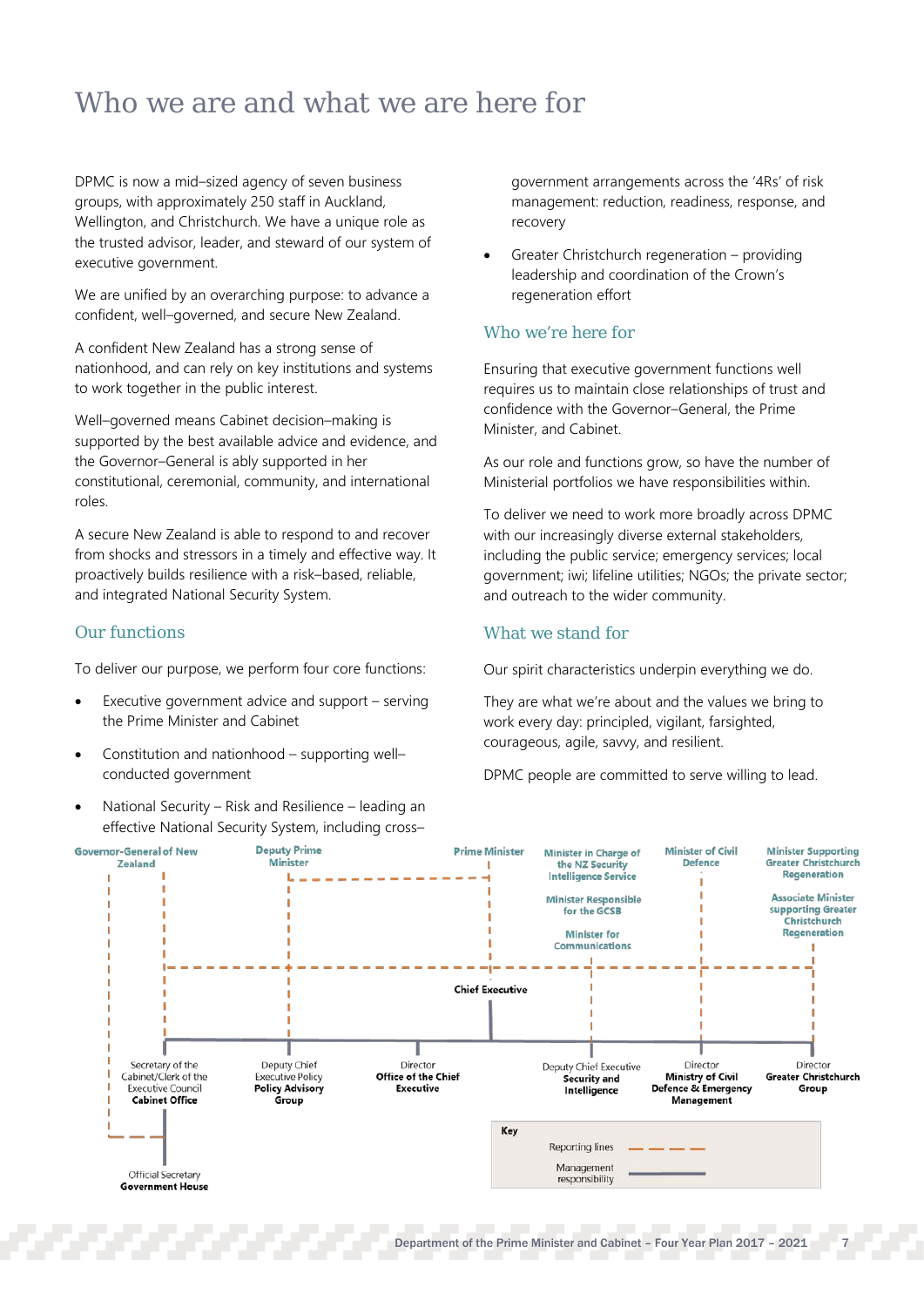## <span id="page-9-0"></span>How we deliver our functions

The following section describes our core functions, how we are organised to deliver them, and how we measure and annually report our service performance.

## 1. Executive government advice and support

We provide services to support the effective conduct of executive government, including expert advice on policy and process.

## How we deliver this

Our Policy Advisory Group (PAG) provides free and frank advice to the Prime Minister, and on occasion to other Ministers, and leads policy initiatives if needed.

Coordinating across departments, PAG looks for emerging opportunities and risks, and exercises influence as a 'critical friend' to shape advice to the Prime Minister so that it is coherent, high quality, and impartial.

PAG currently hosts a dedicated Policy Project that supports the Chief Executive of DPMC in his stewardship role as Head of the Policy Profession. The Project is focused on building a high performing policy system that supports and enables good government decision– making.

PAG also provides a point of liaison with the Prime Minister's Chief Science Advisor.

The Cabinet Office acts as 'Government secretariat', providing impartial services to the Executive Council, Cabinet, and Cabinet committees. This includes



processing submissions, preparing summaries, managing agendas, and recording the decisions.

It advises on constitutional, policy and procedural matters, including relationships between the Executive, Governor–General, and Parliament; the appointment of Ministers and making of statutory appointments; and assisting the coordination of the legislation programme.

### Who we work with

In addition to those named above, our coordination and stewardship roles require us to work across the public service and with other key stakeholders.

### How we measure annual service performance

The quality of our advice and support is assessed by satisfaction surveying of the Governor–General and the Prime Minister, with the cost of producing policy used to measure value for money.

Outputs from the Cabinet Office are tracked using a range of indicators (e.g. timeliness, accuracy).

## 2. Constitution and nationhood

We advise and support key figures in our constitutional arrangements to carry out their roles, including ceremonial ones that build a sense of nationhood.

### How we deliver this

The Cabinet Office acts as a channel of communication between the Governor–General and the Government. It provides advice and support to the Government (including any period of caretaker government) over the election and government formation period.

The Honours Unit sits within the Cabinet Office, administering and providing policy advice on the New Zealand Royal Honours System.

Government House in turn provides administrative and support services for the Governor–General, and maintains the official residences and grounds.

## Who we work with

As well as advising Ministers, the Cabinet Office is involved in nationhood issues cutting across the public service.

Government House connects the Office of the Governor– General to the wider community and enables more than 20,000 yearly visitors to Government House, Wellington.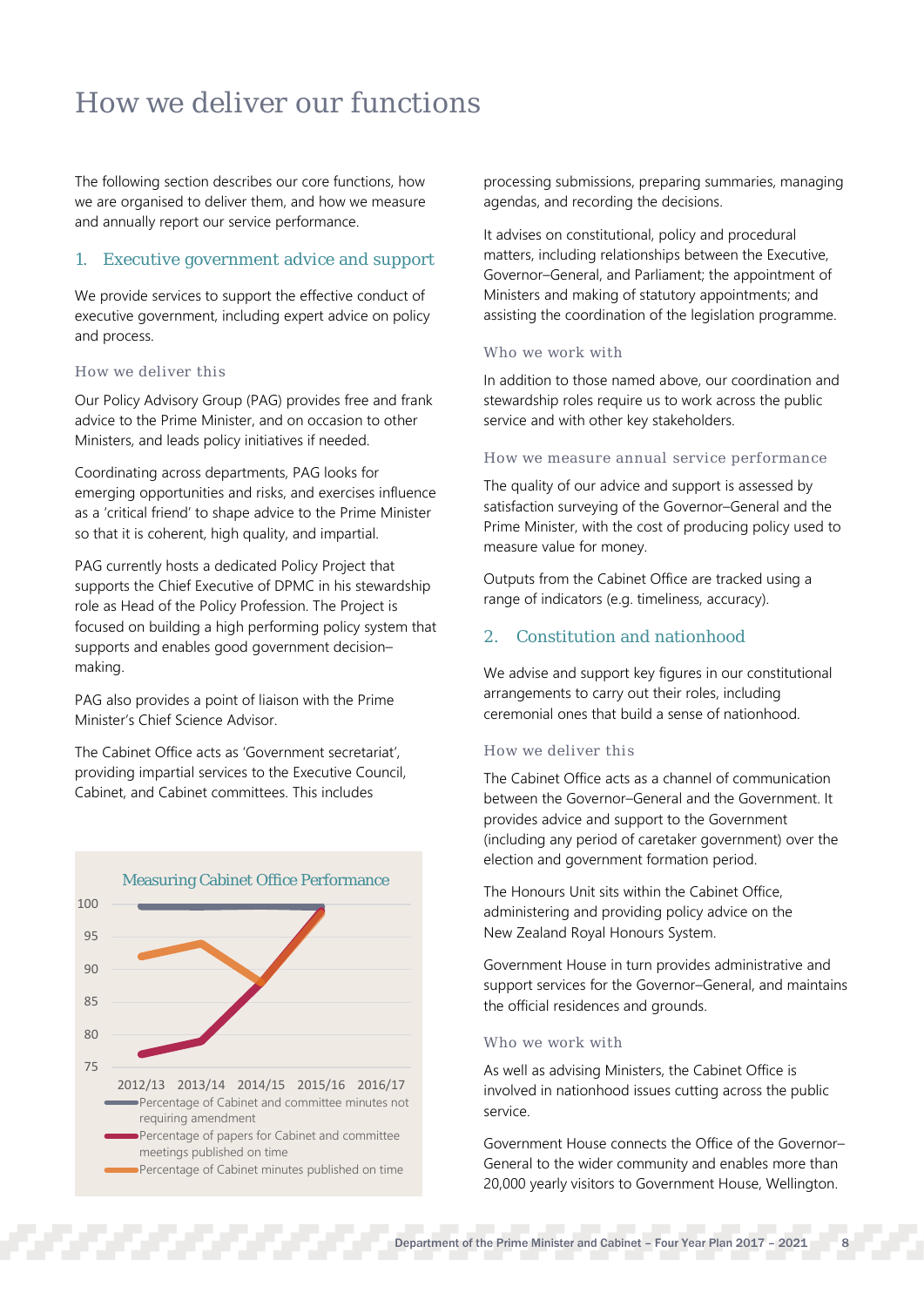### How we measure annual service performance

The performance of Cabinet Office and Government House are assessed through satisfaction surveying of the Governor–General and the Prime Minister.

Statistics on public engagement with the Office of the Governor–General (e.g. visits to Government House, Wellington) are also collected.

## 3. National security – risk and resilience

The Government has a responsibility to protect national security and advance national interests.

This responsibility is discharged through the National Security System, which DPMC leads with an all hazards/all risks approach. The scope is extensive, including geological, infrastructure failure, drought, biosecurity, pandemics, oil spills, regional instability, counter terrorism, cyber security, and other threats to New Zealand's security integrity.

## How we deliver this

Our Chief Executive chairs the Officials' Committee for Domestic and External Security Coordination (ODESC), and is the 'lead official' in the National Security System. The ODESC system has three Chief Executive–level leadership boards: ODESC–G (overall governance), and the Security and Intelligence and Hazard Risk Boards.

DPMC stewards the National Security System and leads cross–government responses to events via our Security and Intelligence Group (SIG). It ensures the National Security System is alert, coordinated, delivers high–quality decisions across complex issues, and communicates effectively with its stakeholders.

SIG also exercises a collaborative leadership role within the New Zealand Intelligence Community (NZIC), and its policy teams provide advice on intelligence, cyber security, and Civil Defence Emergency Management



(CDEM) policy issues. Intelligence and Assessments (which includes the National Assessments Bureau) coordinates all–source assessments for decision–makers.

MCDEM contributes as a member of the Hazard Risk Board, as the lead agency for geological and meteorological hazards and infrastructure failure, and by providing support to other lead agencies.

MCDEM leads across the '4 Rs' of comprehensive emergency management, stewards the CDEM Act 2002 and maintains the CDEM strategic framework.

It supports CDEM guidance, planning, and operations; builds the CDEM capability of organisations and individuals; supports the resilience of communities and the public by educating and informing; and manages the central government response to large–scale emergencies.

### Who we work with

The National Security System includes many public and private actors with responsibilities for hazard and intelligence–related risks.

We work with each of the government agencies that protect New Zealand as part of their core business (e.g. the New Zealand Intelligence Community (NZIC), New Zealand Customs Service and the Ministry of Health), and across groups of agencies acting together to respond to an emerging threat or emergency.

MCDEM maintains diverse relationships – 70 agencies have responsibilities in the National CDEM Plan, including departments, emergency services, local government, lifeline utilities, NGOs, and the private sector.

It is an operational principle of CDEM that risks and emergencies are best managed on the basis of *act locally, coordinate regionally* (in the form of 'CDEM Groups'), and *support nationally*.

### How we measure annual service performance

The quality of assessments, advice, and guidance is measured using surveys of key stakeholders – Ministers, senior officials and other users of this information.

MCDEM collects a range of performance indicators and statistics relating to:

- Community awareness and readiness (including public surveying).
- Emergency management support and development (including both measures of output and stakeholder satisfaction surveying).
- Operational performance measures (e.g. timeliness of the issuing of national warnings).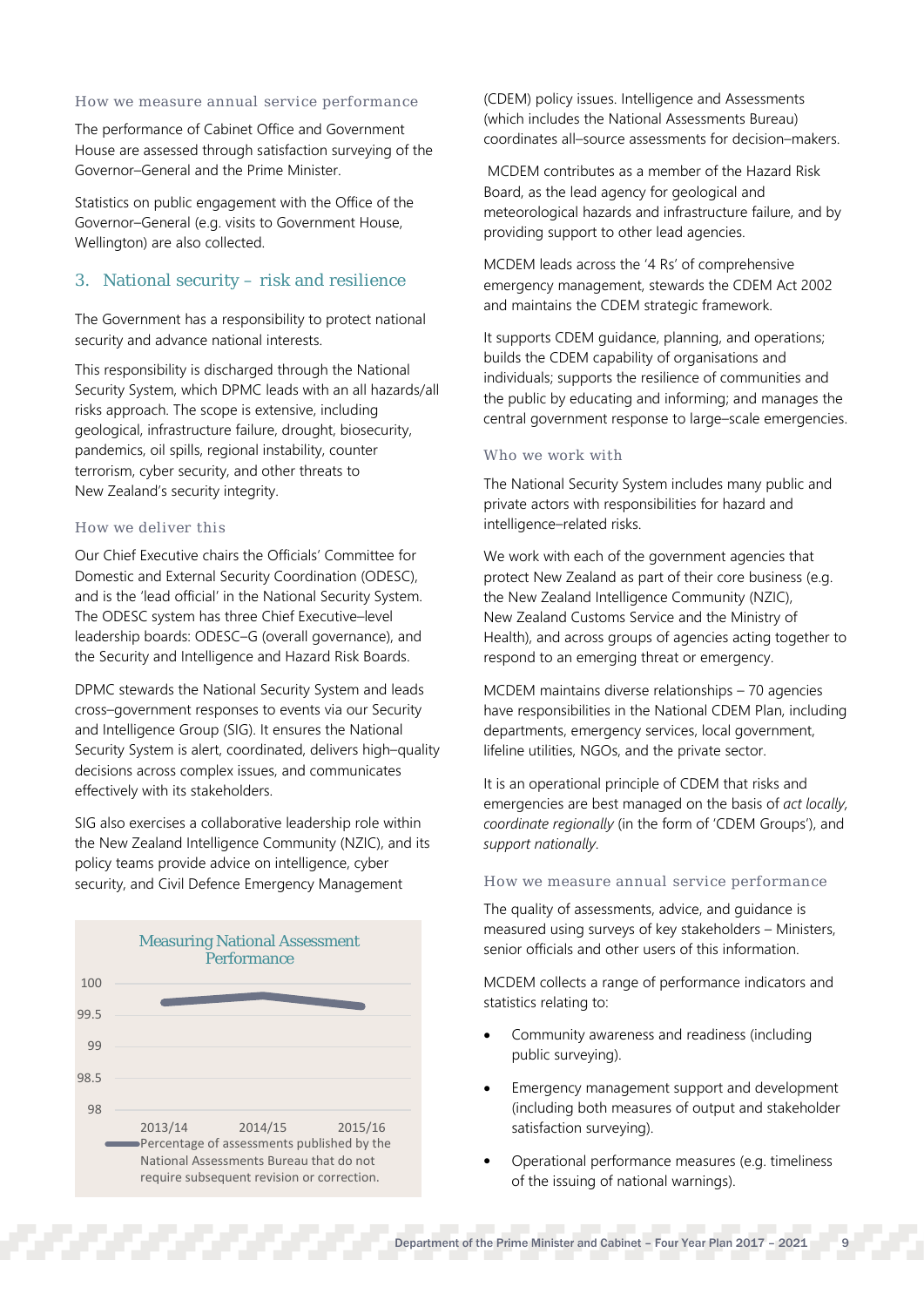## 4. Greater Christchurch regeneration

185 lives were lost in the Canterbury earthquakes and countless homes, businesses, and lives were changed forever. Over six years on, greater Christchurch is entering a new phase by moving from recovery to regeneration.

DPMC provides leadership and coordination across government agencies, engages with local leadership and the community, and supports the transition of leadership of greater Christchurch regeneration to local institutions.

### How we deliver this

For the period of transition to locally–led regeneration our Greater Christchurch Group (GCG) will provide policy and planning advice, including the future uses of the residential red zones, and administer part–funding and joint governance of horizontal infrastructure repairs through to completion.

We will work across government, and with Ōtākaro Limited and Regenerate Christchurch, so Ministers receive consistent and connected advice and to ensure learning and insights from the recovery and regeneration are collated, embedded, and put into action to ensure New Zealand is more resilient.

Once the transition to local leadership is complete, it is anticipated that GCG will be disestablished as a separate business group, and its residual policy and monitoring functions incorporated elsewhere in DPMC.

## Who we work with

Regeneration of greater Christchurch is a collaborative effort between central and local government, business, insurers, iwi, NGOs, and the wider community.

Key strategic partners are the Christchurch City Council, Te Rūnanga o Ngāi Tahi, Selwyn District Council, Waimakariri District Council and Environment Canterbury.

### How we measure annual service performance

Our performance is assessed through satisfaction surveying of the Minister supporting Greater Christchurch Regeneration, external reviews of the quality of policy advice, and the timeliness of delivery of key milestones.

## Our role in the Central Agencies

DPMC works closely with the State Services Commission (SSC) and the Treasury (the Central Agencies) to lead the public service to deliver outstanding results for New Zealanders.

We are collectively responsible for enabling performance to improve across the State sector. We contribute to this by monitoring progress, and promoting and modelling change.

## Corporate support and services

Our Office of the Chief Executive (OCE) supports DPMC to achieve its strategic priorities and manage risk through sound strategy, effective governance, and efficient organisational systems and processes.

The Central Agencies Shared Services (CASS) provides corporate shared services (HR, Finance, IT, Information Management and Publishing) to DPMC. The service is provided by the Treasury, with DPMC's share of costs funded through an annual CASS charge.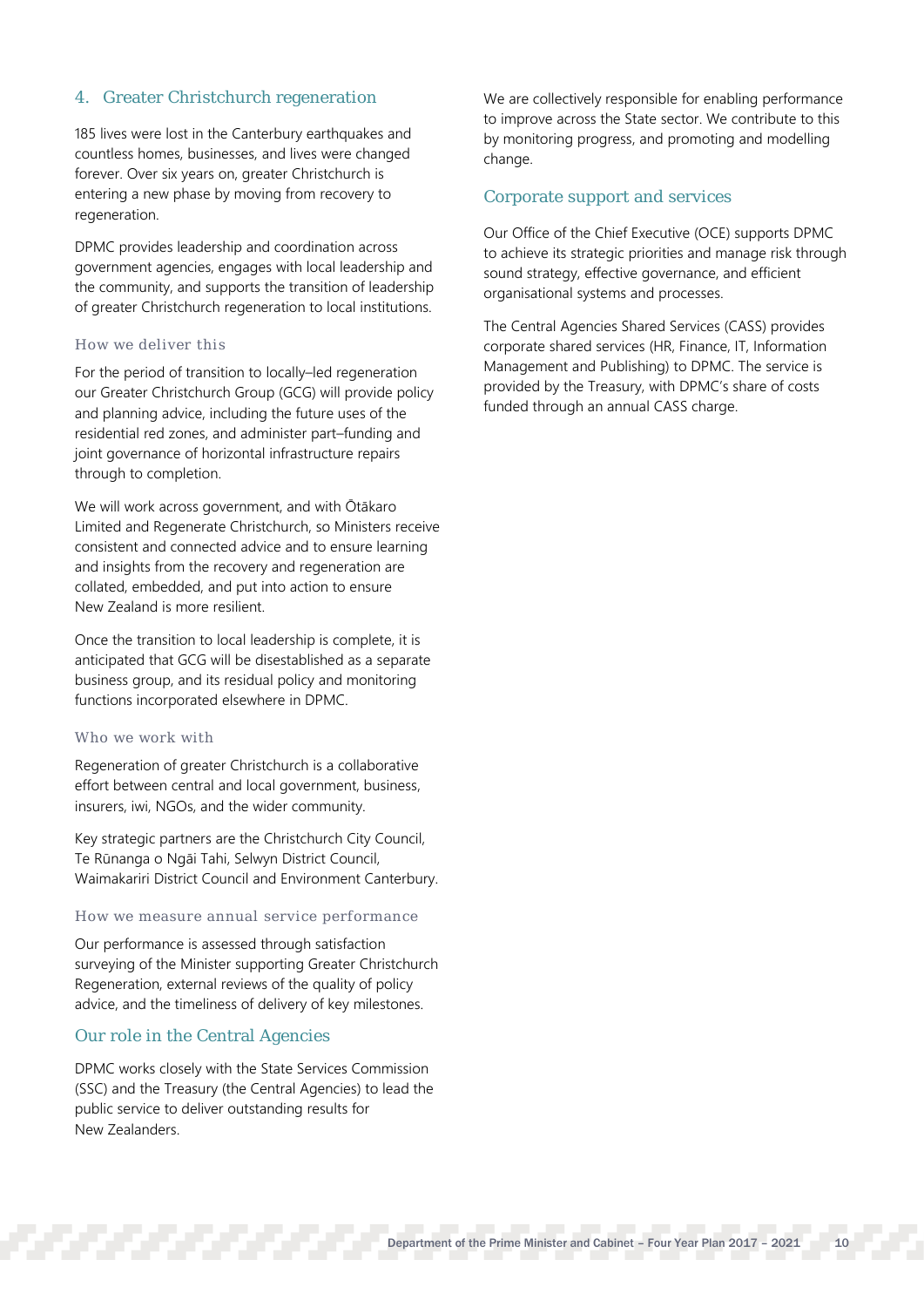## Summarising the value we deliver to our key stakeholders

| Our<br>business<br>groups                                        | <b>Executive government</b><br>The Governor-General<br>The Prime Minister and Cabinet                                                                                                                                                                      | The public service<br>Departments and other state<br>sector agencies                                                                                                                                                | The wider community<br>Individuals, NGOs, businesses, iwi                                                                                                                                                                  |
|------------------------------------------------------------------|------------------------------------------------------------------------------------------------------------------------------------------------------------------------------------------------------------------------------------------------------------|---------------------------------------------------------------------------------------------------------------------------------------------------------------------------------------------------------------------|----------------------------------------------------------------------------------------------------------------------------------------------------------------------------------------------------------------------------|
| Policy<br>Advisory<br>Group                                      | We provide free and frank advice<br>to the Prime Minister (and other<br>Ministers when required) and<br>lead special projects.<br>We coordinate advice from<br>different agencies to ensure<br>decision-makers receive<br>integrated, high quality advice. | We contribute to policy<br>development across complex or<br>cross-cutting issues.<br>We host the Policy Project,<br>exercising stewardship to lift the<br>quality of the policy system.                             | We engage with a wide range of<br>stakeholders to ensure policy<br>reflects the perspectives and<br>expertise of an increasingly<br>diverse New Zealand.                                                                   |
| Cabinet<br>Office                                                | We provide secretariat services<br>and constitutional, policy, and<br>procedural advice so that<br>Executive government continues<br>to function effectively.                                                                                              | We are involved with issues of<br>nationhood, when these cut<br>across agencies and the State<br>sector, and provide expert advice<br>and support.                                                                  | We provide information about<br>and access to the New Zealand<br>Royal Honours system.                                                                                                                                     |
| Government<br>House                                              | We provide advice, administrative<br>and support services so the<br>Governor-General can perform<br>her roles and duties effectively.                                                                                                                      | We provide agencies with advice<br>and support about engagement<br>with the Office of the Governor-<br>General.                                                                                                     | We support community access to<br>and identification with the Office<br>of the Governor-General.                                                                                                                           |
| Security &<br>Intelligence<br>Group                              | We provide integrated, all-source<br>advice and assessments on<br>events and developments<br>affecting New Zealand's security<br>interests.                                                                                                                | We lead the National Security<br>System to ensure that it is risk-<br>based, community-focused, and<br>integrated.<br>We coordinate across a broad<br>range of agencies with a role in<br>maintaining New Zealand's | We partner with the community<br>on issues of security (e.g. cyber-<br>crime).<br>We provide communications to<br>build public trust and confidence<br>in the National Security System.                                    |
| Ministry of<br><b>Civil Defence</b><br>& Emergency<br>Management | We provide advice on civil<br>defence emergency<br>management.                                                                                                                                                                                             | national security, and have<br>specific leadership responsibilities<br>in two sectors: the New Zealand<br>Intelligence Community (via SIG)<br>and Civil Defence Emergency<br>Management (via MCDEM).                | We support access to<br>information, provide public<br>education and seek community<br>participation in building resilience<br>across the '4Rs' of risk<br>management: reduction,<br>readiness, response, and<br>recovery. |
| Greater<br>Christchurch<br>Group                                 | We provide advice on the<br>progress of the regeneration of<br>greater Christchurch, and support<br>decision-making on interventions<br>and administration of the Greater<br>Christchurch Regeneration Act.                                                | We lead central government's<br>contribution to the regeneration<br>of greater Christchurch.                                                                                                                        | We support local leaders and<br>institutions to lead regeneration<br>over time.                                                                                                                                            |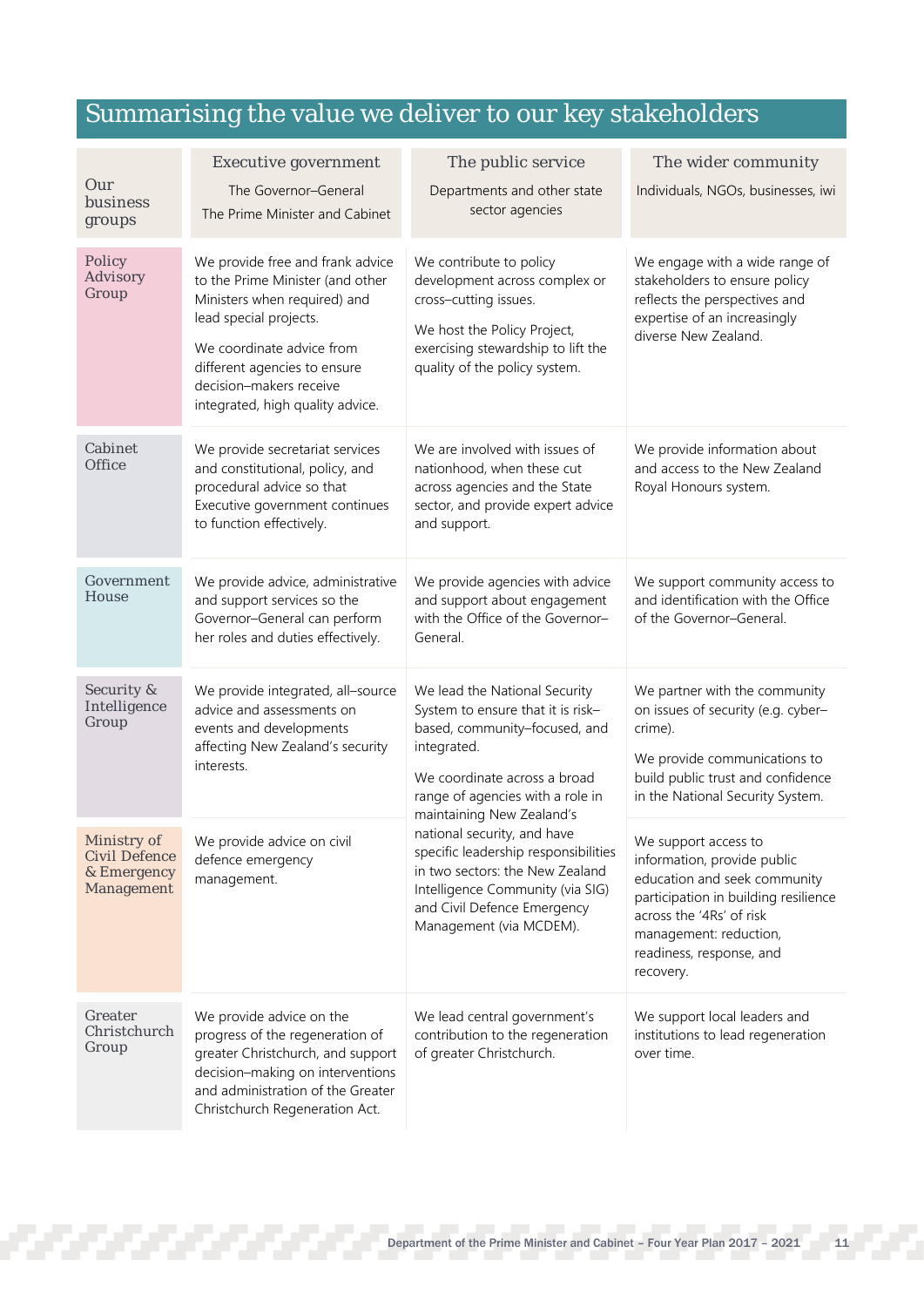# Part B

# **Our strategic intentions**

Here we describe the context in which we operate and the five Challenges that will focus our work for the next four years.

We also summarise the goals and key milestones we will be using to track our progress.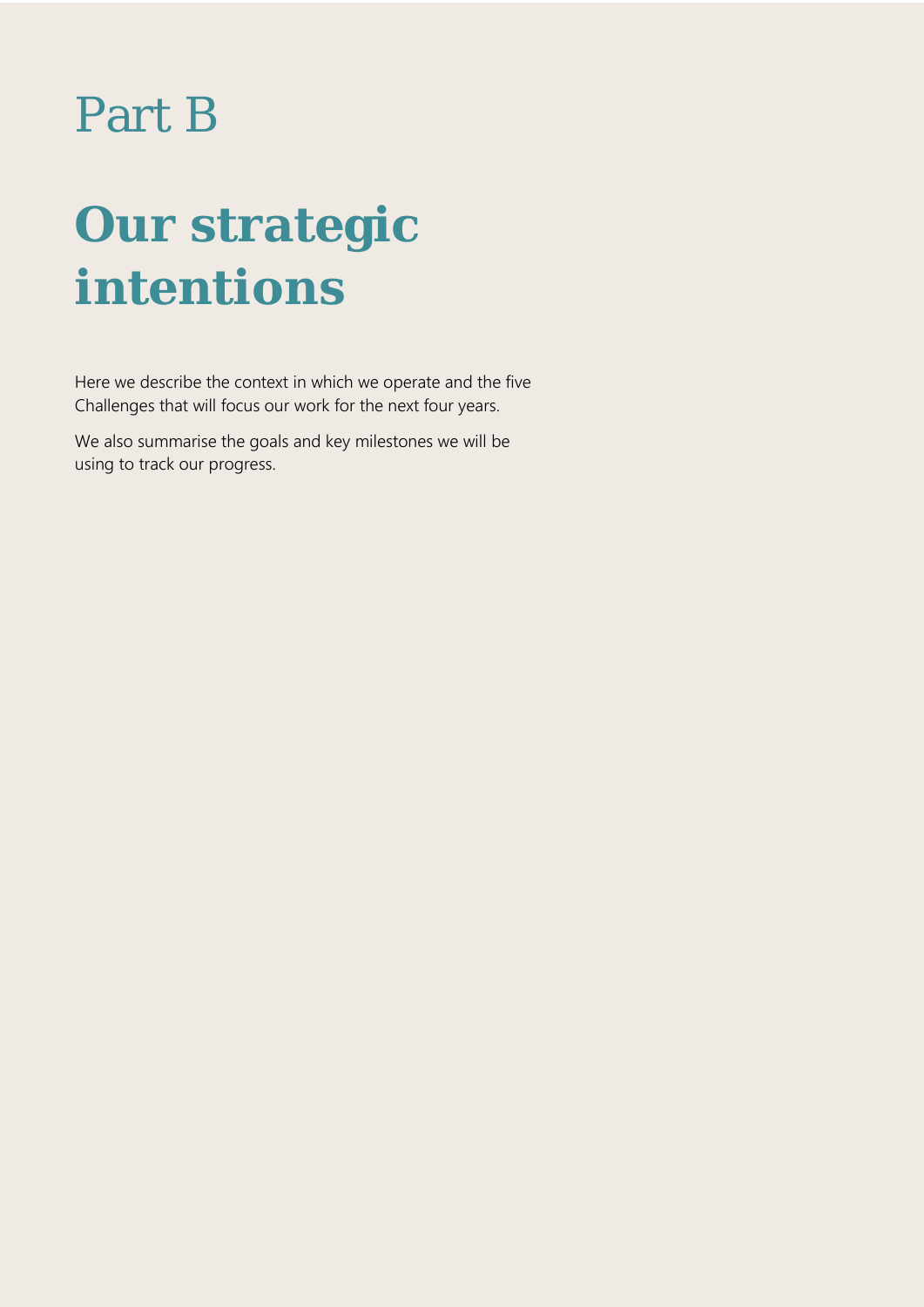## <span id="page-14-0"></span>What drives our work

## The Government's priorities

To make sure investment is directed to where it is needed most, the Government has four priorities to which we make a significant contribution.

## Build better public services that all New Zealanders can rely on

The Better Public Services (BPS) programme aims to meet increasing expectations for the State sector.

The key lies in productivity, collaboration, innovation, and increased agility to provide services. As a Central Agency we need to model this vision of excellence, work to bed–in the BPS changes, and provide assurance on the BPS result areas.

We lead the National Security System with the intention that it models this new way of working – a diverse sector coming together to be greater than the sum of its parts. Similarly, our policy stewardship role needs to lift the capabilities of the public service to deliver high quality advice that helps shape government priorities.

## Build a more competitive and productive economy

The Government's Business Growth Agenda is intended to create jobs and improve New Zealanders' standard of living through economic growth.

As well as contributing through our Central Agency role, our focus on resilience strengthens the institutions needed for sustained economic growth.

By enabling New Zealanders to better manage and reduce their exposure to risk – including external threats, natural hazards, and cybercrime – we will need to provide confidence and security for business to grow, and reinforce our reputation for transparency, integrity, and as a place to do business.

## Responsibly manage the Government's finances

We have a value for money focus; looking for ways to meet our cost pressures by being more efficient.

For example, we aim to take a whole–of–department approach, moving funding across work programmes as priorities change, and actively managing personnel costs.

## Rebuild greater Christchurch

With the disestablishment of CERA, we have taken on responsibility for coordination of the Crown's regeneration effort, partnering with central and local agencies to support the transfer of responsibility for leading regeneration back to local entities.

We also monitor the overall progress of regeneration and complete critical short–term recovery functions.

## The changing needs of our stakeholders

Given our role at the centre of executive government, and the increasing significance of our system roles, the number and needs of key stakeholders and customers we serve has continued to grow and change.

We now have responsibilities to seven Ministers, and a wide range of individuals, NGOs, businesses, and iwi. Properly executing these responsibilities requires us to better manage our relationships, exercise influence and system stewardship, and increase our ability to broker solutions and manage change.

## The world we operate in

A number of environmental factors can shape, influence, and change our priorities.

## Elections and the Government's priorities

The Government has set priorities, but as governments and circumstances change these priorities will change as well.

## Unpredictable hazards and risks

As events over the past six years have shown, emergencies and other unforeseen shocks do occur.

DPMC plays an important role in ensuring the response and recovery is well coordinated. This means we need to ensure the resilience of DPMC's staff, systems, and arrangements.

## Increasingly complex, interdependent security and policy issues

The globalised world is based on interconnected networks – physical, social, and economic. These provide opportunities, but also risks and complex problems that we must monitor and prepare to respond to.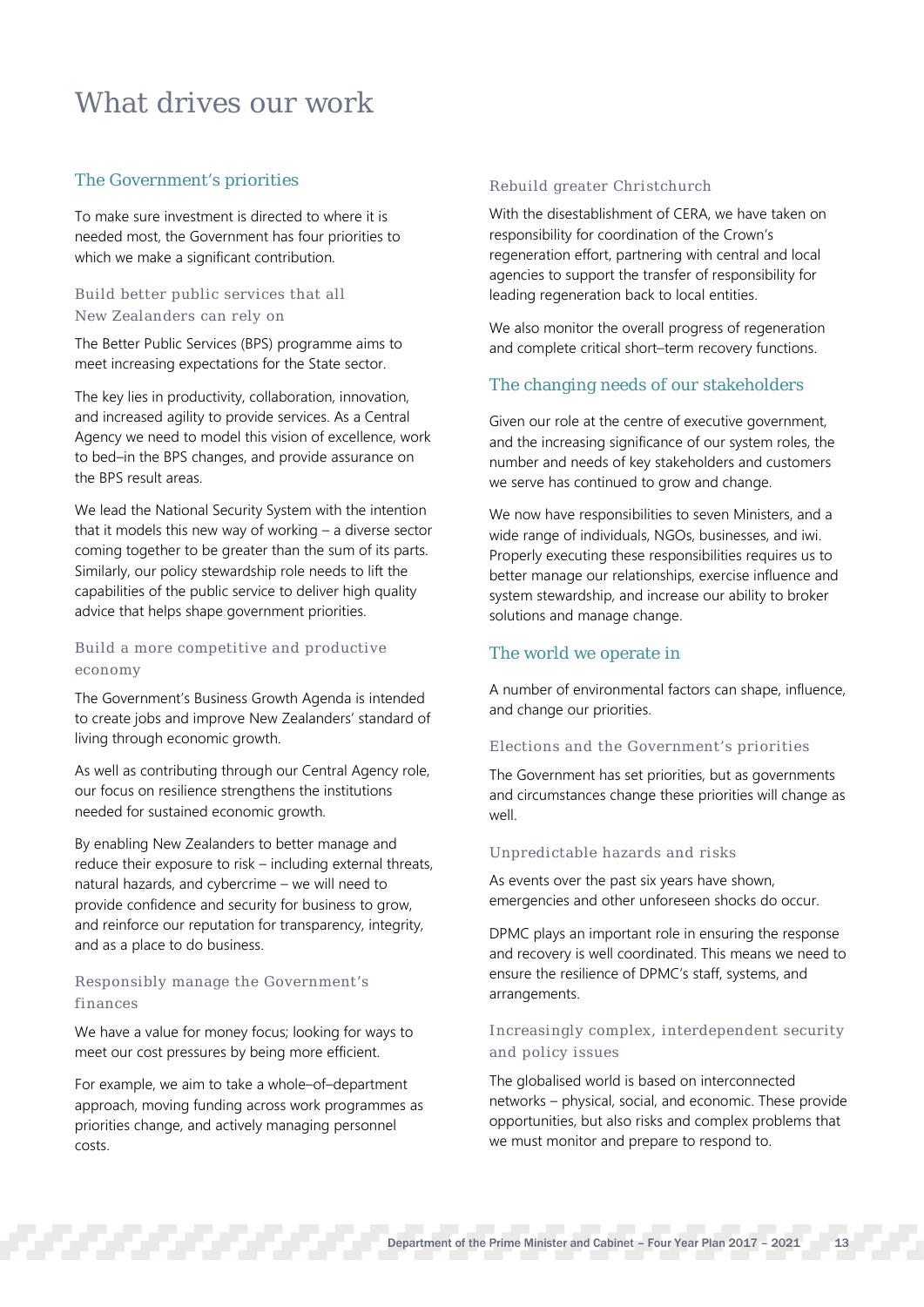Cyber security demonstrates this. Those meaning harm may be states, criminal organisations, or individuals. Attribution is difficult, and cyber threats have the potential to affect any New Zealander. It activates forces within the border without a physical presence in New Zealand, challenging how we view protective security.

As the leader of the National Security System, we need to continue to effectively work across government to identify, reduce, and prepare for shocks and stressors. We will also face pressure to grow our capability to provide decision–advantage through integrated, all– source assessments that take a longer–term view.

### Fiscal restraint

A more efficient public service that achieves better results through collaboration remains a top priority for the Government.

We will continue to work with the Treasury and SSC to seek savings through our CASS partnership, and will be reviewing our ongoing internal corporate service needs as we right–size over the next four years.

### Diversity

New Zealand's demographics are changing – we are becoming more ethnically diverse, the average age is increasing, and technology is changing how we interact. Diverse perspectives – including ethnic, gender, and experiential differences – cultivate different ways of thinking, which help address complex issues.

While the diversity of DPMC's workforce has increased over time, there is still room to improve. Our recruitment practices and organisational culture need to support diverse backgrounds, perspectives, and approaches.

## Our Challenges and business plan

How we are responding to these drivers – the Government's priorities, the needs of our stakeholders, and our operating environment – is summarised in our Challenges – the five medium–term strategic priorities that we are aiming to achieve through to the end of the 2020/21 financial year.

Underlying the Challenges are 14 goals that frame the work programme and help to focus our efforts on what really matters. The remainder of Part B summarises each of these goals.

Delivery of these strategic intentions is supported by the objectives in our business plan, described in Part C.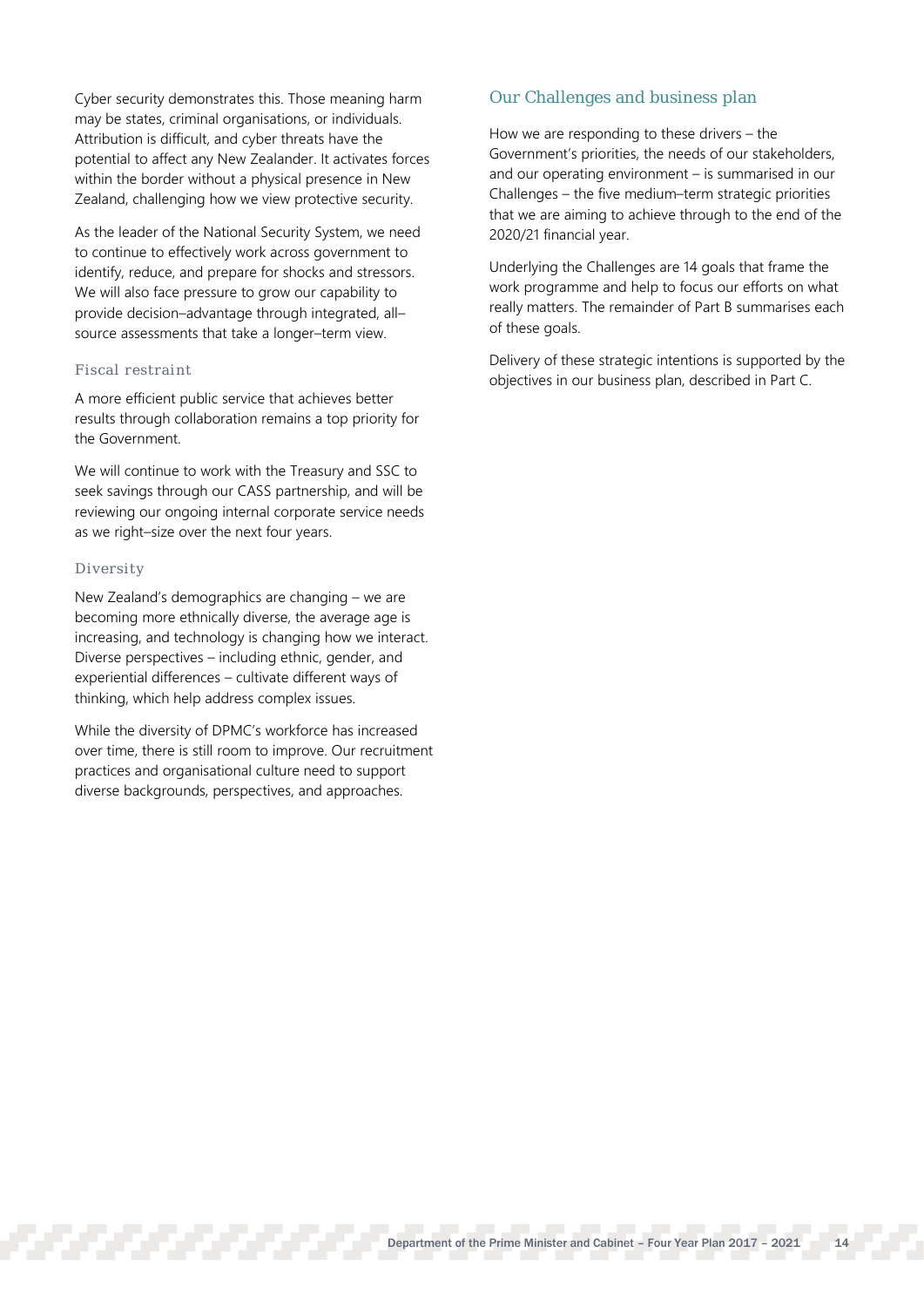## DPMC's Challenges

| <b>Challenges</b>                                                                                                                                                                  | Our goals, and links to Government Priorities                                                                                                                                                                                                                                                                                                                                                                                                                                                                                                                | <b>Progress indicators</b>                                                                                                                                                                                                 |
|------------------------------------------------------------------------------------------------------------------------------------------------------------------------------------|--------------------------------------------------------------------------------------------------------------------------------------------------------------------------------------------------------------------------------------------------------------------------------------------------------------------------------------------------------------------------------------------------------------------------------------------------------------------------------------------------------------------------------------------------------------|----------------------------------------------------------------------------------------------------------------------------------------------------------------------------------------------------------------------------|
| <b>Challenge One</b><br>The public service<br>understands, delivers,<br>and helps shape the<br>Government's priorities                                                             | Understanding and delivery - Mechanisms to articulate and<br>1.<br>align government priorities are stronger; working with Treasury<br>and SSC, we support a seamless execution of the Government's<br>priorities.<br>Shaping – The quality of policy advice across the public service<br>2.<br>increases.                                                                                                                                                                                                                                                    | How satisfied our key<br>stakeholders are.<br>The progress of the Better<br>Public Services result areas.<br>Broad trends in the quality<br>of policy advice.                                                              |
| <b>Challenge Two</b><br>Governance for the 21st<br>Century                                                                                                                         | Integrated Governance - Government decision-making<br>З.<br>processes and systems are integrated across the public service,<br>support the presentation of high quality advice to Ministers, and<br>facilitate collaborative working.<br>Knowledge and Support - Newer Ministers have the knowledge<br>4.<br>and support necessary to carry out their roles and functions.<br>Ethical Government - Executive government is supported to<br>5.<br>function in a manner that upholds, and is seen to uphold, the<br>highest ethical standards.                 | Satisfaction with CabNet.<br>Feedback from new<br>Ministers about the support<br>provided.<br>Completion of the revised<br>Cabinet Manual.                                                                                 |
| <b>Challenge Three</b><br>New Zealanders<br>understand and<br>celebrate the institutions<br>and processes that<br>contribute to a strong,<br>shared, sense of national<br>identity | Understanding - Increasing numbers of New Zealanders have a<br>6.<br>better understanding of New Zealand's system of government,<br>including the office and role of the Governor-General and Prime<br>Minister.<br>Acknowledging and celebrating honours - New Zealanders<br>7.<br>acknowledge and celebrate the service, achievement, and<br>diversity of recipients of Royal honours.                                                                                                                                                                     | Tracking comments in the<br>General Social Survey, and<br>other surveys.<br>Monitoring media coverage<br>of Honours Lists as they are<br>published.<br>Monitoring the gender<br>balance of the Honours Lists<br>over time. |
| <b>Challenge Four</b><br>Increase New Zealand's<br>resilience through<br>leading and building a<br>risk-based, community-<br>focused, and integrated<br>national security system   | Risk-based - Increased use of risk-based approaches to building<br>8.<br>resilience in New Zealand, including building community<br>resilience.<br>Community-focused - More New Zealanders - including our<br>9.<br>priority partners – trust our national security system to manage<br>shocks and stressors, understand their responsibilities, and are<br>prepared.<br>10. Integrated – We are increasingly seen as providing leadership<br>across the National Security System - from central government,<br>to local government, to the wider community. | Aggregate national risk<br>levels and profiles.<br>National preparedness and<br>practices.<br>How well we are working<br>with our priority partners.                                                                       |
| <b>Challenge Five</b><br>Leaving residents and<br>agencies confident in<br>the future of greater<br>Christchurch                                                                   | 11. System Leadership - Support and influence across government<br>to deliver system wide leadership.<br>12. Shape the Transition - Support and shape the transition into<br>long-term arrangements for greater Christchurch.<br>13. Maintain momentum - Ensure recovery continues without loss<br>of momentum.<br>14. Lessons and Insights - Learning and insights are collated,<br>embedded, and put into action so New Zealand is more resilient.                                                                                                         | Plans for Christchurch's<br>regeneration are in place<br>and progressing.<br>Trends in the progress of<br>regeneration outcomes.                                                                                           |

Better public services<br>
A more competitive and<br>
productive economy A more competitive and Responsibly manage the Rebuild greater Christchurch<br>productive economy Government's finances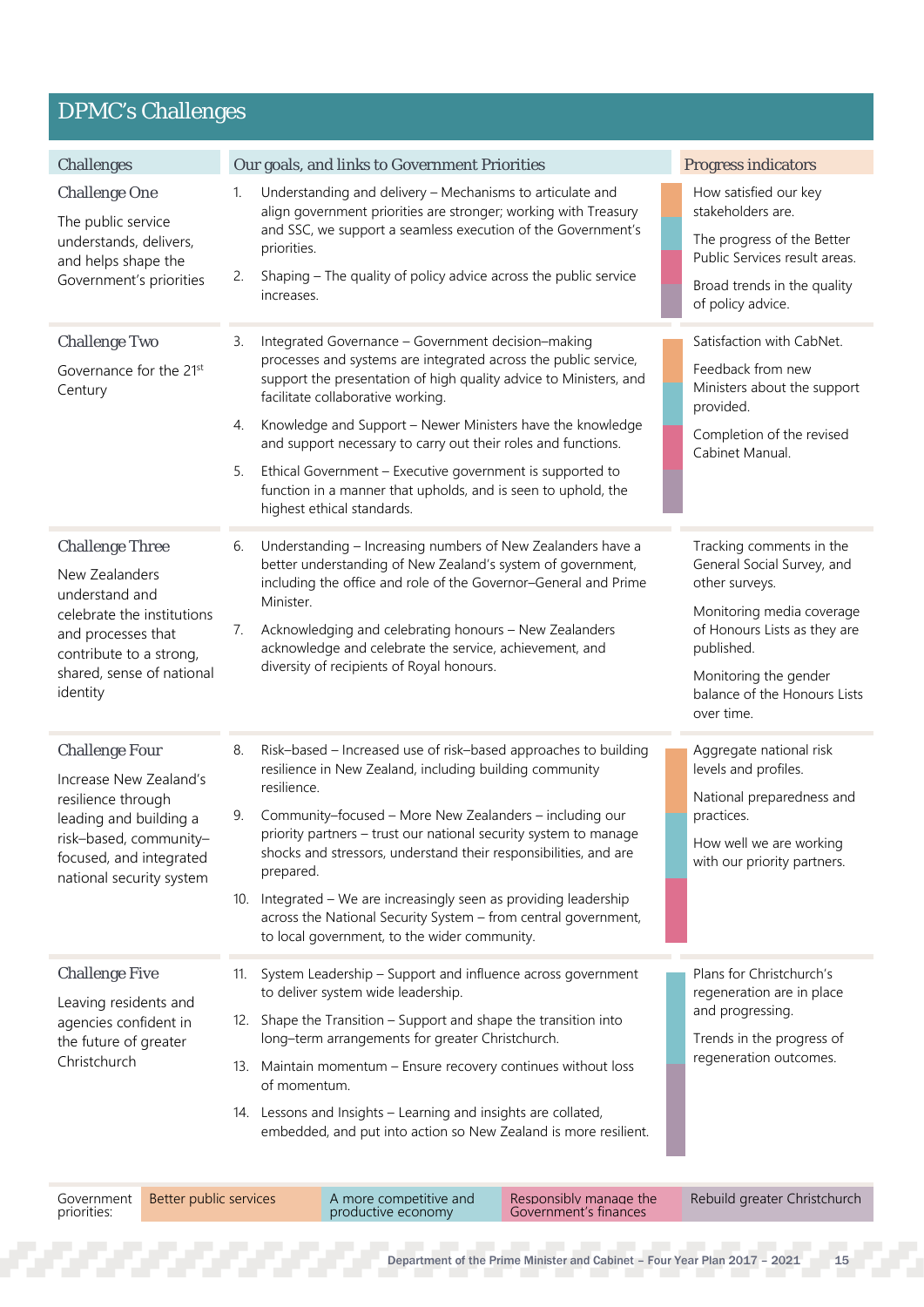## Challenge One

## The public service understands, delivers, and helps shape the Government's priorities

The Prime Minister and the Cabinet are the centre of executive government. Ensuring there is a strong connection with the public service is critical.

Goal 1 Understanding and delivery – Mechanisms to articulate and align government priorities are stronger; working with Treasury and SSC, we support a seamless execution of the Government's priorities

## What we intend to achieve

With our Central Agency partners, we will improve the processes, systems, and mechanisms that translate Government priorities into agency action.

### What we will do

We will help departments understand Ministers' perspectives, develop policy that supports Government priorities, and deal with implementation issues.

We will facilitate links across agencies working on related issues, including through the setting of national intelligence priorities. We will work with the other Central Agencies to further refine the policy priority setting process and ensure coordinated assurance, including through regular reviews of the Better Public Services (BPS) result areas.

A focus will be coordination across sources – both policy and intelligence – to ensure that decision–makers receive cohesive, integrated, all–source advice and assessments.

## How will we measure our progress

Our excellence in policy services, and effectiveness as a model policy agency will continue to be measured by satisfaction surveying. We will also continue to track the BPS result areas.

Goal 2 Shaping – The quality of policy advice across the public service increases

### What we intend to achieve

Policy advice varies in quality, evidence is not always used to best effect, and new methodologies are

emerging domestically and internationally that departments need support to come to grips with.

Addressing these Challenges requires a dedicated, multi–year programme of work. Policy excellence will see the public service deliver better policy processes, more responsive solutions, and better outcomes over time.

## What we will do

The DPMC–led Policy Project and the leadership of the Head of the Policy Profession (currently the Chief Executive of DPMC) will help to drive continuous improvement in the quality of policy advice and the capability of policy agencies.

The Policy Project has multiple workstreams and over the next year our focus will shift towards encouraging and supporting agencies to use the tools and frameworks developed so far. In addition, we are developing work programmes for:

- Sharing knowledge and building capability on promising methods for using and generating evidence and insights.
- Scoping issues and opportunities for collective action on the policy workforce.
- Looking at options to embed the Head of Policy Profession role and required infrastructure, including monitoring benefits.
- Establishing a repository of information, tools, and learning accessible to the policy community (if this is assessed as worthwhile).
- Improving support for policy stewardship and free and frank advice.

We will also continue to model a professional, politically neutral, and highly effective policy agency.

### How will we measure our progress

We will look for improvement over time in:

- Agencies' policy advice quality ratings (using the Policy Quality Framework or other assessments).
- The number of engagements the Policy Project has with other agencies around deployment of the Policy Project frameworks and tools.
- Reported use rates of the Policy Project frameworks and tools.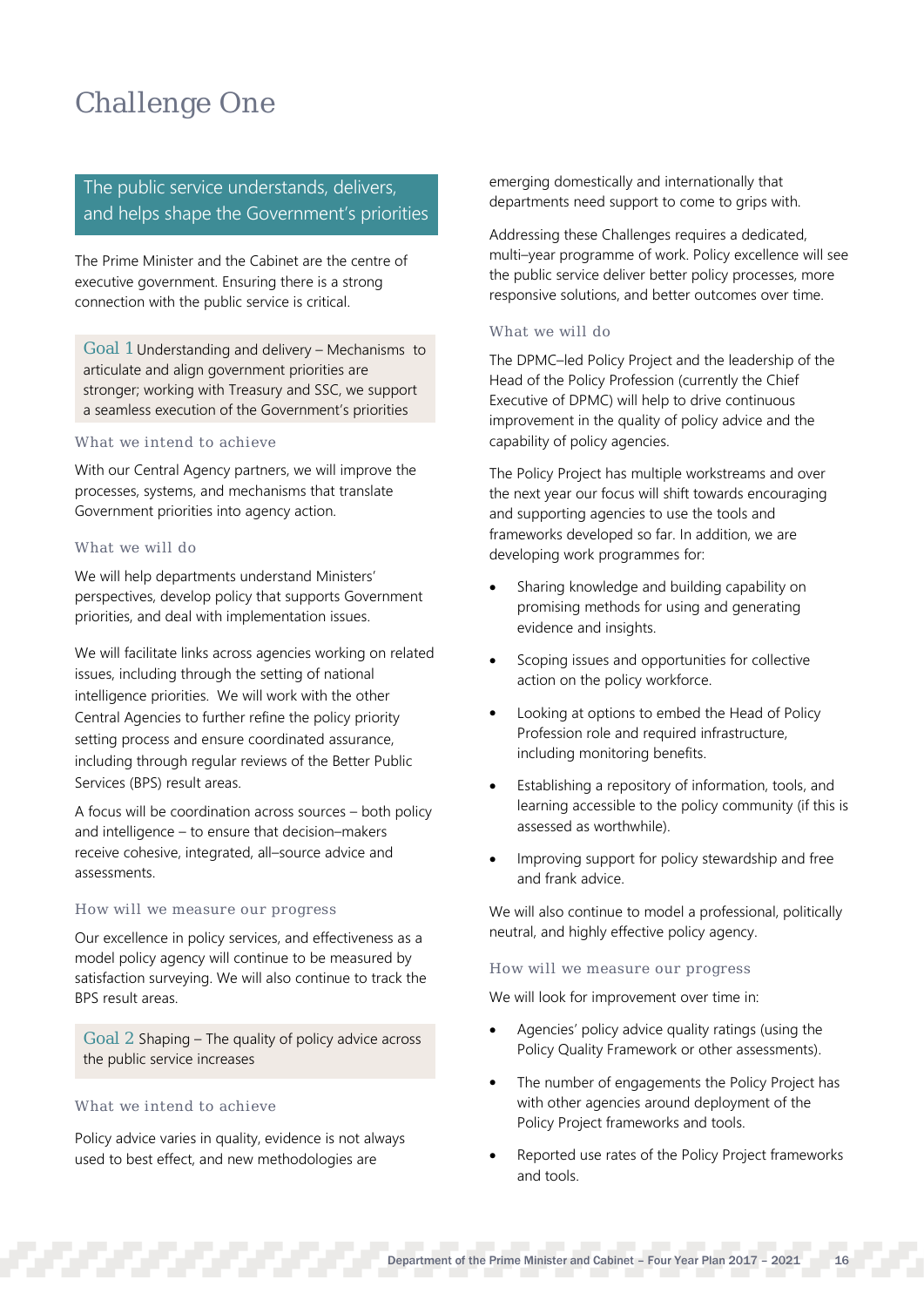## Challenge Two

## Governance for the 21<sup>st</sup> Century

The executive branch of government comprises the Governor–General, Prime Minister, other Ministers of the Crown and the public service. The engine room of executive decision–making is the Cabinet system, and the resilience and security of this system is critical to stable and effective governance.

Goal 3 Integrated Governance – Government decision–making processes and systems are integrated across the public service, support the presentation of high quality advice to Ministers, and facilitate collaborative working

## What we intend to achieve

We will, in partnership with other agencies, improve the level of support provided to Ministers. Integrated systems and processes will contribute to more effective execution of the Government's priorities.

### What we will do

The Cabinet Office will continue to steward and enhance the Cabinet system and processes. We will work with Ministers' offices and departments so that issues are presented to the Cabinet clearly and robustly, supporting good decision–making.

Following the successful deployment of CabNet, providing electronic management of Cabinet material, we will further develop the system, driven by the needs of our users. We will also commence a review of the current requirements for Cabinet papers to ensure they meet the needs of Ministers.

## How will we measure our progress

The effectiveness and ease of use of CabNet will be tracked using surveys and feedback from users, including the number and nature of calls to helpdesks.

Goal 4 Knowledge and support – Newer Ministers have the knowledge and support necessary to carry out their roles and functions

### What we intend to achieve

We provide advice and support to new Ministers to help them in their roles. We will improve the quality of this advice and support, so they can more effectively carry out their functions.

## What we will do

We will work with Ministerial Services in the Department of Internal Affairs to ensure Ministers have the systems they require to work efficiently and effectively.

We will develop a refreshed approach for the induction of Ministers ahead of the 2017 elections, and consider other initiatives to support Ministers in their roles.

## How will we measure our progress

We will use feedback from Ministers about the services provided to them, including induction programmes and ongoing advice and support.

Goal 5 Ethical Government – Executive government is supported to function in a manner that upholds, and is seen to uphold, the highest ethical standards

## What we intend to achieve

Supporting Ministers to carry out their duties to the highest ethical standards is critical to maintaining New Zealand's trust and confidence. We can create an environment where appropriate conduct is clear, and assistance is available to clarify expectations.

## What we will do

The Cabinet Office will provide advice to Ministers and their offices on issues concerning conduct and management of conflicts of interest.

We will also complete a review of the Cabinet Manual as the authoritative guide to central government's decision–making. This will involve reviewing and updating its text to reflect legislative changes and new policies and practices since its last update in 2008.

This will be alongside our ongoing work to promote, through a range of channels and agencies, a greater understanding of New Zealand's approach to executive government, central government decision–making structures, and the statutory and constitutional framework within which central government operates.

### How will we measure our progress

The revised Cabinet Manual will be endorsed by Cabinet.

We will also continue to receive feedback from Ministers and their offices as to the clarity, accuracy, and quality of the guidance provided by the Cabinet Office.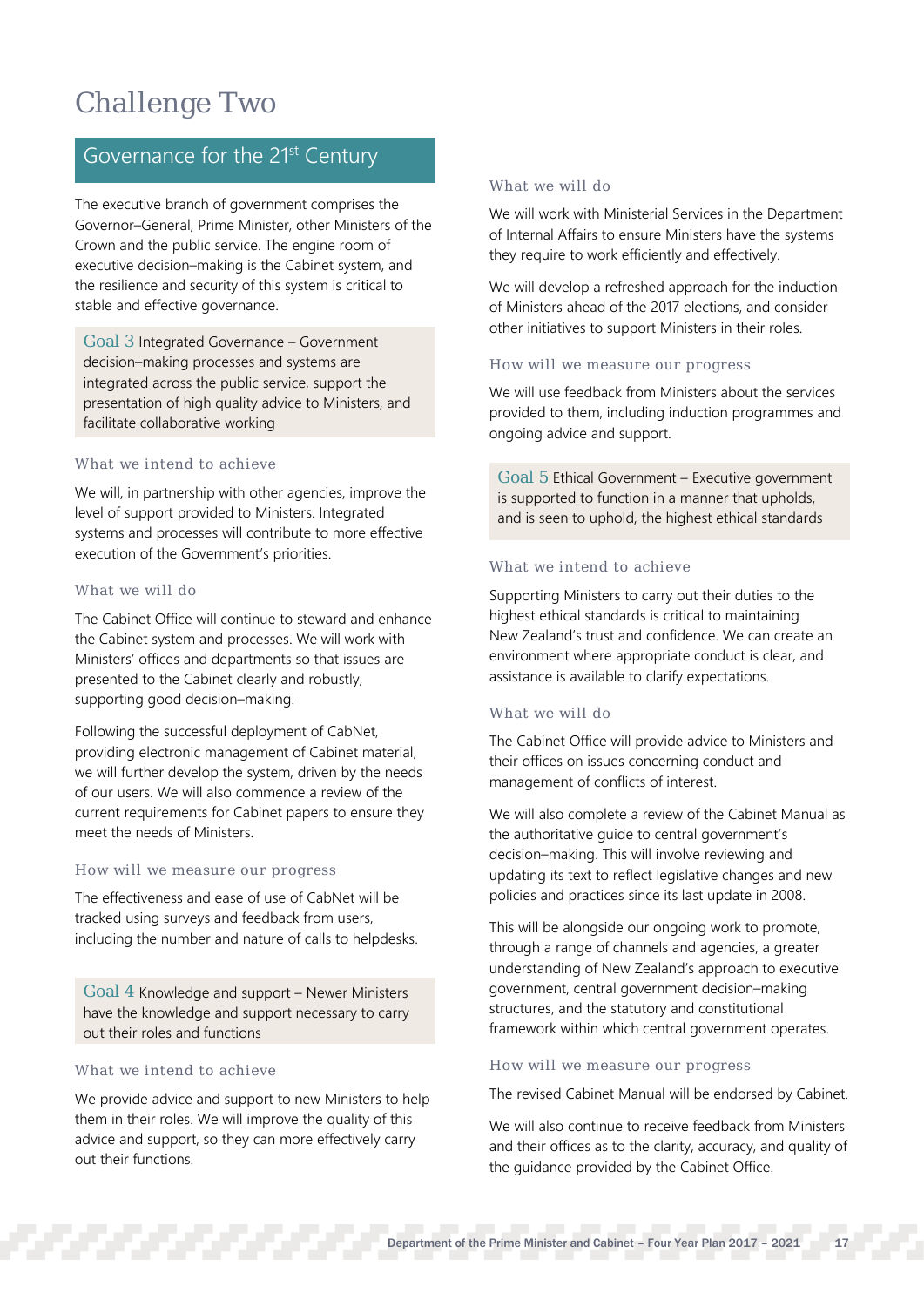## Challenge Three

New Zealanders understand and celebrate the institutions and processes that contribute to a strong, shared, sense of national identity

New Zealanders sharing a sense of political community and national identity increases social cohesion and enhances wellbeing, and strengthening this is an important long–term goal for DPMC.

Goal 6 Understanding – Increasing numbers of New Zealanders have a better understanding of New Zealand's system of government, including the office and role of the Governor–General and Prime Minister

## What we intend to achieve

Our goal is more New Zealanders understanding our system of government, including the constitutional, ceremonial, international and community functions of the office of the Governor–General.

## What we will do

In addition to continuing to provide advice and support to the Prime Minister, we will support a programme for the Governor–General to communicate information about the office and role and contribute to a series of national commemorations and other events and projects.

Our role will be underpinned by an effective media strategy, which capitalises on major events to further boost the profile of the Governor–General Government House will facilitate visits and maintain the Government Houses in Wellington and Auckland, so the public continues to view them as heritage sites.

The Cabinet Office will continue to engage and support other agencies working in the nationhood space, and Government House will work with organisations who have relationships with the Governor–General (e.g. patronages) to promote the role to their membership.

## How will we measure our progress

Public understanding of the offices and roles of the Governor–General and Prime Minister will be measured through Statistics New Zealand's General Social Survey. We will also track measures of public engagement – the Governor–General's social media statistics, and visitor numbers to Government House.

Goal 7 Acknowledging and celebrating honours – New Zealanders acknowledge and celebrate the service, achievement and diversity of recipients of Royal honours

### What we intend to achieve

The New Zealand Royal Honours System provides a way to recognise people who have served their communities and to acknowledge their achievements.

As New Zealand becomes more diverse the honours system should operate in a way that reflects this, with a nominations process accessible to diverse communities.

## What we will do

We will continue to work with the Minister for Women and other relevant Ministers, and identify ways to strengthen our connections with Māori, Pacific peoples, and people from ethnic communities to improve the number and diversity of nominations.

Increasing public acknowledgement and celebration of the honours system requires us to better understand what drives engagement by strengthening how we measure national and regional coverage.

### How will we measure our progress

We will monitor trends in the diversity of nominees over time. This will require us to identify options for improving how we track this information, as the data we currently collect is incomplete.

Public acknowledgment and celebration will be measured through use of media monitoring, looking at the number of articles covering announcement of the list in national and regional papers, and tracking of distribution of coverage.

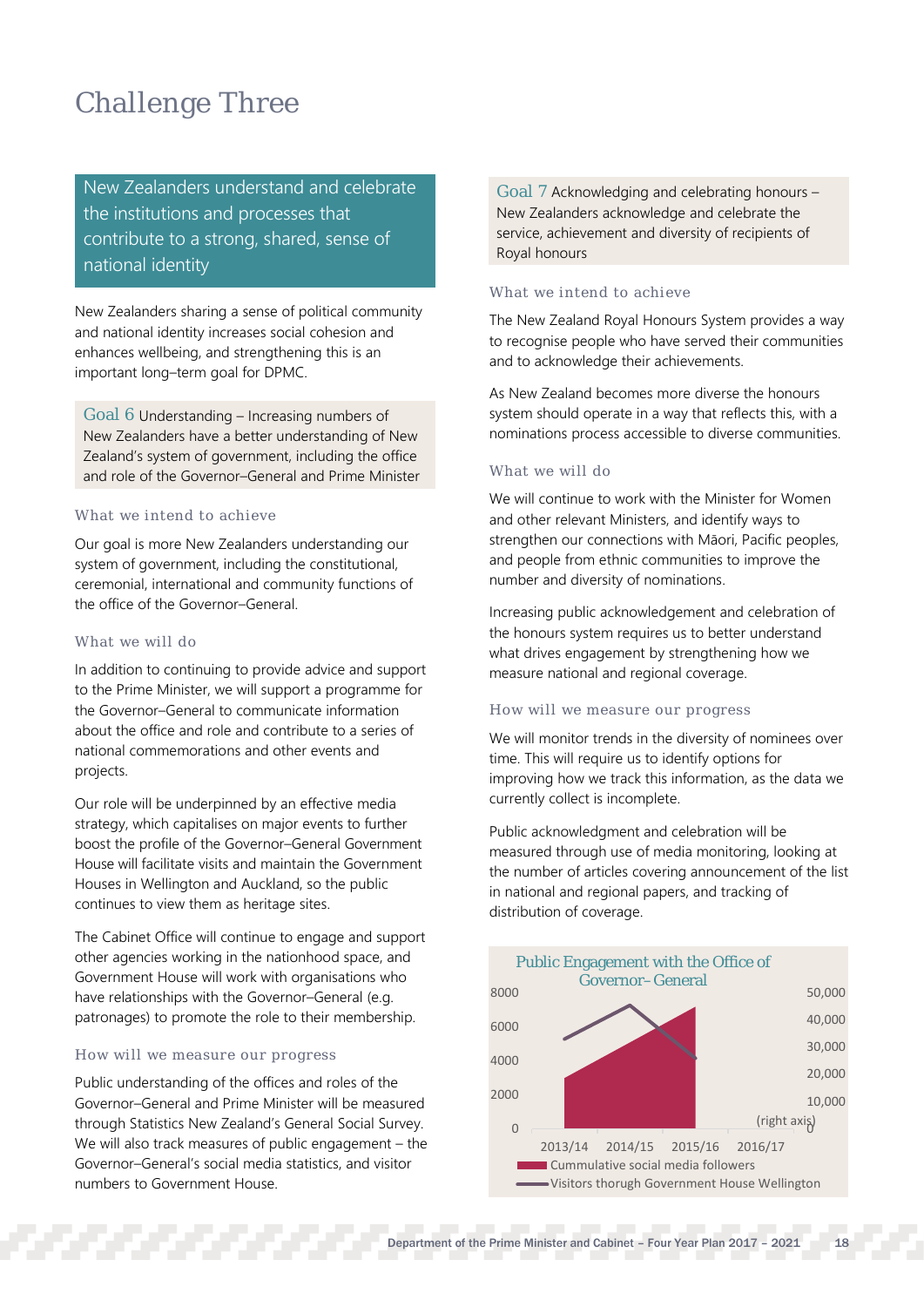## Challenge Four

Increase New Zealand's resilience through leading and building a risk–based, community– focused, and integrated national security system

A resilient New Zealand has a National Security System that works together effectively to manage risks across the 4Rs – reduction, readiness, response, and recovery. This means we are safer, can build a stronger economy, and advance our interests internationally.

Goal 8 Risk–based – Increased use of risk–based approaches to building resilience in New Zealand

## What we intend to achieve

We aim to reduce New Zealand's aggregate levels of risk, and build national resilience by improving how our partners identify and manage risks, based on the 4Rs.

## What we will do

We will exercise collective leadership of the National Security System through our role as Chair of the ODESC committee structure, our Security and Intelligence Group, and MCDEM. We will support the passage and implementation of a CDEM Amendment Bill to strengthen the legislative framework for recovery, and a Security and Intelligence Bill to respond to the recommendations of the 2015 Independent Review of Intelligence and Security.

We will steward public alerting enhancements, draft and implement a National Disaster Resilience Strategy, and better link risk management practice to the implementation of the national intelligence priorities.

Our support for the establishment of a Computer Emergency Response Team, refresh of the Cyber Security Emergency Response Plan, and the conduct of regular cyber security exercises will contribute to preparedness and resilience against cyber threats.

We are also leading a process to better identify, understand, and articulate existing and emerging risks for New Zealand. This is a long–term project to strengthen the National Security System and the support that it provides to decision–makers.

## How will we measure our progress

One of our medium–term aims is to improve how we measure aggregate national risk levels. For certain

priority risks, assessing plans and arrangements against good practice, and tracking the outcomes of post–event reviews and practitioner surveys will provide ongoing insight into the health of the National Security System.

## Goal 9 Community–focused – More

New Zealanders – including our priority partners – trust our National Security System to manage shocks and stressors, understand their responsibilities, and are prepared

### What we intend to achieve

Managing national security risk and supporting the country's resilience is complex and involves many partners: government agencies, local government, NGOs, the private sector, and our communities.

We will ensure each partner understands their roles and responsibilities around risk identification, the 4Rs, and (where relevant) our role as leader of the National Security System.

Public awareness of our partners' role in preparedness is a focus, as elevated readiness following the Christchurch earthquakes is trending back towards the historic norm.



### What we will do

We will continue to increase the availability of clear, high–quality public information about the National Security System. We will also work closely with our priority partners to ensure that they have the information and support they need to fulfil their roles. For example, we will:

Update and provide ongoing support for the new National Security System Handbook.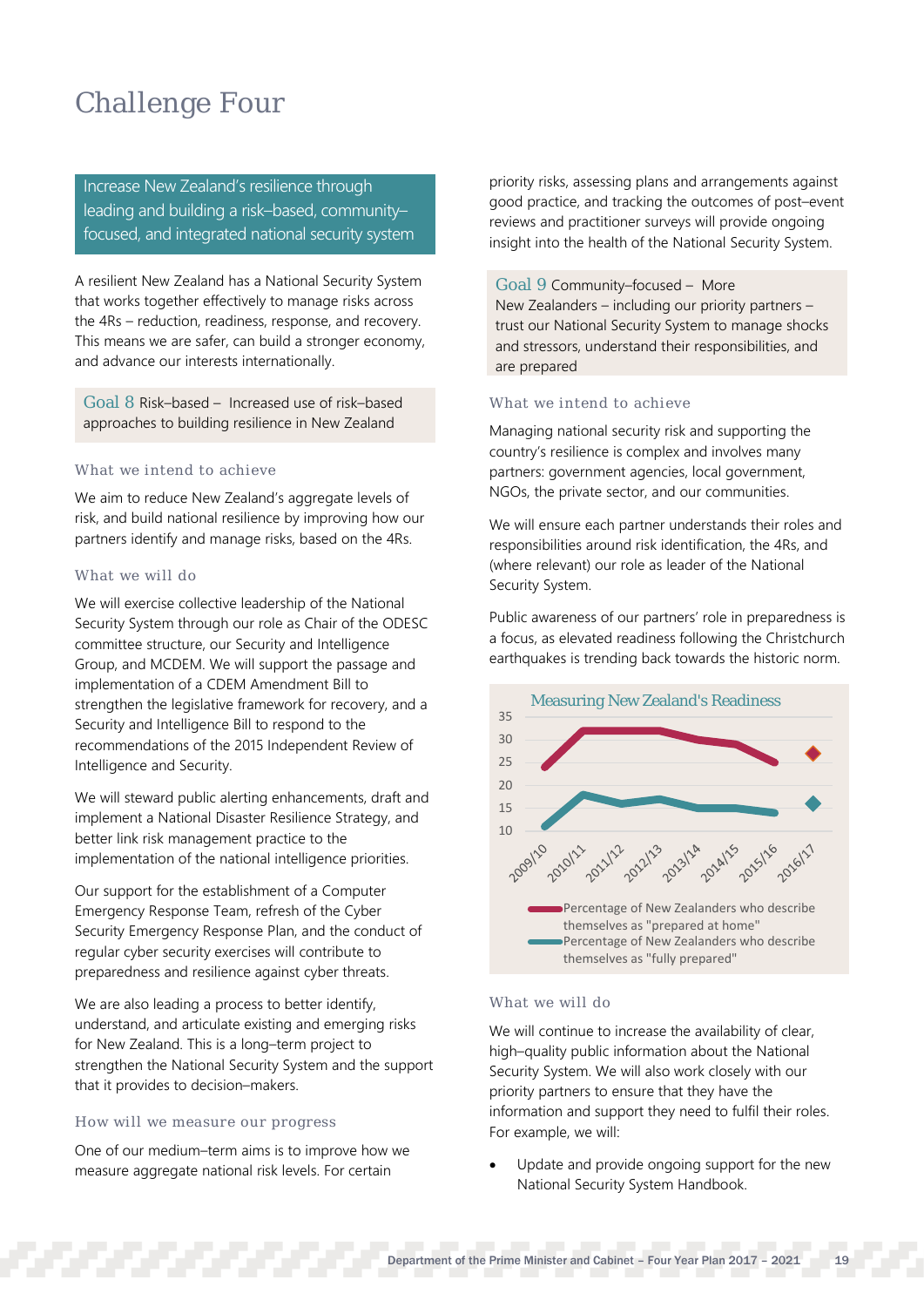- Support the extension of the Security Sector Professional Development Programme to local authorities and their partners.
- Respond to the Auditor–General's findings in her performance audit of the National Security System (expected late 2016).
- Coordinate the national exercise programme.
- Implement the new CDEM public education programme launched in July 2016.
- Establish a cyber security credentials scheme to help improve the cyber security of small businesses.
- Undertake a confidential survey of businesses to improve our shared understanding of the cost and incidence of cyber insecurity.
- Partner with New Zealand Police to advance the National Plan to Address Cybercrime.
- Set up a cyber security skills taskforce to build up New Zealand's cyber security professional workforce.

## How will we measure our progress

We will be looking for evidence of improved interface between central government, local government, emergency services, lifeline utilities, and the wider community.

This will include evidence that we are fulfilling our role as sector leader, that individuals and organisations are managing their own risks within the national framework, and that our advice is seen as reliable and trusted across system levels.

We will also continue to measure both national emergency preparedness and cyber–security practices, using established national survey measures. We are also working on a cyber security capability maturity model.

Goal 10 Integrated – We are increasingly seen as providing leadership across the national security system – from central government, to local government, to the wider community

## What we intend to achieve

Our goal is to enhance coordination of effort across the many agencies and organisations with a role to play in increasing New Zealand's resilience.

Investment in SIG over the next four years will focus on capacity and capability development for the National

Assessments Bureau, in areas consistent with New Zealand's intelligence priorities.

## What we will do

Key to this goal is continuing to provide high quality advice and support to our partners. This provides coordination, helps to broker disputes, and creates the opportunity for the development of system learning and a culture of continuous improvement.

In addition to continuing to deliver excellence in our core business we will strengthen linkages between intelligence priorities and collection processes – SIG is leading the implementation of a systematic framework for collaboration on the priorities, supporting delivery of coordinated, high quality intelligence and assessment with measurable impact.

We will also deliver annual reports on the implementation of the Cyber Security Strategy.

MCDEM will commission an independent review of its capability and capacity to perform its statutory and public duties and functions. This will have a specific focus on effective and timely response and recovery; a proactive focus on risk reduction and resilience building; and seizing opportunities offered by technological advancements and other developments.

The discipline of emergency management has evolved into one focused on addressing total disaster risk, rather than one that seeks purely to focus on readiness and response. Subsequently, there has been a growing expectation on MCDEM for stewardship and comprehensive functional leadership across the 4Rs.

Changes as an outcome of this review, which may include recommendations for future investment in MCDEM's capabilities and capacity, will be progressed through a combination of prioritisation within our existing appropriations and business cases for additional funding, as appropriate.

## How will we measure our progress

Measuring the effectiveness of collaboration across a system will be done at three levels:

- Using self–assessment tools and satisfaction surveys to track how well we work with our partner agencies.
- Reviewing post–event and exercise reviews and evaluations for evidence of effective collaboration and system integration.
- Looking for evidence that a culture of learning is forming in the National Security System.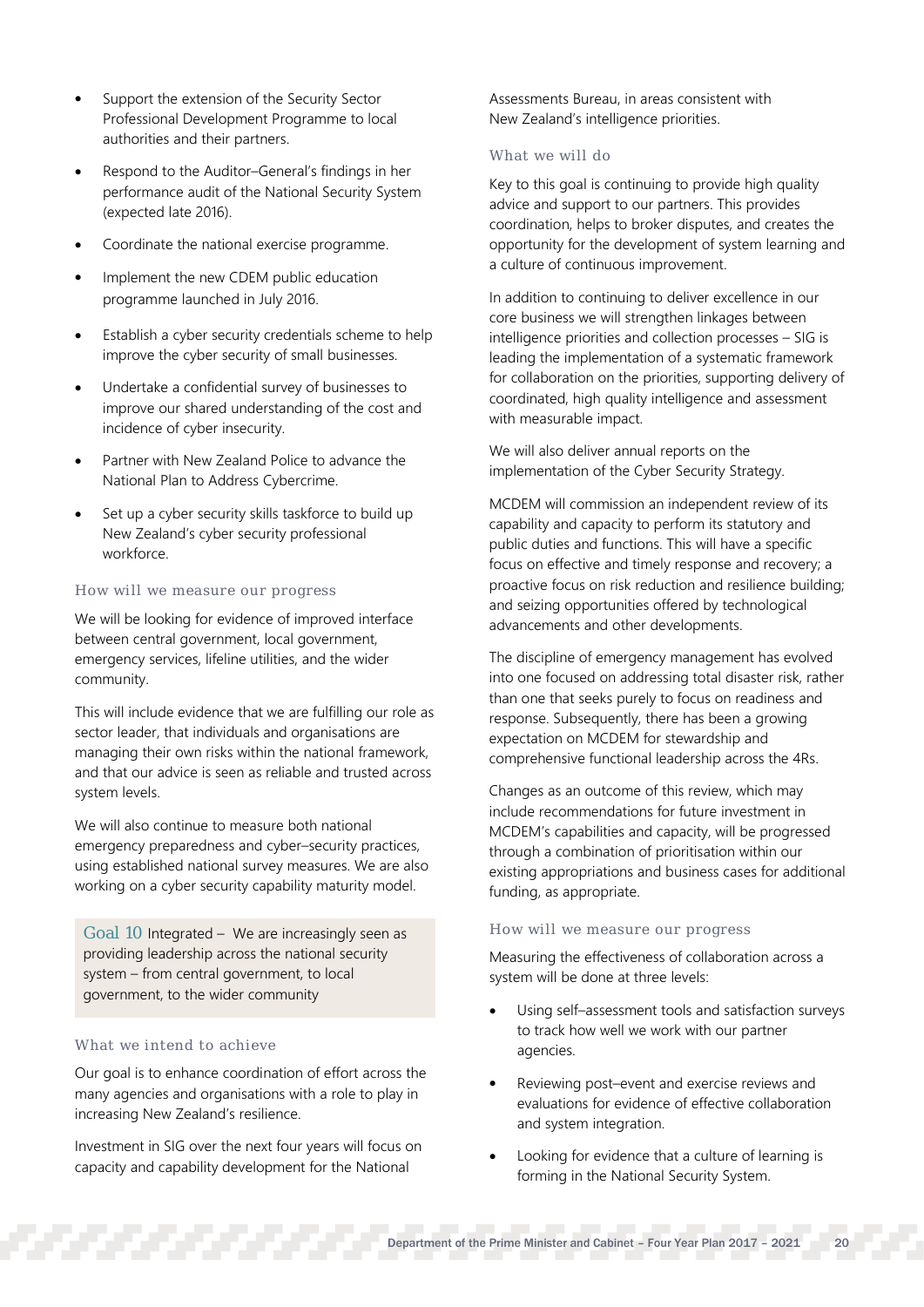## Challenge Five

Leaving residents and agencies confident in the future of greater Christchurch

Greater Christchurch is entering a new phase as it moves from recovery to regeneration. Central government's role has moved from leading and coordinating, to supporting local institutions to get back into the "driving seat" of regeneration.

Goal 11 System Leadership – Support and influence across government to deliver system wide leadership

## What we intend to achieve

We aim to provide system leadership so that the Government supports local leaders and institutions to undertake their regeneration roles effectively.

## What we will do

We will maintain strong relationships with our strategic partners, central government agencies, Ōtākaro Limited and Regenerate Christchurch; supporting and influencing them to collaborate effectively.

We will also participate in a number of fora and governance groups, including the Urban Development Strategy Implementation Committee, Chief Executives Advisory Group, the City Executives Forum, the Psychosocial Governance Group, the Canterbury Government Leaders Group, and the Horizontal Infrastructure Governance Group.

Our objective is to ensure that the Crown remains connected with the regeneration effort and supports local leaders to take regeneration forward.

## How will we measure our progress

To ensure that critical regeneration issues continue to be prioritised, we will regularly engage with stakeholders and identify where we can provide support.

We will also monitor the experiences of our key stakeholders through surveys, tracking how well we are undertaking our role.

Goal 12 Shape the Transition – Support and shape the transition into long– term arrangements for greater Christchurch

## What we intend to achieve

Our priority is to support the transition of regeneration leadership back to the local level. Central government also remains a partner in regeneration – our role is to make sure that the Crown's views and interests are appropriately represented.

## What we will do

To achieve this we will support the newly established entities (Ōtākaro Limited and Regenerate Christchurch), as well as government agencies that inherited some of CERA's recovery functions, to ensure that they are functioning effectively and successfully delivering on approved work programmes.

We will advise Ministers on the progress of regeneration outcomes, as well as the performance of entities responsible for delivering regeneration functions.

The Crown's interests will be represented in related local planning and review processes. These will help shape the planning frameworks that best support the long–term arrangements for greater Christchurch.

We will support entities with a statutory role in regeneration planning processes, and advise the Minister supporting Greater Christchurch Regeneration in exercising statutory roles under the Greater Christchurch Regeneration Act.

## How will we measure our progress

We will monitor Ōtākaro Limited and Regenerate Christchurch's progress in achieving regeneration outcomes, and the performance of Regenerate Christchurch against the purpose and objectives agreed upon within its Statement of Intent.

Regeneration outcomes will be monitored through a now–established monitoring and reporting framework. Issues will be included in reporting and advice provided to Ministers.

The effectiveness of the support we are providing to local leadership will be measured through stakeholder surveys.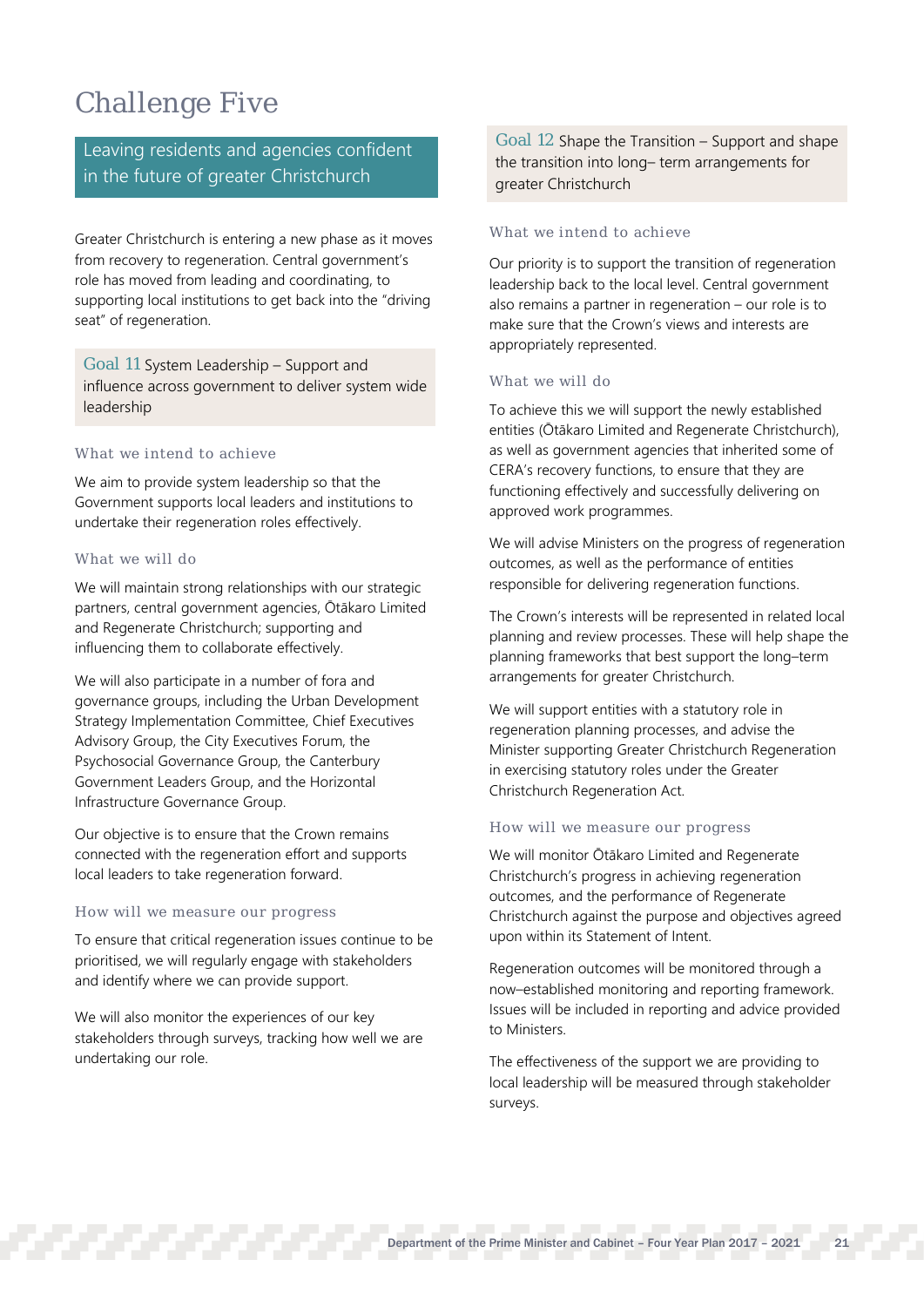Goal 13 Maintain momentum – Ensure recovery continues without loss of momentum

## What we intend to achieve

There is a critical need to ensure that recovery and regeneration momentum is maintained following the disestablishment of CERA.

## What we will do

We have ongoing responsibility for the delivery of some short–term recovery work relating to the repair of the city's horizontal infrastructure, and representing the interests of the Crown on the Christchurch Replacement District Plan review.

We will oversee the horizontal infrastructure programme in partnership with the New Zealand Transport Authority and the Christchurch City Council. We expect this work to be completed in 2017.

In the medium term we will support the transition of responsibility from the Stronger Christchurch Infrastructure Rebuild Team (SCIRT) Alliance to the Christchurch City Council, including transferring information and systems, and managing the close out of the SCIRT Alliance and the wider programme.

## How will we measure our progress

The delivery aspects of this goal will be tracked against the milestones in the relevant programme plans.

Goal 14 Lessons and Insights – Learning and insights are collated, embedded and put into action so New Zealand is more resilient

## What we intend to achieve

The Christchurch earthquakes represented an unprecedented challenge for New Zealand's risk management and response agencies, and exposed potential weaknesses in how we prepare for and manage shocks and stressors, including natural disasters. To ensure that gaps are addressed and systems strengthened, we are working across our agency partners to ensure learning and insights from the earthquakes and rebuild are properly documented, embedded, and put into action.

This will ensure that agencies, organisations, and individuals are better prepared to respond to future shocks – building New Zealand's resilience and capacity to respond to disasters.

## What we will do

We are currently undertaking a whole of government initiative to support relevant agencies to start projects related to learnings from the Christchurch regeneration.

We have launched a public–facing "EQ Recovery Learning" website that brings together the knowledge, insights, case studies, and real–life stories garnered from those involved directly in the Canterbury earthquakes.

### How will we measure our progress

Engagement with the EQ Recovery Learning website will be tracked by monitoring use levels through a web analytics service.

We will also be tracking the number of agencies who undertake and complete a learning project.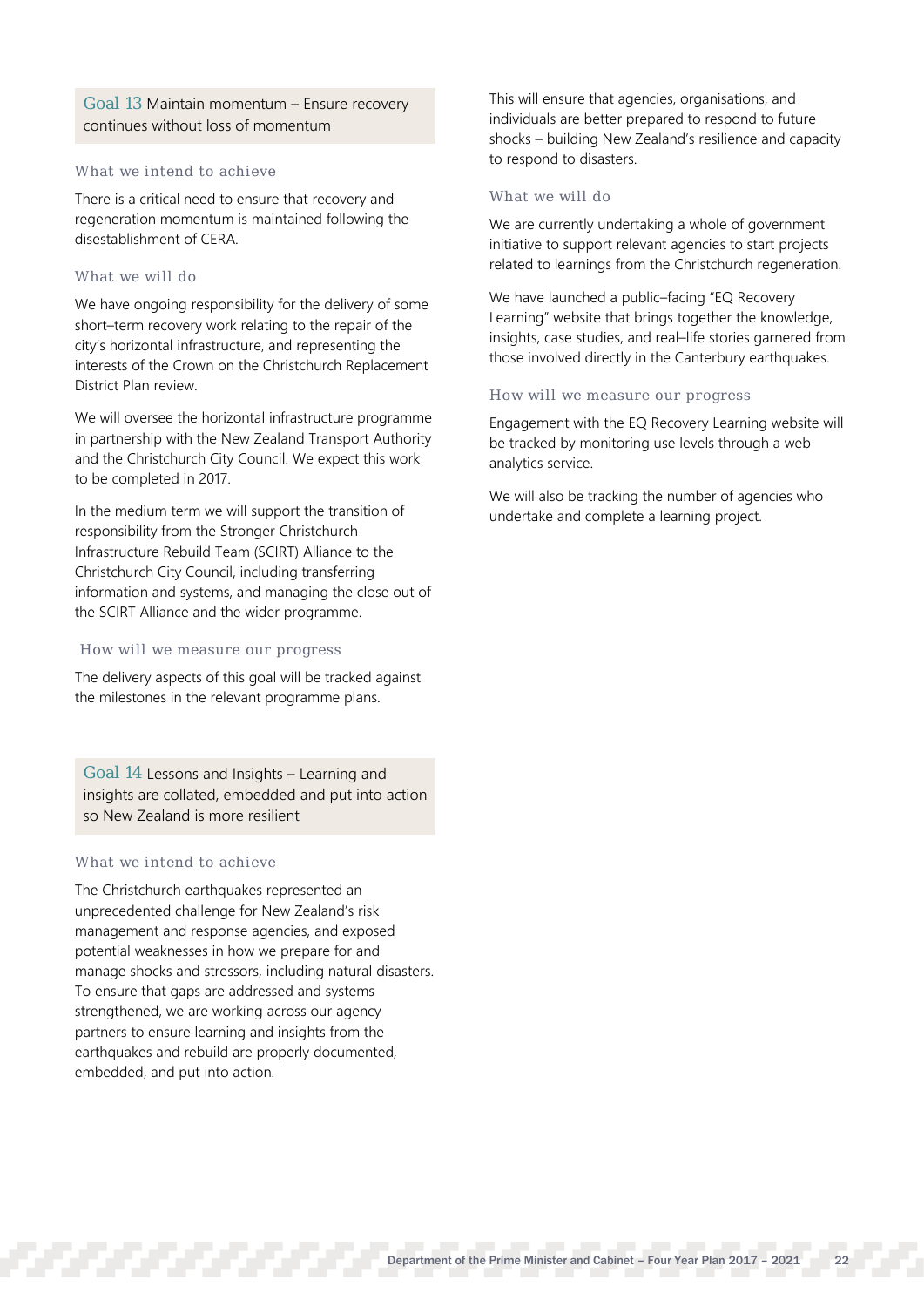## Our initiatives portfolio

| Project                                                                        | Linking<br>Challenge    | High-level Objective                                                                                                                                                            | Lead       |
|--------------------------------------------------------------------------------|-------------------------|---------------------------------------------------------------------------------------------------------------------------------------------------------------------------------|------------|
| Cabinet Manual Review<br>& Update                                              | $\overline{\mathbf{2}}$ | Update Cabinet Manual to reflect changes in legislation and practice<br>since last update.                                                                                      | CO         |
| Demise of the Crown                                                            | $\overline{2}$          | Prepare for and lead the transition to new sovereign when required.                                                                                                             | CO         |
| Government House<br>Long-term Maintenance<br>Plan                              | 3                       | Prepare and implement a plan to maintain the physical fabric of<br>Government House (Wellington) and Government House (Auckland).                                               | GH         |
| Public Alerting System                                                         | 4                       | To deploy a national public alerting system, providing agencies with an<br>effective mechanism to warn at-risk communities of threats.                                          | <b>MD</b>  |
| Recovery Review                                                                | 4                       | Support the passage and implementation of a CDEM Amendment Bill to<br>strengthen the legislative framework for recovery.                                                        | <b>MD</b>  |
| <b>Public Education</b><br>Programme                                           | 4                       | Implementation of the new CDEM public education programme<br>launched in July 2016.                                                                                             | <b>MD</b>  |
| <b>EMIS (Emergency</b><br>Management<br>Information System)                    | 4                       | Investigating a platform upgrade for EMIS, including a potential<br>redesign, inputting dashboards, and integration with RealMe.                                                | <b>MD</b>  |
| National Warning<br>System                                                     | 4                       | Moving the National Warning System to a more modern, more<br>functional and more robust platform.                                                                               | <b>MD</b>  |
| <b>Cyber Security Action</b><br>Plan                                           | 4                       | Annual evaluation of progress and consideration of new actions to<br>ensure the Action Plan addresses emerging threats and evolving<br>technology.                              | <b>SIG</b> |
| National Computer<br><b>Emergency Response</b><br>Team (CERT)<br>Establishment | 4                       | To improve New Zealand's response to cyber security incidents.                                                                                                                  | <b>SIG</b> |
| <b>Cyber Credentials</b>                                                       | 4                       | To help improve the cyber security of small businesses.                                                                                                                         | <b>SIG</b> |
| Cyber Skills Taskforce                                                         | 4                       | To build up a cyber security professional workforce.                                                                                                                            | <b>SIG</b> |
| Addressing Cybercrime                                                          | 4                       | To improve New Zealand's ability to prevent, investigate and respond to<br>cybercrime.                                                                                          | <b>SIG</b> |
| Security and Intelligence<br>Bill                                              | $\overline{\mathbf{4}}$ | Support the passage and implementation of a Security and Intelligence<br>Bill to respond to the recommendations of the 2015 Independent<br>Review of Intelligence and Security. | <b>SIG</b> |
| Horizontal Infrastructure                                                      | 5                       | To deliver the repair and rebuild of greater Christchurch's three-water<br>and roading horizontal infrastructure to enable recovery outcomes.                                   | GCG        |
| Canterbury Earthquake<br>Recovery Learning and<br>Legacy                       | 5                       | Support the development of lessons and legacies regarding government<br>role and responsibilities in recovery and a "whole of recovery" story.                                  | GCG        |
| Policy Project - Phase 2                                                       | $\blacktriangle$        | Maturing the Head of the Policy Profession (HoPP) role, and<br>implementing the policy frameworks established in Phase 1.                                                       | PP         |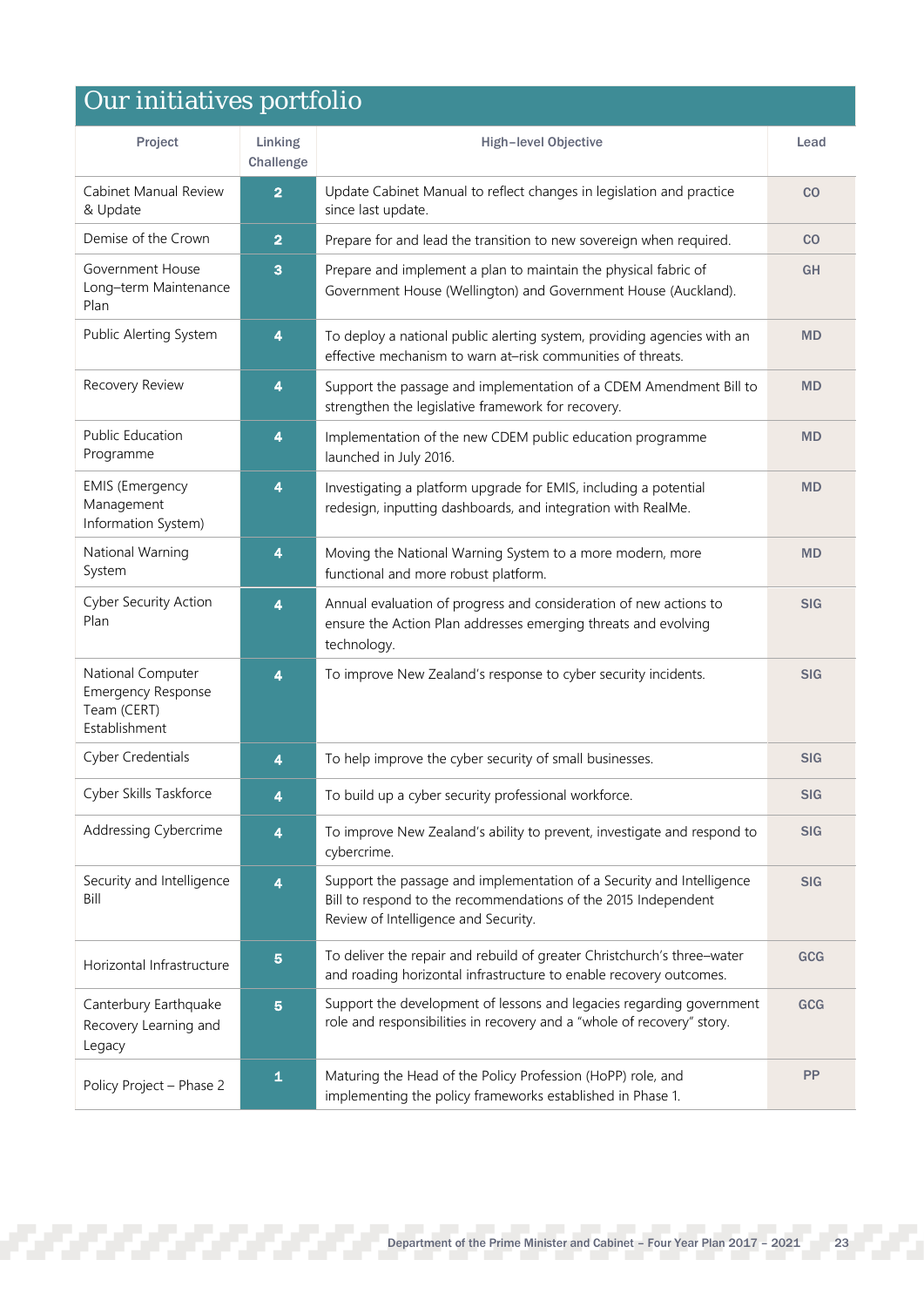# Part C

# **How we will deliver**

This is where we discuss the organisational capabilities we will be building over the next four years to deliver our strategic intentions.

We also describe the strategic choices and trade–offs we face, and how we plan to manage these in a way that maximises the value we deliver.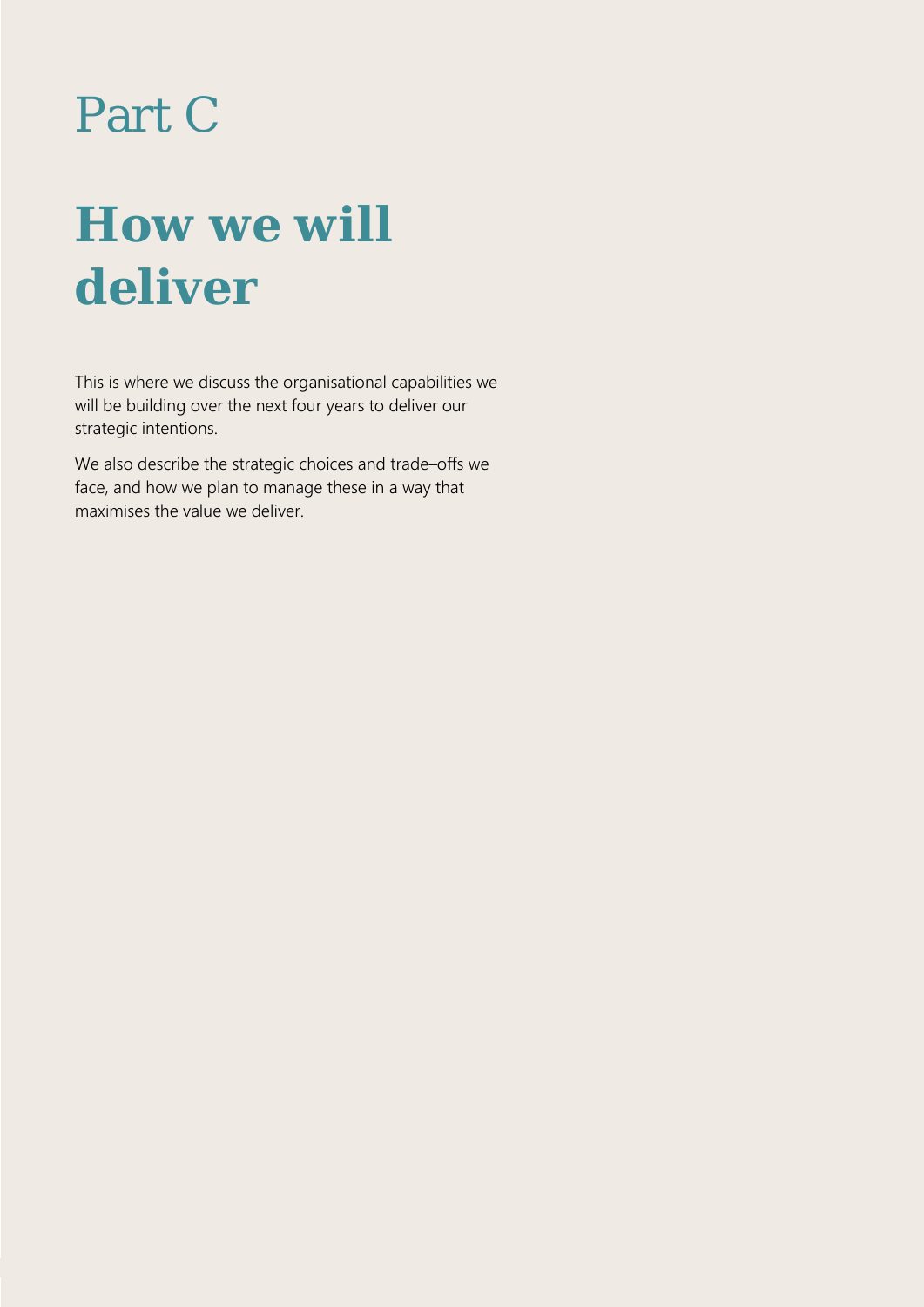## <span id="page-26-0"></span>Where we are going

DPMC has grown and taken on new responsibilities. From 2013 to 2016 we doubled in size, with operational functions different from our traditional business.

While GCG and its supporting corporate functions have a limited lifespan, we expect to offset growth, due to decisions in Budget 2016 to increase investment in MCDEM and intelligence assessment. As a result, we will be transitioning to a permanent new shape as a larger organisation.

Our growth also means that we have become more dispersed, with staff in Christchurch, Auckland and multiple sites in Wellington, adding further complexity.

We have prioritised establishing a sense of collective identity that recognises the strength of our diversity and individual brands and robust systems of corporate support. With these foundations in place, we can begin the next phase of organisational development – to ensure that our increased capabilities deliver more value for money, achieve our strategic intentions, and are enabled by fit–for–purpose corporate infrastructure.

## Our 10 year organisational vision

In ten years' time we will still be delivering excellence in our core business – providing integrated advice and support to the Governor–General, the Prime Minister and Cabinet, and senior officials – but we will be more adaptive to their needs, with modern technology, new approaches, and more diverse perspectives.

We will be influencing and leading the public service by producing more coordinated, all–source policy advice

and assessments to advance the Government's priorities. We will be seen as standard–setter for policy and assessment practice.

Under our effective and trusted stewardship, and with the active support of other agencies, the National Security System will be world class, underpinned by systems and processes to govern and coordinate our efforts across the Security and Intelligence and Hazard Risk Boards. Risk identification and management, based on the 4Rs will be embedded across an integrated sector, with us providing leadership, coordination, and expert support.

We will be effectively engaging with Auckland as the city's prominence in the nation's life continues to grow. We will have supported transition in greater Christchurch from central government–led recovery to a locally–led regeneration that leaves residents positive about the future of their city.

## Our four year excellence horizon

In four years' time DPMC will have implemented some fundamental changes, so we can achieve our Challenges and move closer to our 10 year organisational vision. We will be more effective influencers and system stewards; more interconnected; less pressured, and more resilient.

## We will be more effective influencers and system stewards

This shift recognises that, while we will to deliver to an excellent standard for our key customers, we also have a responsibility to provide stewardship across a wider



## Illustrating the changing scope and form of DPMC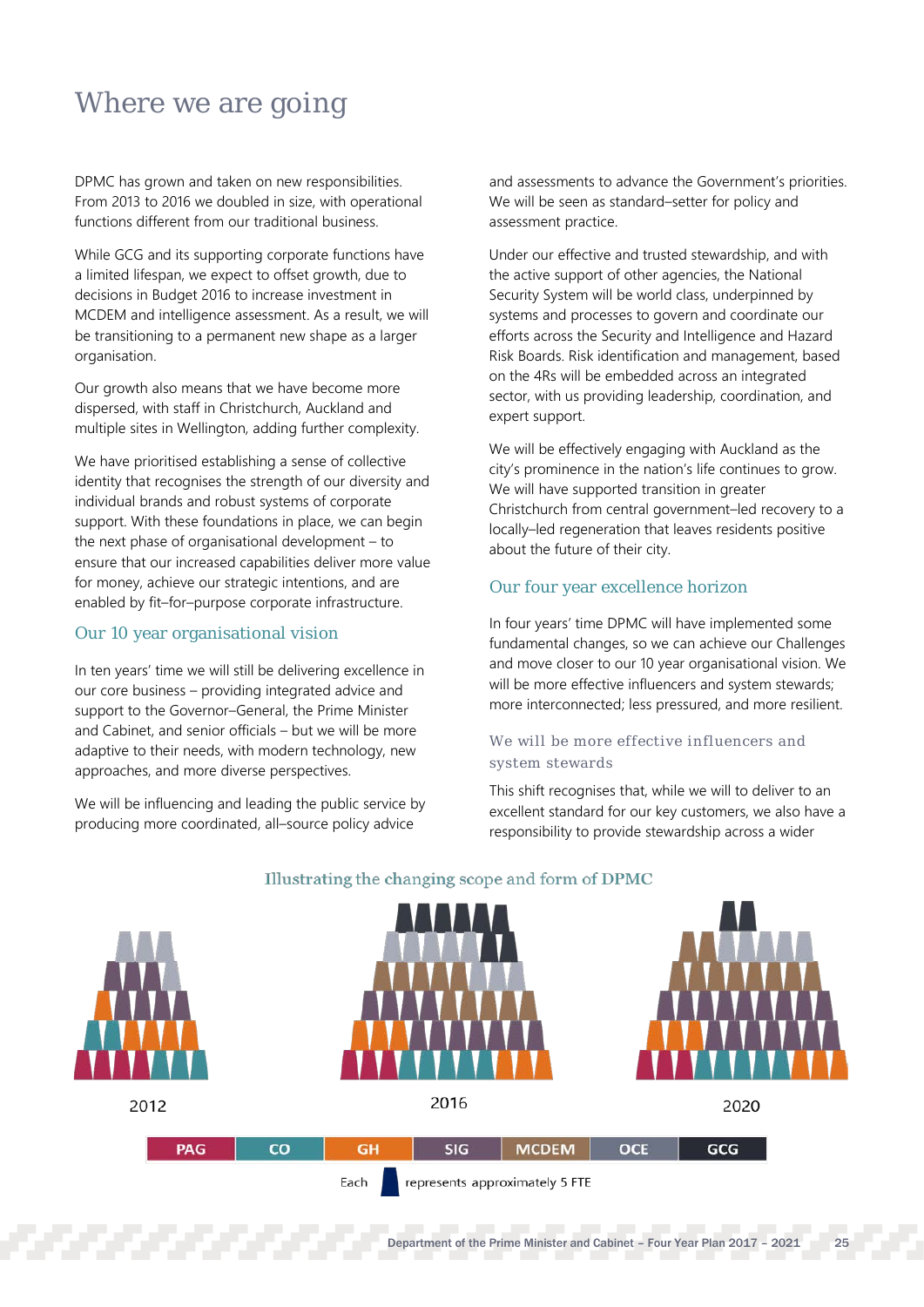group of stakeholders. For example, as leader of the ODESC system, principal support to the Governor– General in her constitutional and ceremonial role, and as Head of the Policy Profession.

We will increasingly need to provide decision–advantage over – and sustainable solutions to – intransigent and cross–cutting problems that require complex, long–term, and multi–faceted solutions.

This means producing more medium–term strategic advice, initiating debates amongst the policy community, and using evidence and insight to better inform our analysis.

This will require us to enhance our specialist technical knowledge, problem solving abilities, and analysis and information technology capabilities – demonstrating to the rest of government what an innovative, modern policy and assessments function looks like. We will also need to enhance our ability to shape and communicate the Government's priorities via strategic partnerships.

To better fulfil our stewardship responsibilities, we will need our staff to demonstrate leadership at every level, to influence the wider public service and the processes and systems of executive government.

We will need to be more explicit in our role setting standards. We will model good practice, communicate expectations effectively, and partner with others to lift the whole system's capabilities. We will also need to work with a wider set of stakeholders – for example, NGOs, business, iwi, and local government – supported by enhanced communication capability that helps us constructively influence public discussion of the systems we steward.

Underpinning this will be our role within the Central Agencies. While respecting each's role, we will speak with one voice, acting as the coach rather than the referee or opinionated bystanders.

## We will be more interconnected

As we grow, we will maintain the strong brands and identities of each of our business groups. However, as the new shape of the organisation matures, we will encourage and enable appropriate collaboration on the things that matter.

For some areas of the organisation, structured approaches to collaboration are already emerging and will be further strengthened. SIG and MCDEM have complementary responsibilities within the National Security System, while the Cabinet Office and

Government House have important constitutional and nationhood functions.

Elsewhere collaboration will be supported by internal communication; identification, and removal of barriers to working together; a more proactive approach to capitalising our wider talent base; and looking for opportunities to share knowledge and resources.

We will also have continued to monitor the sufficiency of our Auckland presence, while our role in Christchurch will have been reduced to the right size needed to perform our ongoing monitoring and support role.

### We will be less pressured, and more resilient

We need to respond to changing government priorities, often by assuming new functions or prioritising what we deliver in a short time frame. This has put pressure on us and building our resiliency – both of our organisation and our personnel – is a priority.

We need to know where our knowledge and talent are, and improve our ability and commitment to move resources and expertise where they are needed most.

We will have a culture that values and rewards cooperation and resource sharing, and reinforces the importance of versatility, adaptability, and flexibility.

Better processes and information flows will enhance collective ownership of our issues, risks, and priorities. They will ensure that resources flow more easily across the organisation – both to where they are needed, but also where they best deliver value for our stakeholders.

## How we will achieve this

The following sections describe our plan for reaching these ten and four year horizons.

We intend to build three strengths within the organisation – strategic partnerships; corporate governance, capability, and infrastructure; and our DPMC workforce

These strengths will be built on a shared foundation of fiscal sustainability and value for money; a workforce with the culture and capabilities it needs to meet our objectives; effective information and asset management; and effective corporate governance.

.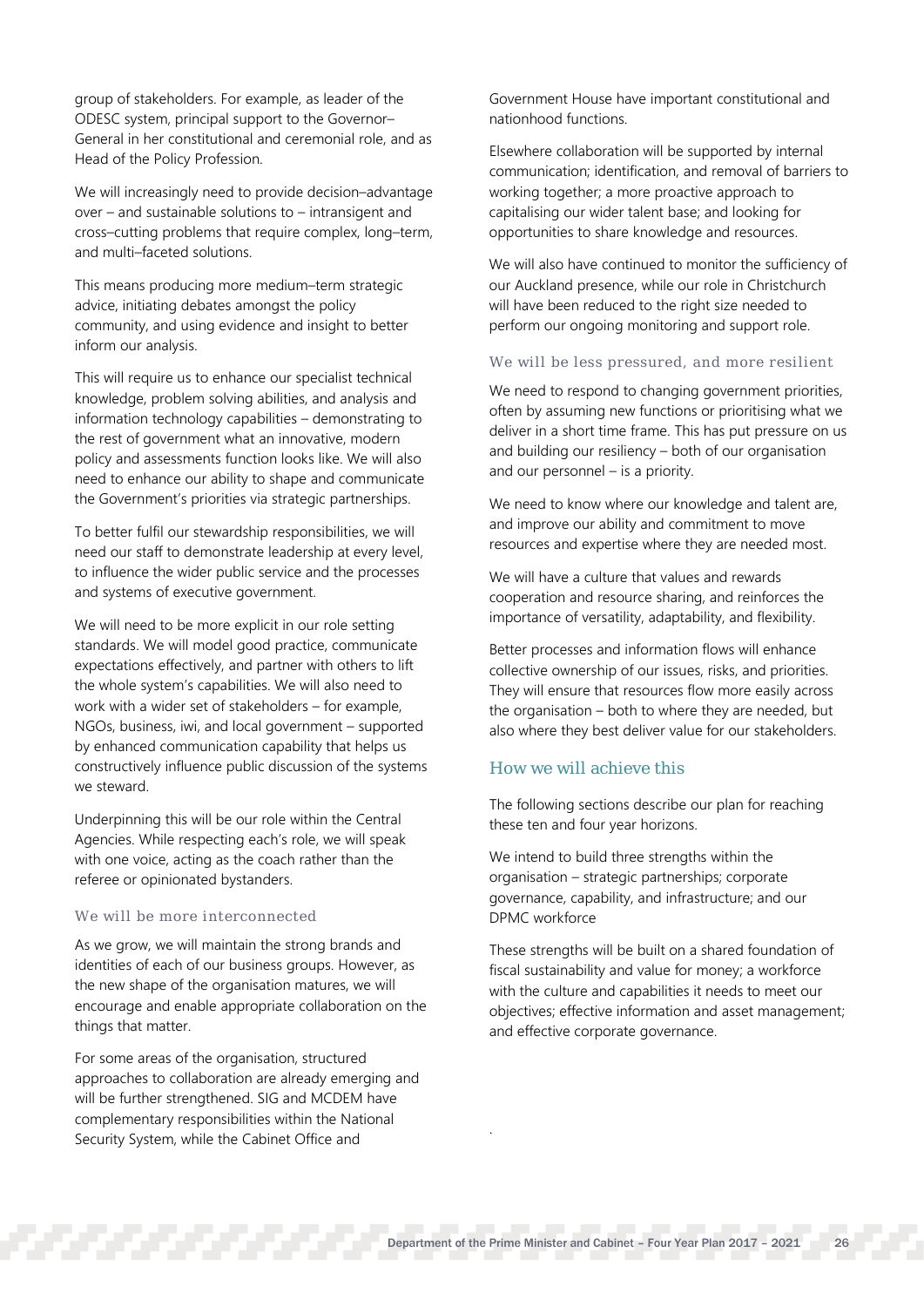## Strength 1: Strategic partnerships

## Developing as leaders and system stewards

Effective stewardship requires Ministers to have confidence in DPMC's long–term vision and a shared understanding of our roles, responsibilities, and priorities within the systems we steward.

We now have responsibilities within the portfolios of seven Ministers, and many of these relationships are new and emerging. Consequently we will be working with Ministers, as part of annual priority setting and performance conversations, to develop more explicit expectations in this area.

Our security and intelligence work has already achieved success in this area with the development of the National Security System Handbook and New Zealand Intelligence Community Four Year Plan, which clarify our role in the system. We will build on this platform by ensuring that refreshes of the national intelligence priorities are risk–based, and implementation of the priorities is dynamic and customer–focused.

It is important that expectations on our staff to demonstrate leadership qualities in their work continue to rise, and we develop leadership pipelines at every level. We will be exploring using the SSC Leadership Success Profile as a roadmap for the capabilities needed.

For our senior leaders, the 'leading strategically' and 'leading with influence' domains provide room for development. We will invest in the systems–thinking skills of our leaders; create space for connection, thinking, and reflection; and strengthen leadership recruitment processes. In turn we will support leaders within the systems we steward to develop these capabilities and our existing leadership strengths (for example, leading at the political interface).

Reviewing our induction programme, internal communications, and staff intranet will ensure all staff are aware of our system roles, and can (where appropriate) confidently talk about our purpose, values, and priorities.

## Strategic communications

Our communication capabilities have recently been reviewed, and we are making changes to strengthen and integrate these capabilities.

This will enhance our ability to carry out our core functions of leadership and coordination. It is important that communication is two–way, so that we understand our stakeholders' needs and perspectives.

We have also worked with CASS to identify ways to improve how we use the internet and social media to communicate, and plan to simplify our website portfolio.

Improvements in internal communication will also help us to use our external relationships more strategically, as stakeholders will receive consistent messages no matter who within the organisation they engage.

## Building our key strategic partnerships

Key to strengthening the relationships we have with our priority external stakeholders will encourage and enable more planned approaches to stakeholder management across the organisation.

This includes more formal relationship management roles and responsibilities for staff, and greater use of innovative approaches to relationship management. To make use of these opportunities, we will continue to invest in developing the relationship building, influencing, and negotiation capabilities of our leaders and staff.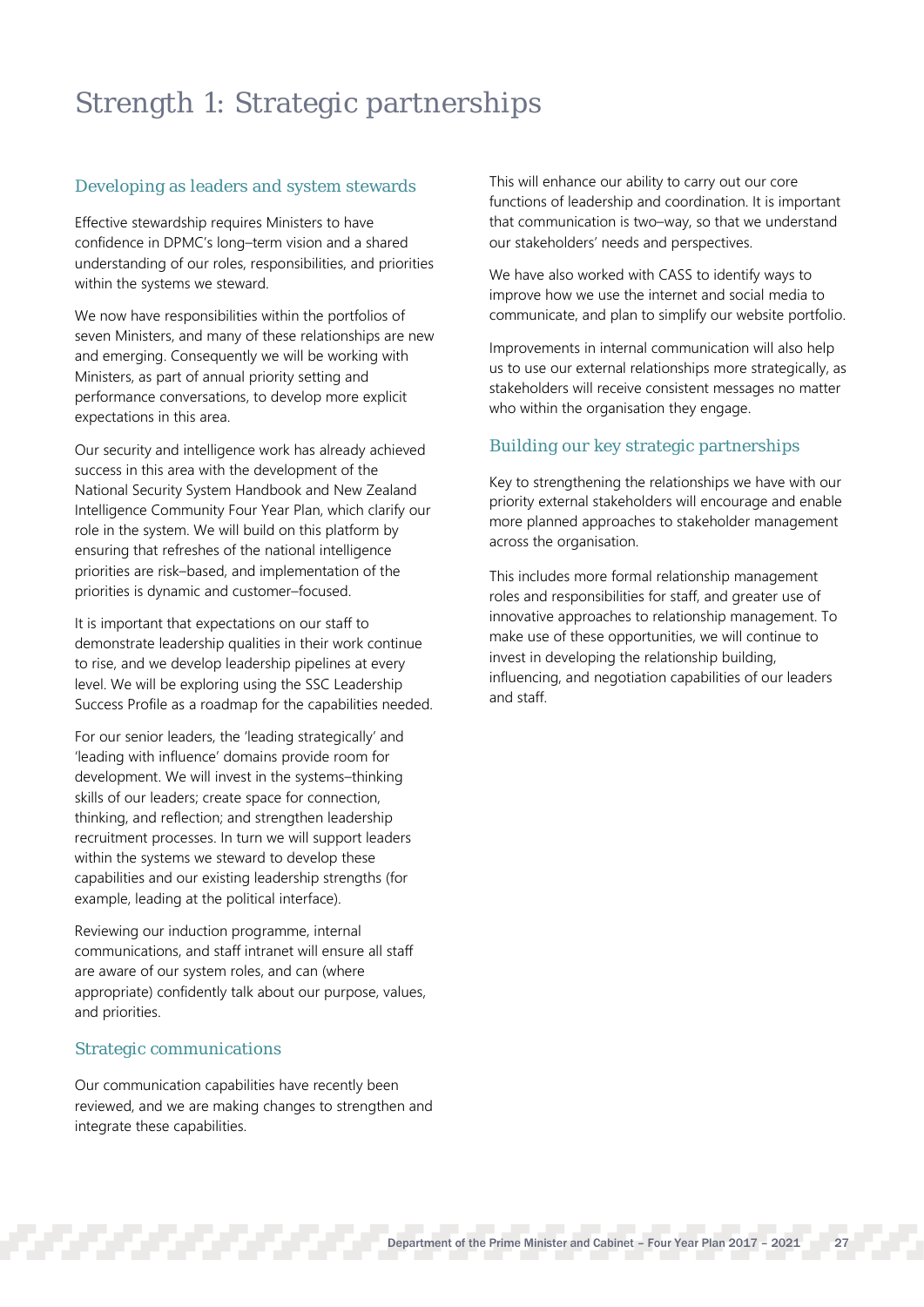## Building our key strategic relationships

| Partners                                   | Why this relationship is<br>important                                                                                                                                                                                                                                                                                                                                | How we will strengthen this relationship over the<br>next four years                                                                                                                                                                                                                                                                                                                                                                                                                                                              |  |
|--------------------------------------------|----------------------------------------------------------------------------------------------------------------------------------------------------------------------------------------------------------------------------------------------------------------------------------------------------------------------------------------------------------------------|-----------------------------------------------------------------------------------------------------------------------------------------------------------------------------------------------------------------------------------------------------------------------------------------------------------------------------------------------------------------------------------------------------------------------------------------------------------------------------------------------------------------------------------|--|
| Our Ministers.<br>and the wider<br>Cabinet | In addition to our obligations to<br>the Prime Minister and our<br>other responsible Ministers, we<br>play a key role in support of the<br>wider Cabinet.                                                                                                                                                                                                            | Engaging with Ministers to develop a shared understanding<br>$\bullet$<br>of our changing shape and growing functions, and how we<br>interpret and execute our emerging stewardship roles.<br>Reviewing how we gather Ministerial satisfaction<br>$\bullet$<br>information and how we can better use this information to<br>improve how we work.<br>Continuing to integrate and leverage our Ministerial<br>$\bullet$<br>Servicing functions to support the wider DPMC.                                                           |  |
| Public service                             | DPMC has key roles within the<br>public service as the leader of<br>the ODESC system, one of the<br>Central Agencies, and currently,<br>with its Chief Executive's role as<br>the Head of Policy Profession.<br>DPMC is also the main link<br>between the political system<br>and the public service,<br>connecting Ministerial priorities<br>to agency performance. | Continuing to develop our work streams to improve<br>$\bullet$<br>processes for setting and monitoring Government priorities.<br>Establishing the next phase of the Policy Project, which may<br>$\bullet$<br>provide an opportunity to formalise our policy stewardship<br>role.<br>Reviewing how we measure stakeholder satisfaction with the<br>$\bullet$<br>services we provide, and how we use this information to<br>improve how we work.                                                                                   |  |
| Central<br>Agencies                        | For the Central Agencies to<br>effectively carry out their role,<br>they need to have shared<br>expectations, role clarity and<br>effective communication.                                                                                                                                                                                                           | Along with Treasury and SSC, reviewing the purpose and<br>$\bullet$<br>functions of the Central Agency relationship mechanisms to<br>ensure they are effective.<br>Encouraging greater interconnectedness between the<br>$\bullet$<br>strategy and planning teams within each organisation.<br>Moving towards greater alignment in planning, language,<br>$\bullet$<br>and approach in each agency's Four Year Plan.<br>Considering ways that CASS can be used to build<br>$\bullet$<br>connections between the Central Agencies. |  |
| Auckland                                   | As Auckland continues to grow<br>in prominence as<br>New Zealand's largest and most<br>diverse city, our policy and<br>operational roles need to reflect<br>this.                                                                                                                                                                                                    | Continuing to support a continued DPMC policy presence in<br>$\bullet$<br>Auckland.<br>$\bullet$<br>Reviewing how the Governor-General engages with<br>Auckland, as part of our civic engagement/nationhood work<br>programme.                                                                                                                                                                                                                                                                                                    |  |
| Greater<br>Christchurch<br>Regeneration    | Through GCG we have an<br>ongoing responsibility to<br>monitor and coordinate the<br>inheriting agencies, and<br>support local entities to lead<br>the regeneration of greater<br>Christchurch.                                                                                                                                                                      | Working with colleagues in the other inheriting agencies<br>$\bullet$<br>and across all central government agencies to grow lateral,<br>sustainable networks of relationships that will endure<br>beyond our role.<br>Ensuring that the GCG's resources are used to build<br>٠<br>sustainable capability in local entities leading regeneration,<br>and ensuring mechanisms to support the regeneration in<br>the long term.                                                                                                      |  |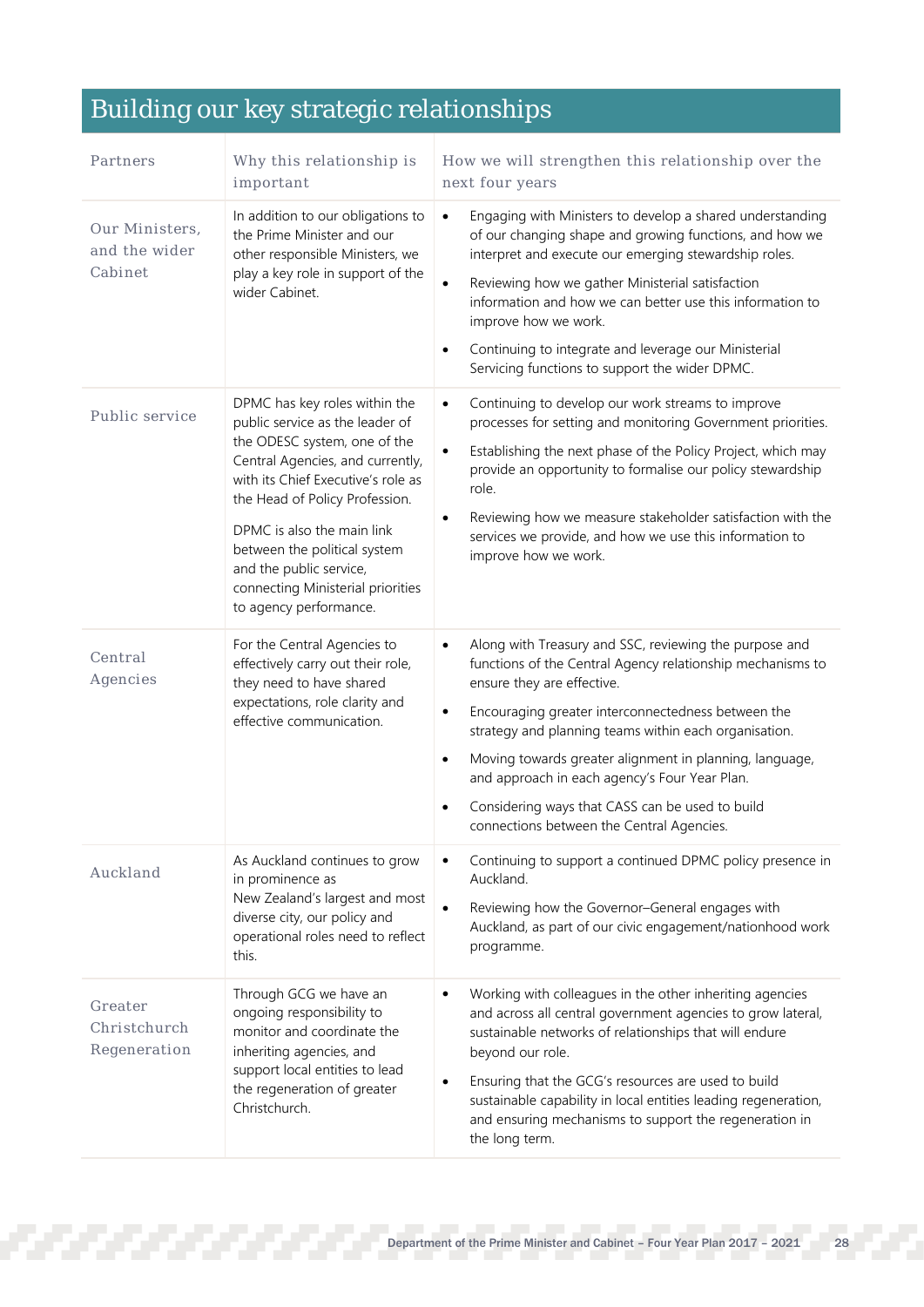#### Partners Why this relationship is important How we will strengthen this relationship over the next four years Private and other sectors Working with a broad network of stakeholders outside of the Government – e.g. iwi, private sector, and non–profits – provides more perspectives to inform policy work and our other functions. • Using recruitment and turnover in our policy functions as an opportunity to diversify the backgrounds and perspectives in these teams. • More deliberately sharing expertise and insight from people with diverse backgrounds across the organisation. Better connecting external stakeholders with each other across the communities of interest we serve – e.g. private organisations that have interests in both cyber security and civil defence issues. National security system partners DPMC plays a leadership role within the New Zealand Intelligence Community and the National Security System. We also have a number of international security partners, with whom we work to maintain our place in an international rules–based order, and the foreign and domestic capabilities upon which our security depends. • A key part of our Security and Intelligence Groups' work programme is about enhancing collaboration within the NZIC. This includes identifying opportunities to encourage and enable sharing resources, collaborating, and eliminating duplication so that the sector is seen to work seamlessly as a whole. We are also working to better align the NZIC with the New Zealand Intelligence priorities, which are focused on both geographic and thematic threats. • Working across the sector to build an intelligence assessments community with common standards, training, staff development, and customer outreach. • For our international partners, our focus is on being aware of our environment, maintaining connections to like–minded countries, understanding and aligning to international best practice, and servicing key supplier relationships. Partners in resilience Through MCDEM, DPMC plays the central coordination and leadership role for civil defence emergency management, which complements our role as leaders of the National Security System. Leading and collaborating on activities that contribute to building a resilient New Zealand with our sector partners, and across sectors to strengthen CDEM policy advice, set the strategic direction and build strong relationships. Partners in nationhood Through the Cabinet Office and Government House, DPMC has a number of responsibilities for systems and functions key to New Zealand's nationhood, including the Cabinet system of Executive Government, and support for the Office of Governor–General. • Supporting the Governor–General, Prime Minister, Ministers, and our public service partners, by providing advice on constitutional issues that have implications for executive government and constitutional procedures that support the conduct and continuity of executive government. Reviewing how Government House can best support the Governor–General to exercise her nationhood role. CASS CASS provides DPMC support services for ICT, Finance, HR, Information Management and Web and Publications. • Restructuring how DPMC engages with CASS at a governance level to ensure the service relationship best meets the needs of both parties. Supporting CASS to better understand DPMC's needs and

Building our key strategic relationships

priorities.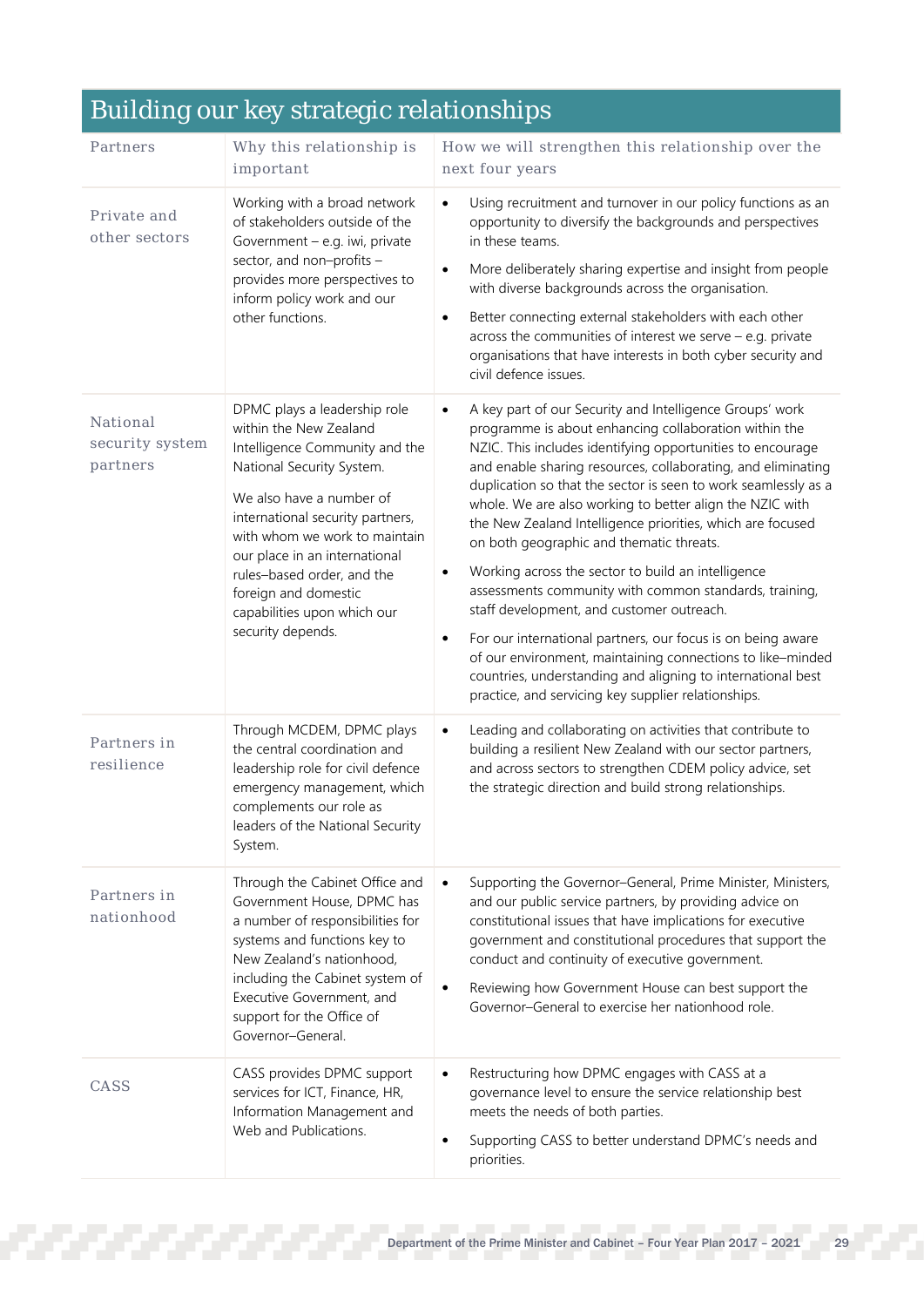## Strength 2: Corporate governance, capability, and infrastructure

DPMC prides itself on its light corporate infrastructure. However, as we grow in size and complexity we have needed to bolster corporate capability and systems.

This was highlighted in our 2015 Performance Improvement Framework review, which noted the need for more robust governance and operating procedures.

The transfer of functions from CERA required us to build up our people and performance capability; our project, risk and assurance and reporting systems; and to standardise corporate and HR policies and systems.

We will retain a small proportion of these resources on an ongoing basis, to enhance our effectiveness and our capacity to take on new initiatives and projects for the Government. The level of service will be reviewed as DPMC evolves to ensure it is fit–for–purpose.

## Governance, strategy and performance

In 2016, we reviewed our governance and leadership frameworks, and will be implementing a new model with a greater degree of devolution of 'day to day' responsibility to subject–specialist boards (e.g. security and organisational health).

We have also refocused our Executive Leadership Team on key cross–Departmental issues (e.g. priority programmes, strategic risks), and undertaken a review and refresh of our planning, prioritising, and performance systems.

## Portfolio and risk management

We have appointed project and portfolio and risk advisors to provide greater consistency of project and risk management. We also have established more consistent risk and assurance practices.

## Security, privacy, and health and safety

We are leveraging off a short–term CERA–related increase in our legal capacity to increase our levels of privacy and procurement maturity.

We are also embarking on a multi–year programme of work to grow our Protective Security Requirements and health and safety maturity, recognising our responsibilities as a Central Agency and within the National Security System.

## Shared services arrangements

As part of our reform of governance and corporate performance, DPMC is working with CASS to identify opportunities to improve the partnership model and ensure CASS' product offerings continue to meet DPMC's needs.

## ICT management

In close collaboration with the Central Agencies, CASS has developed an Information Services Strategic Plan which provides a common direction for the Central Agencies' ICT capabilities.

We are also taking steps to minimise risk in the provision of secure technologies within the NZIC. This includes outsourcing some IT capabilities to the Government Communications Security Bureau, and taking advantage of outsourced security services for our workforce holding top secret clearances.

## Information

We continue to support the Government's Open Data initiative in making appropriate information and data DPMC holds publicly available.

We will continue to release data and information while balancing the principles of Open Data with security and privacy considerations.

## Procurement and strategic contract management

DPMC recognises that building capability in strategic contract management will help to build organisational resilience by making us better able to manage the contracts and service providers that matter most to us.

In late 2016 the New Zealand Government Procurement released the Significant Service Contracts Framework. We intend to use the framework to support teams as they undertake procurement activities, aligned with the key domains of the framework: visibility, expectations, accountability, evidence, and capability.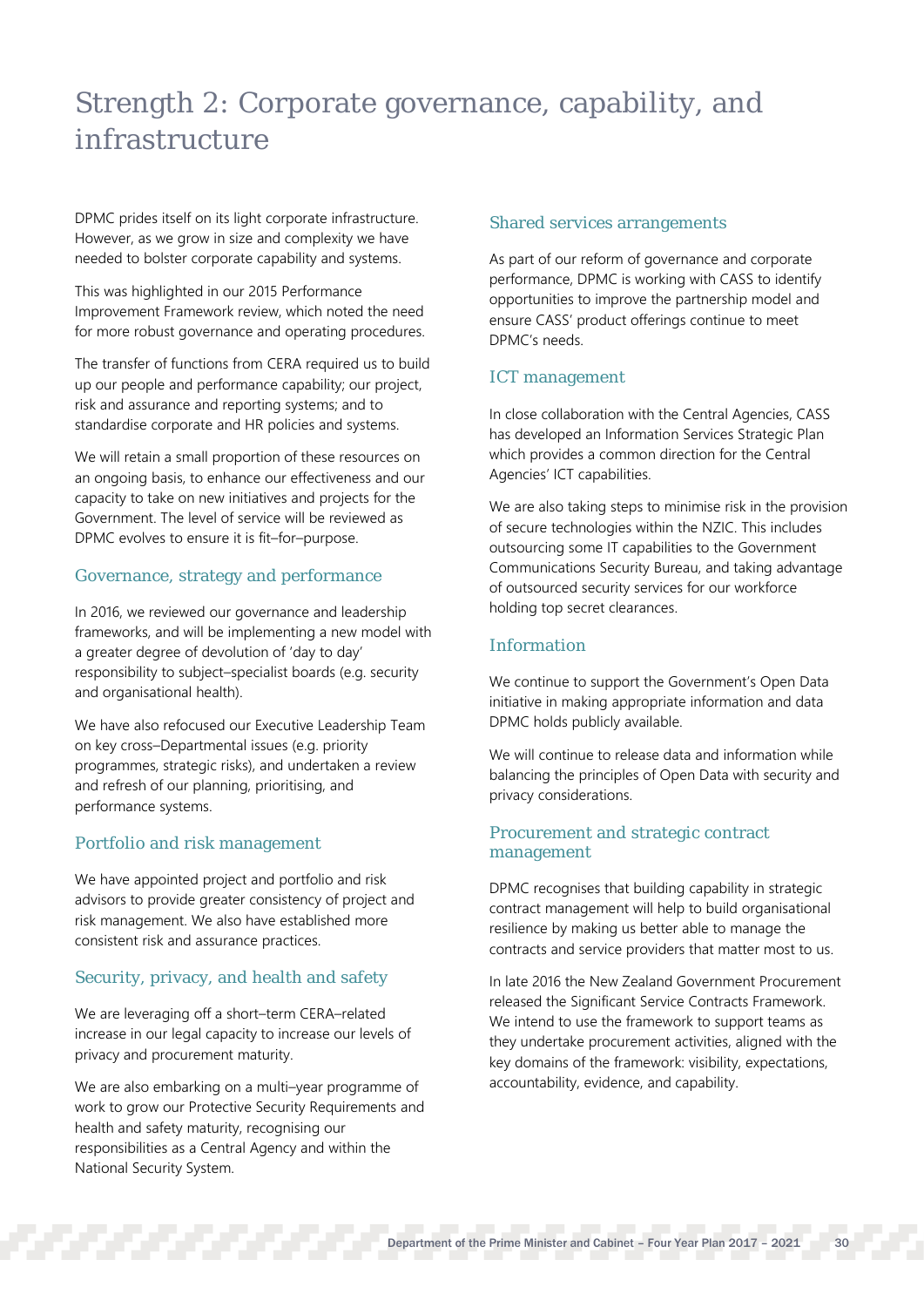## Strength 3: DPMC workforce

## Our workforce story – committed to serve, willing to lead

For much of our history we have been a small agency of fewer than 120 FTEs. However, with the incorporation of MCDEM and CERA, changes to the SIG, and investment in our core capabilities, our headcount has steadily grown.

In 2015/16 our staff numbers increased by approximately one–third as a result of the CERA wind down, with 84 new roles created to deliver inherited functions, and increased corporate services requirements taking our total FTE count to just over 260.

Our role in Christchurch (and the need for accompanying corporate support) will diminish over time. However, we do not project a return to our historic numbers, as this reduction is offset by decisions in Budget 2016 increasing the level of investment and personnel in MCDEM and SIG.

We will need to 'right-size' the organisation over the next four years. Reduction in the size of some business groups will be driven primarily through attrition and the expiration of fixed–term contracts, while expansion in other areas will require a coordinated programme of recruitment and workforce development.

As the majority of our operating costs are in personnel, we will <mark>s9(2)(g)(i), s9(2)(j) to better manage</mark> the financial pressure on our baselines.

## Our Workforce Strategy 2017 – 2020

Our Workforce Strategy was developed to achieve our Four Year Excellence Horizon: being more effective influencers and system stewards; more interconnected; less pressured; and more resilient.

## Growing our role as systems stewards and influencers

Developing the breadth and strength of our strategic partnerships is key to our ability to be more effective stewards and influencers. From a workforce perspective we will focus on communicating this to our staff; growing capabilities needed to be effective in this area; and recognising and reinforcing great examples of these behaviours when we see them.

### Becoming more interconnected

Integrating new business groups into DPMC highlights the need to more actively identify opportunities for knowledge sharing and the creation of efficiencies through resource sharing.

We also want to build on staff talent and succession risk management; create clearer internal and external development and career paths to improve talent retention; and implement best practice workforce management processes, systems, and policies.

## Becoming less pressured and more resilient

Our role growing New Zealand's resilience has also made us reflect on whether we are as resilient as we need to be.

We need to strengthen our relationships; grow the personal resilience of our staff; lead and participate in joint workforce initiatives to support talent attraction, development and retention, and share knowledge and resources.

## Four goals within our Workforce Strategy

Our Workforce Strategy has four goals:

- 1. A consistent DPMC Creating further consistency and efficiency in how we communicate, employ, induct, develop, manage, and reward our staff.
- 2. Achieving greater system integration of our workforce – Working at a system level to manage critical workforce resources in a smart way.
- 3. Building DPMC values and engagement Building on the key things that help us create positive staff engagement, and shifting our culture to support our ability to achieve our key objectives.
- 4. Developing DPMC people Supporting and developing our people so that they can grow their careers and contribute to our success.

## A Consistent DPMC

We will implement consistent best practice workforce management policies, systems and processes across DPMC. These will facilitate sound and agile decision– making. Key priorities are recruitment, induction, employment terms and conditions, performance management, remuneration, and delegations.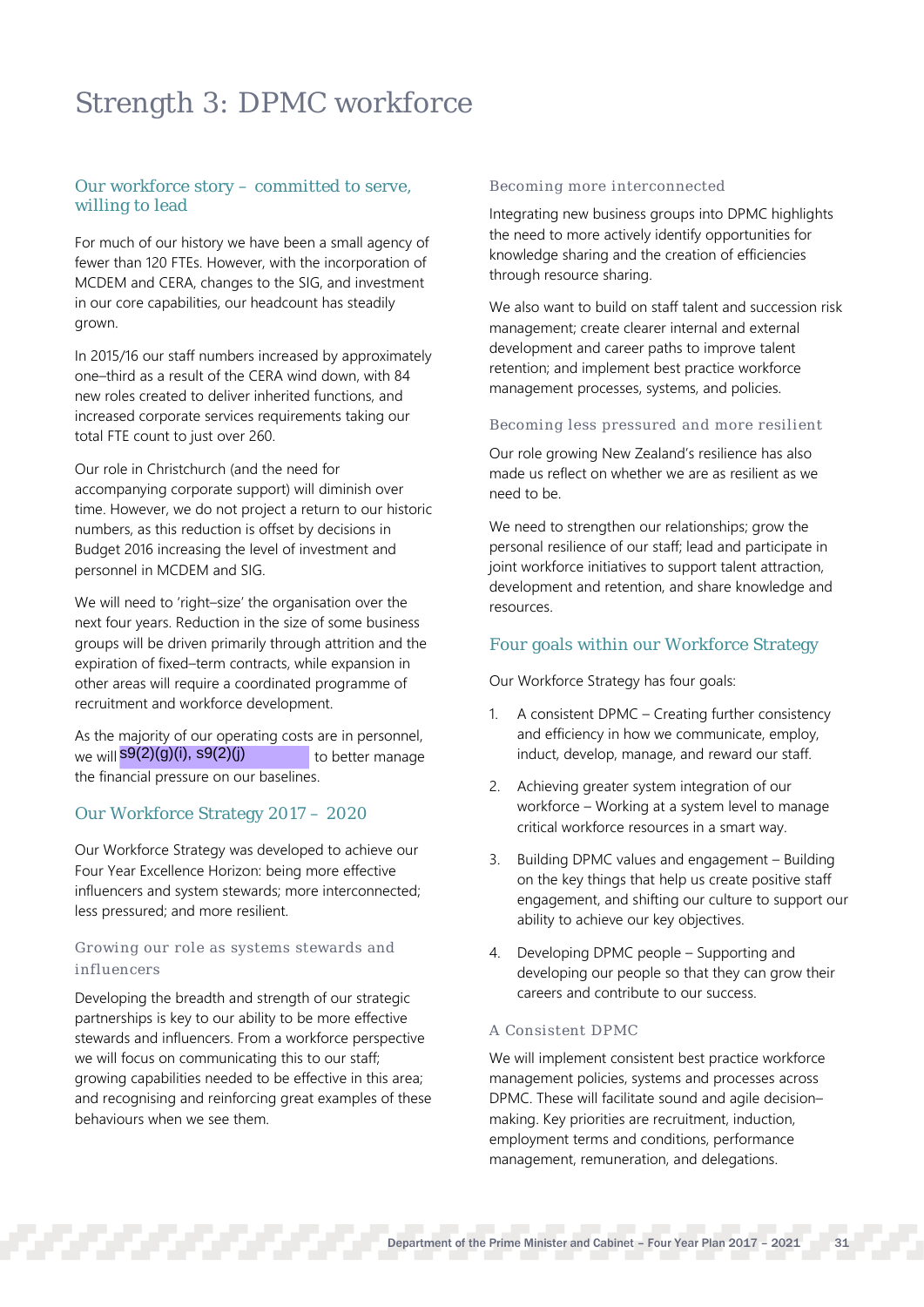Workforce capacity management will ensure we are able to operate within our baseline funding, and that any deviations from our workforce capacity plans are visible, deliberate, and justifiable.

## Achieving greater system integration of our workforce

Leading the development and implementation of a workforce strategy to maximise the attraction, development, retention, and use of New Zealand's workforce with top secret clearances. This work will create a multi–agency co–operative approach to how this workforce can be more effectively recruited, developed, used and retained.

## Building DPMC's values and engagement

We will develop a programme of initiatives designed to achieve culture change aligned to the three key shifts (being more effective influencers and system stewards; more interconnected; and, less pressured and more resilient).

This will involve ways that we can communicate, facilitate, and reinforce attitudes and behaviours that are important to our ability to achieve these shifts.

Strengthening our internal communications will be critical to consistent messaging and engaging with our staff effectively as 'one organisation'. Improving our communication about the direction and objectives of DPMC and how our staff contribute to this will improve staff engagement.

Attracting and retaining a diverse workforce will improve our work through broadening our thinking. We will focus on ways to minimise bias in recruitment and selection, and implement policies and practices that enable more flexible working arrangements.

## Developing DPMC people

We will advance our systems and processes to develop our top talent in a flexible way, taking a system–wide view of talent development and retention. Implementation of a resource rotation policy and changes to employment terms and conditions to enable redeployment will help with resource sharing, reinforcing a flexible working culture, and our organisational resilience.

Building strong people leadership capability is critical to our ability to grow our resilience as an organisation; attract, motivate and retain talented staff; and grow our capability through strong positive modelling of behaviours central to effective system stewardship – relationship building, leading and influencing.

The results of the Leadership Insight Assessment for our senior manager cohort highlighted five areas for leadership development: leading strategically; managing work priorities; enhancing organisational performance; achieving through others; and enhancing people and team performance.

Key priority areas for overall workforce capability development are also based on the achievement of our strategic goals, and include analytical skills; influencing and negotiation skills; communication skills (written and oral); personal and professional resilience; and building strategic partnerships.

We will also ensure that all employees have an individual development plan in place, and that the organisation supports and facilitates a wide range of opportunities to grow capability, including rotations, secondments and projects, and opportunities to mentor and coach.

## Function–specific goals

As well as concentrating on the four goals above, CASS HR will also focus on activities that address the particular needs in each of our business groups.

We also plan to set up community of interest groups such as a Policy cohort and an Executive Business Support group.

## Diversity and equal employment opportunities

DPMC actively seeks to become a more diverse organisation. The Department considers diversity to cover ethnicity, gender, disability, age, diversity of thought, and diversity of experience.

Key equal employment opportunity diagnostic statistics are provided below:

| Gender pay gap: | 7% | <b>Female senior leaders:</b> | 47% |
|-----------------|----|-------------------------------|-----|
|-----------------|----|-------------------------------|-----|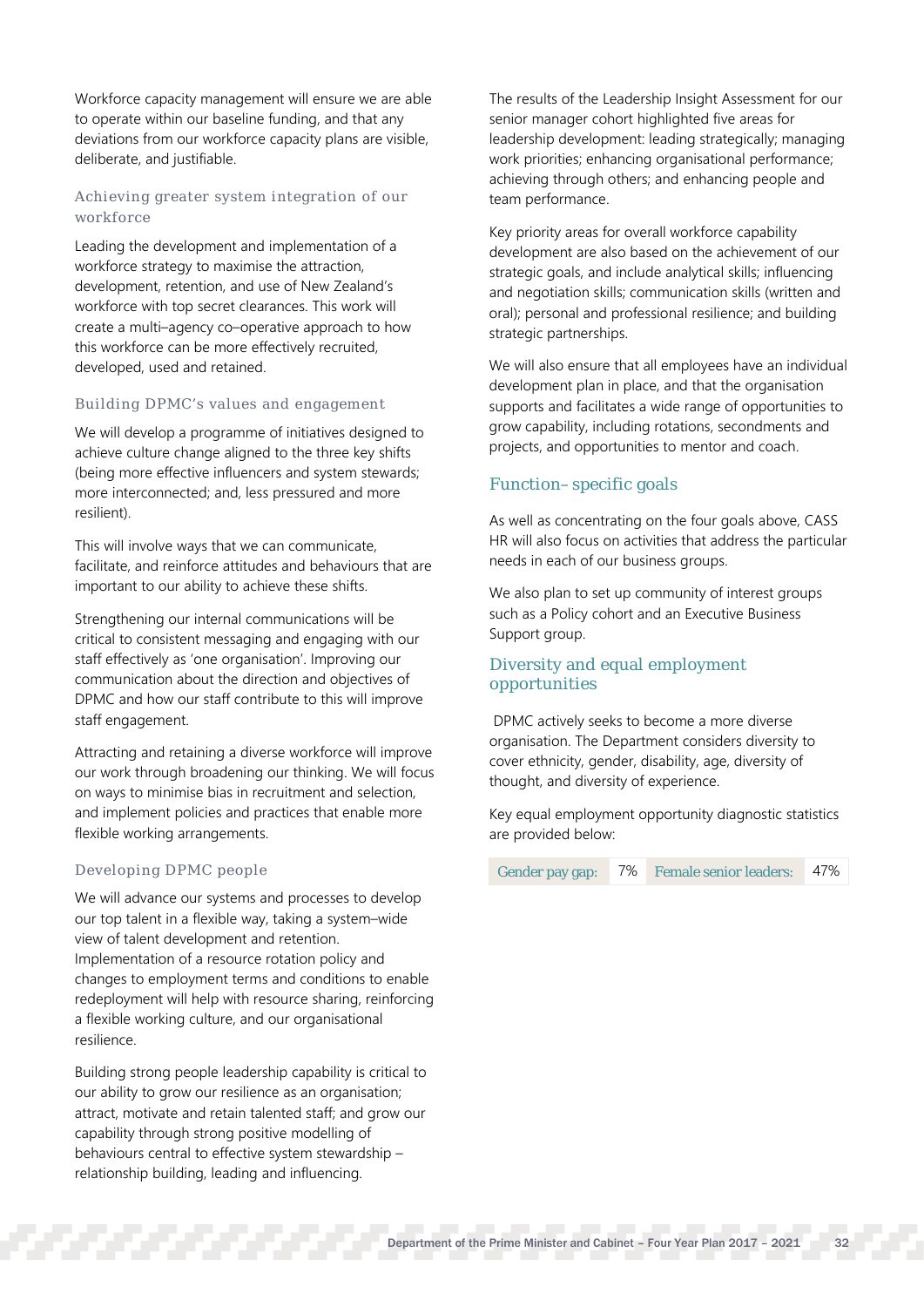## Managing our responsibilities

## Financial outlook

Increasing complexity and expectations, new roles, and short–term project work have at times put pressure on our baselines. These are reflected in some significant changes in our appropriations over time.

We received additional funding to support the transition of activity from CERA to inheriting agencies, and to establish both the new functions of GCG and the corporate services needed to support our growth.

The majority of the new funding reduces as the focus of the earthquake recovery shifts to regeneration and ownership by local institutions. By 2020/21 a reduced amount of funding will be retained to support the on– going programme of work.

We are well prepared for this reduction, anticipating that the transfer of ownership to local institutions will occur more quickly than originally anticipated. Our forecasts reflect an expectation that some of the time–limited funding will not be required in each year from the 2016/17 year, and will be available for reprioritisation.

At the same time we will continue to manage the regular cost pressures we face, including expected remuneration increases; inflationary pressures on other expenses; and increasing levels of depreciation due to investment in shared infrastructure across the Central Agencies.

While increases to our baseline have alleviated the pressures identified in our previous Four Year Plan 2015 (where a shortfall of approximately \$1.4 million by 2019/20 was forecast), vigilance is required to ensure we live within our means.

## Financial strategy

As part of the strengthening of our corporate functions, we are improving our financial management. We are establishing programme and portfolio management processes to better track the financial health of our major projects, and we are increasing the quality of the financial forecasting and performance reporting provided to our leadership team. Over time, we will also improve the financial insights available to Tier Two and Tier Three managers.

While some cost pressures will still be managed within business groups, we will be continually improving our understanding of the trade–offs involved and the impact this has on our ability to deliver our services.

This will help us reprioritise expenditure using the financial management tools available, including transfers between appropriations or categories within multi– category appropriations.

Where external demands exceed our capability and capacity this may be resolved, if necessary, by stopping or postponing work in lower priority areas. We will take constructive actions to reduce this risk. In particular, we will ensure productivity improvements so that we can continue to deliver the same level of service with lower staffing levels.

Where new functions are transferred from other agencies, we would expect sufficient funding to deliver the function to also be transferred.



## Departmental Forecast Spend Compared to Baseline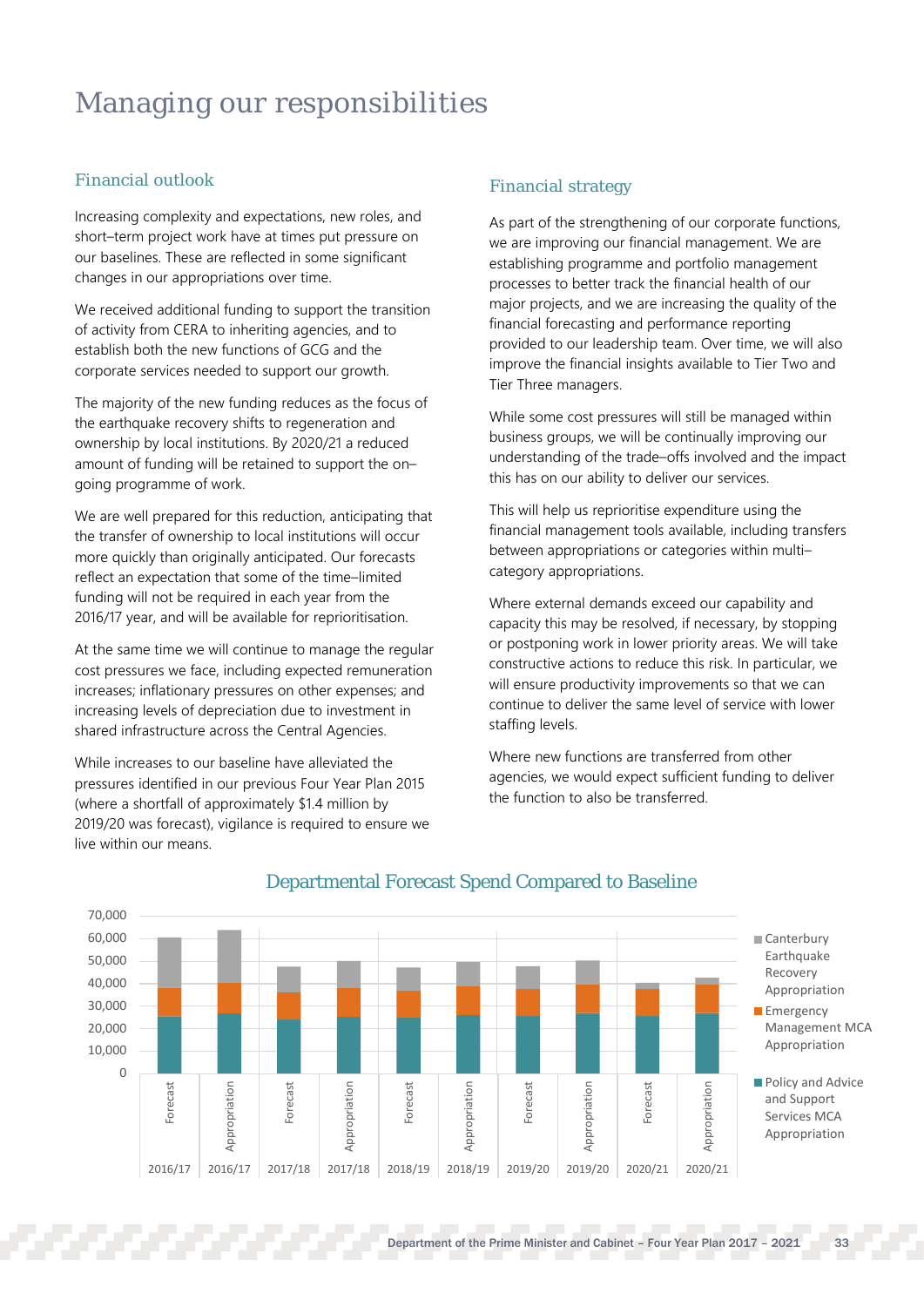## Value for money focus

We have a value for money focus, and some examples of measures already underway are:

- Reducing personnel costs through active management of our workforce; attrition; and optimising the mix of managers, senior and less experienced staff within business groups.
- Working towards better organisational integration to share resources and manage vacancies more strategically.
- Reviewing resourcing models. For example, we have reduced PAG headcount while building seniority and expertise.
- Deferring capital expenditure, such as information technology replacements.

## s9(2)(g)(i), s9(2)(j)

However, remuneration increases will continue to be tightly targeted to reward high performance and address recruitment pressures in key positions.

Going forward we will focus on delivering efficiencies by:

- Continuing to refine medium–term forecasts for our Christchurch regeneration work so we're well– placed to recommend reprioritisation options to Ministers if an underspend is projected – including, but not limited to, returning funding to the centre.
- MCDEM commissioning an independent review of the capability and capacity to perform its statutory duties and functions, and other formalised roles, responsibilities and arrangements.
- Reviewing existing resourcing levels and functions across DPMC. For example, reviewing communications and administration support to gain efficiencies and best leverage resources.

We are also working with CASS and the Central Agencies to explore opportunities for ongoing savings.

## Risk and assurance processes

DPMC's Risk and Assurance Committee provides challenge and assurance services to the Chief Executive. During 2015/16 the Committee continued to meet quarterly to review and assess areas of potential risk,

DPMC's progress toward mitigating those risks, and a range of other capability and strategic issues.

In 2015/16 we added a new member to this committee to ensure continuity of oversight of the risks owned by **CERA** 

## Security, privacy and information

DPMC stewards the Protective Security Requirements on behalf of government, and our leadership within ODESC implies responsibility for good security practice both at a system and agency level.

We also take seriously our responsibilities for privacy and for classified information, and are looking for opportunities to strengthen our policies and processes in this area, including utilising our short–term increase in legal capacity following the CERA wind–down.

## Health and safety

DPMC is committed to managing health and safety in the workplace in a proactive and participative way. In 2016 we updated our Health and Safety Policy to align with best practice as described in the Health and Safety at Work Act 2015.

Because we are committed to a continuous improvement approach to health and safety, annual goals are agreed by our leadership team and our health and safety committee.

## Our partnership with CASS

The CASS short–to–medium–term goals are to continue to improve shared service benefits by improving resilience, reducing future costs, and being able to access more strategic and innovative ideas that are relevant to the Central Agencies' purpose and operation. As opportunities are presented, CASS will partner with the Central Agencies to work through the trade–offs and benefits relating to the adoption of new services.

CASS will work with the Central Agencies to assist with significant change over the short term, while maintaining operating baselines and utilising a charge back model for agency specific initiatives.

The long–term vision for CASS is to continue to grow by allowing customer agencies to forge relationships with other small agencies and offer a standard corporate service while continuing to customise unique service offerings and grow corporate maturity. This will be achieved by: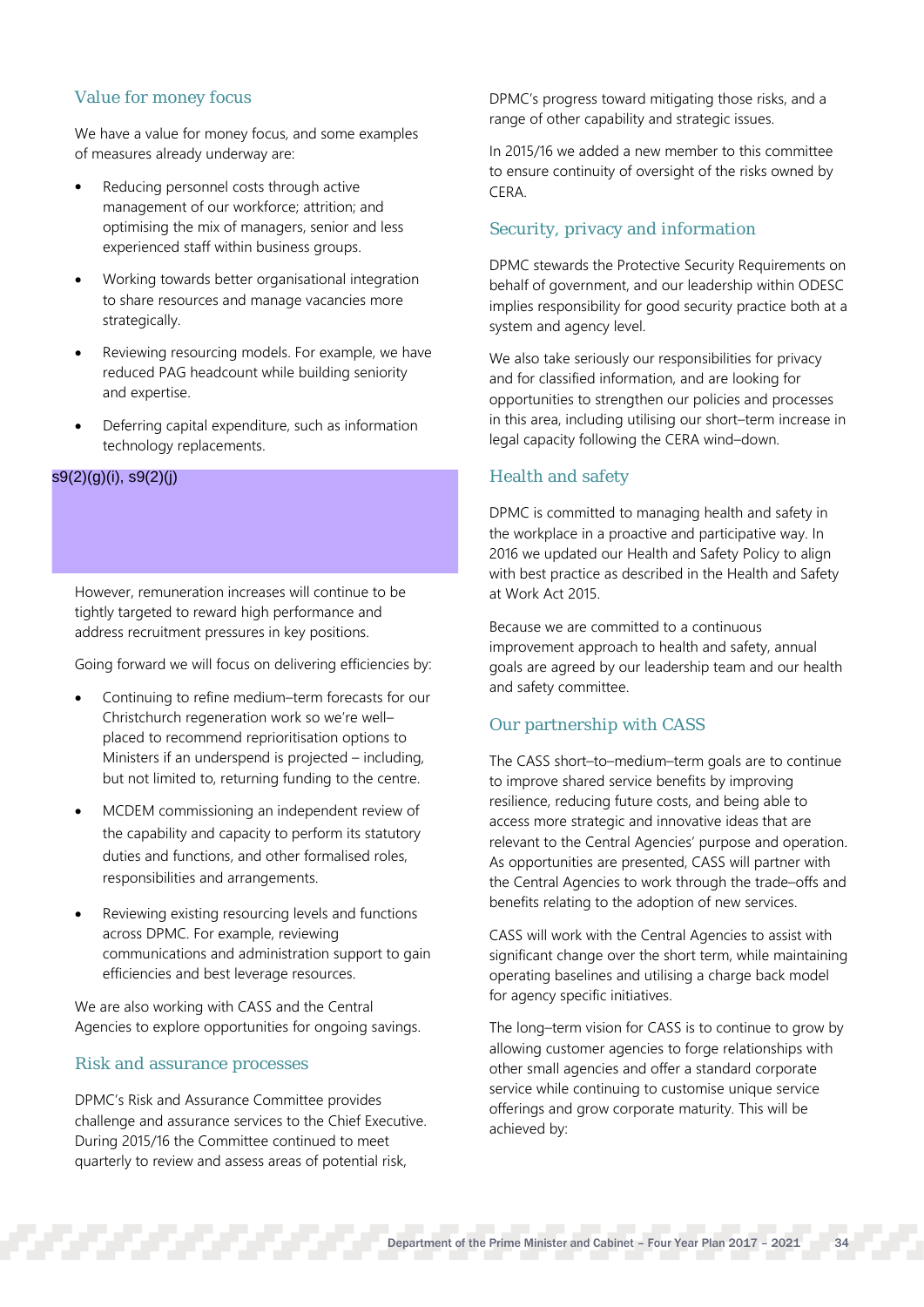- Realising the potential benefits of technology and information (efficiency, innovation, security, resilience).
- Increasing connectivity (enabling data, people, and agency connectivity).
- Increasing diversity (to leverage value and reflect the communities served).
- Improving the delivery experience.

## Organisational resilience

DPMC recognises the importance of ensuring its staff and its operating model are resistant to shocks and emergencies. We hold a regular series of business continuity exercises covering both our own operations, and our obligations in regards to the functioning of executive government and the National Security System.

## Staff

DPMC has undergone a number of change processes recently, and has above–average turnover. This has reduced organisational resilience to future change. A key part of our strategy is building this resilience, through cultural change and initiatives to build a more consistent, cohesive DPMC.

## Information systems

Core ICT systems are provided by CASS, and are backed–up and off–site. Some downtime of core systems has been observed, and we are working with CASS to ensure appropriate actions are taken to manage this risk.

## Stakeholder relations/reputation

Our strong reputation and key strategic partnerships are critical to delivering our intentions, and improving our relationships is an important focus.

Our high turnover is a risk to these relationships, and we are looking at ways to more formally manage key stakeholders.

## Physical

DPMC has limited physical assets beyond our property portfolio. Generally this is of acceptable quality, although in the long–term we will be looking at options for more earthquake–resilient accommodation.

Business continuity and emergency management is core work for DPMC, and we have a range of plans and processes in place.

## Finances

Following reviews of our financial control and management processes, we have improved our audit rating, and will continue to invest in developing our capability in this area.

We have strengthened our multi–year planning, and are well placed to manage our finances within our baseline. However, strategic financial management remains a development area across the organisation.

## Organisational resilience

|   | <b>Staff</b><br><b>Information</b><br>systems |                                                                                                   |  | <b>Stakeholder</b><br><b>Physical assets</b><br>relations |  | <b>Finances</b> | <b>Overall</b><br>score |
|---|-----------------------------------------------|---------------------------------------------------------------------------------------------------|--|-----------------------------------------------------------|--|-----------------|-------------------------|
| З |                                               |                                                                                                   |  |                                                           |  | 16              |                         |
|   |                                               | No resilience to many eventualities                                                               |  |                                                           |  |                 |                         |
|   |                                               | Only weakly resilient to most eventualities, exposed to significant risk in excess of appetites   |  |                                                           |  |                 |                         |
|   |                                               | Resilient to some eventualities but needs strengthening in some areas to be within risk appetites |  |                                                           |  |                 |                         |
|   |                                               | Resilient to most eventualities, mainly within risk appetites                                     |  |                                                           |  |                 |                         |
|   |                                               | Strongly resilient to most possible eventualities, well within risk appetites                     |  |                                                           |  |                 |                         |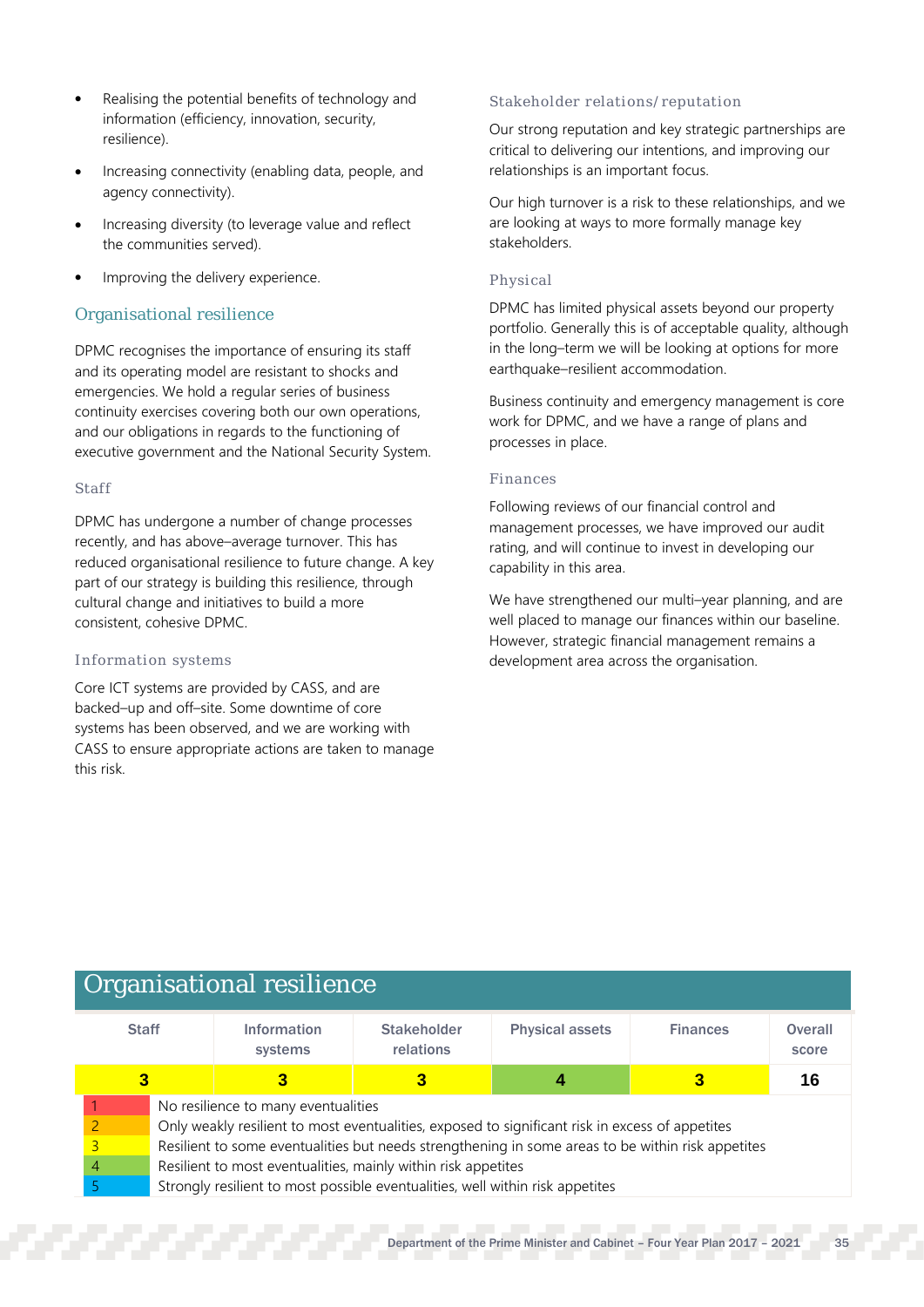## Assumptions, choices, trade–offs and risks

## Key assumptions

Our proximity to executive government means our work programme can experience significant change as the government of the day's priorities shape what we are expected to deliver.

This is illustrated by the additional functions (CDEM, Christchurch regeneration) and special projects (the Flag Referendum) we have taken on in recent years.

On the other hand, other aspects of our business are more stable.

The key assumptions underpinning this plan are:

- The required outcomes for GCG can be delivered alongside the planned staffing reductions over the next four years.
- Expectations on the structure and form of PAG (that can vary significantly based on the preferences of the Prime Minister of the day) remain the same.
- The relationship with CASS to provide shared services continues (i.e., we do not insource these functions).
- MCDEM and SIG are able to buy or acquire the capabilities and capacity needed to deliver on the increased functionality they have been funded to provide.
- There is not a significant change to our constitutional order that would affect the functions provided by Government House.
- Any significant change to our scope of functions is supported with appropriate changes to our baseline funding.

## If we are required to make cost savings

We anticipate managing our existing cost pressures within our baselines through a mixture of productivity improvements and efficiency gain. However, if unmanageable pressures do arise, we have identified a range of remedial actions we could take.

As these would come at some cost in output and increase in risk that would need to be managed we would discuss these options with Ministers, and they should be considered as indicative only.

In addition, any reductions or shifts in capacity would need careful management to ensure that this does not erode expertise critical to delivering core functions, or reduce expertise that is difficult or costly to replace. For example, some institutional knowledge may be lost, which could hamper DPMC as it responds to future issues. This could reduce DPMC's capability to provide the same level of advice to Ministers and the Prime Minister.

## If we have the opportunity for further investment

While we do not anticipate seeking new funding for initiatives in Budget 2017, we have identified our current priorities for investment across the organisation. These provide an early indication of the emerging pressures and opportunities within our scope of role and function.

They could be funded from new money, reprioritisation of existing activities, or through the realisation and investment of an efficiency dividend generated by our other investments in our capabilities.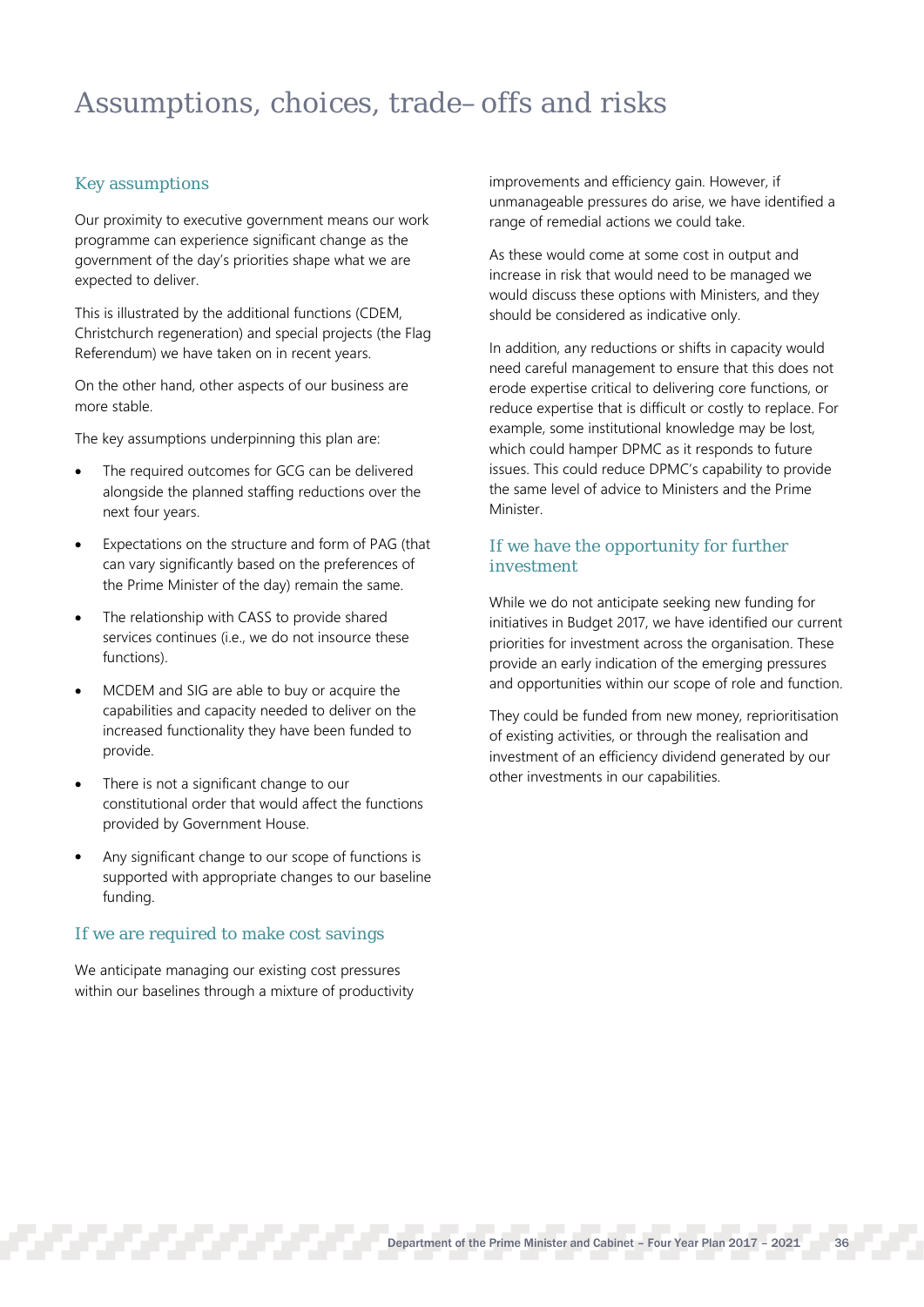|                                                   | Impact of expenditure repriormation on our runctions                                                                                                                                                                                                                                                                                                                                                                                                                                                                               |  |  |  |
|---------------------------------------------------|------------------------------------------------------------------------------------------------------------------------------------------------------------------------------------------------------------------------------------------------------------------------------------------------------------------------------------------------------------------------------------------------------------------------------------------------------------------------------------------------------------------------------------|--|--|--|
| <b>Function</b>                                   | Potential saving and impact on delivery                                                                                                                                                                                                                                                                                                                                                                                                                                                                                            |  |  |  |
| Executive<br>government advice<br>and support     | Staffing reduction in PAG - a 0.250 \$m reduction in operating expenditure would result in<br>approximately a 10% reduction in Advisor FTE. Advisor FTE provides specialist expertise, including an<br>Auckland geographic presence. Beyond a 10% FTE reduction, impact is likely to be significant.                                                                                                                                                                                                                               |  |  |  |
|                                                   | The Policy Project is only partly funded from DPMC baselines and savings would need to be<br>coordinated across funding agencies - a 0.250 \$m in operating expenditure is approximately 25% of<br>output, and would require prioritisation among the six planned work streams.                                                                                                                                                                                                                                                    |  |  |  |
|                                                   | Core Cabinet Office secretariat services cannot be easily reduced without significant risk to Cabinet<br>support - e.g. the production of timely Cabinet minutes.                                                                                                                                                                                                                                                                                                                                                                  |  |  |  |
| Constitution and<br>nationhood                    | Reducing household or administrative support to the Governor-General is not feasible given the<br>nature of support provided. A 0.250 \$m reduction in operating expenditure would be absorbed<br>through reductions in service levels across all areas of Government House. Further savings would only<br>be realisable with significant reductions in Household or administrative support.                                                                                                                                       |  |  |  |
| National Security -<br><b>Risk and Resilience</b> | Capacity to reduce core National Security System is limited without introducing significant system-<br>level risks. Savings could be realised by reducing the quality/volume of intelligence assessments. 0.250<br>\$m of annual operating expenditure equates to approximately three FTE of assessment officers. Each<br>officer allows for an increase of the quality (breadth of sources, depth of analysis) and volume (topics<br>covered), and also increases the level of specialist subject matter capability in the Group. |  |  |  |
|                                                   | National Security Policy and Cyber Policy Office functions could be reduced by deferring policy work,<br>and reprioritisation of initiatives. A 0.250 \$m reduction in operating expenditure would result in<br>reductions of two - three FTE of policy staff, which is approximately 35 - 50% of total policy output.                                                                                                                                                                                                             |  |  |  |
|                                                   | As noted in our previous Four Year Plan 2015 - 2019, core CDEM activities are already operating at or<br>near the limit of their capacity to absorb further savings.                                                                                                                                                                                                                                                                                                                                                               |  |  |  |
| Greater Christchurch<br>regeneration              | s9(2)(j)<br>This would reduce the outputs that could be delivered. In<br>particular, outputs relating to ongoing monitoring and support for inheriting agencies would be<br>significantly impacted. A 0.250 \$m reduction in operating expenditure would impact approximately<br>two - three FTE of specialist planning, policy or support FTEs.                                                                                                                                                                                   |  |  |  |
| Corporate services                                | A 0.250 \$m reduction in operating expenditure would impact approximately two -three specialist<br>legal, policy or communications FTEs. Reducing corporate services faster than the complexity of the<br>organisation's requirements reduces could result in a degradation of the organisation's risk<br>management and benefit realisation.                                                                                                                                                                                      |  |  |  |
|                                                   | IT expenditure could be deferred, although this would increase the risk that systems and equipment<br>(which are fit-for-purpose today) will require additional unplanned investment in the future.                                                                                                                                                                                                                                                                                                                                |  |  |  |

## Impact of expenditure reprioritisation on our functions

## Specific reprioritisation 0pportunities

| Initiative and Potential saving \$m                      |         | Impact on delivery                                                                                                                                                                                                                                                                                                                                              |  |
|----------------------------------------------------------|---------|-----------------------------------------------------------------------------------------------------------------------------------------------------------------------------------------------------------------------------------------------------------------------------------------------------------------------------------------------------------------|--|
| Putting the CDEM<br>public education<br>campaign on hold | <1.000  | Deferring investment in public education would allow for short-term savings, at the<br>expense of investing in sustainable resiliency in the long term (particularly given the<br>current downwards trend). There would also be a foregone multiplier effect, as this<br>investment is used to support investments by local authorities and other stakeholders. |  |
| Deferring or<br>stopping Cabinet<br>Office policy work   | < 0.250 | A 0.250 $\text{\$m}$ reduction in operating expenditure would result in approximate two – three<br>FTE (a 10% FTE reduction) in the Cabinet Office. This would be managed by deferring or<br>halting some Cabinet Office policy work, and significantly impact on delivery of<br>Challenge Three.                                                               |  |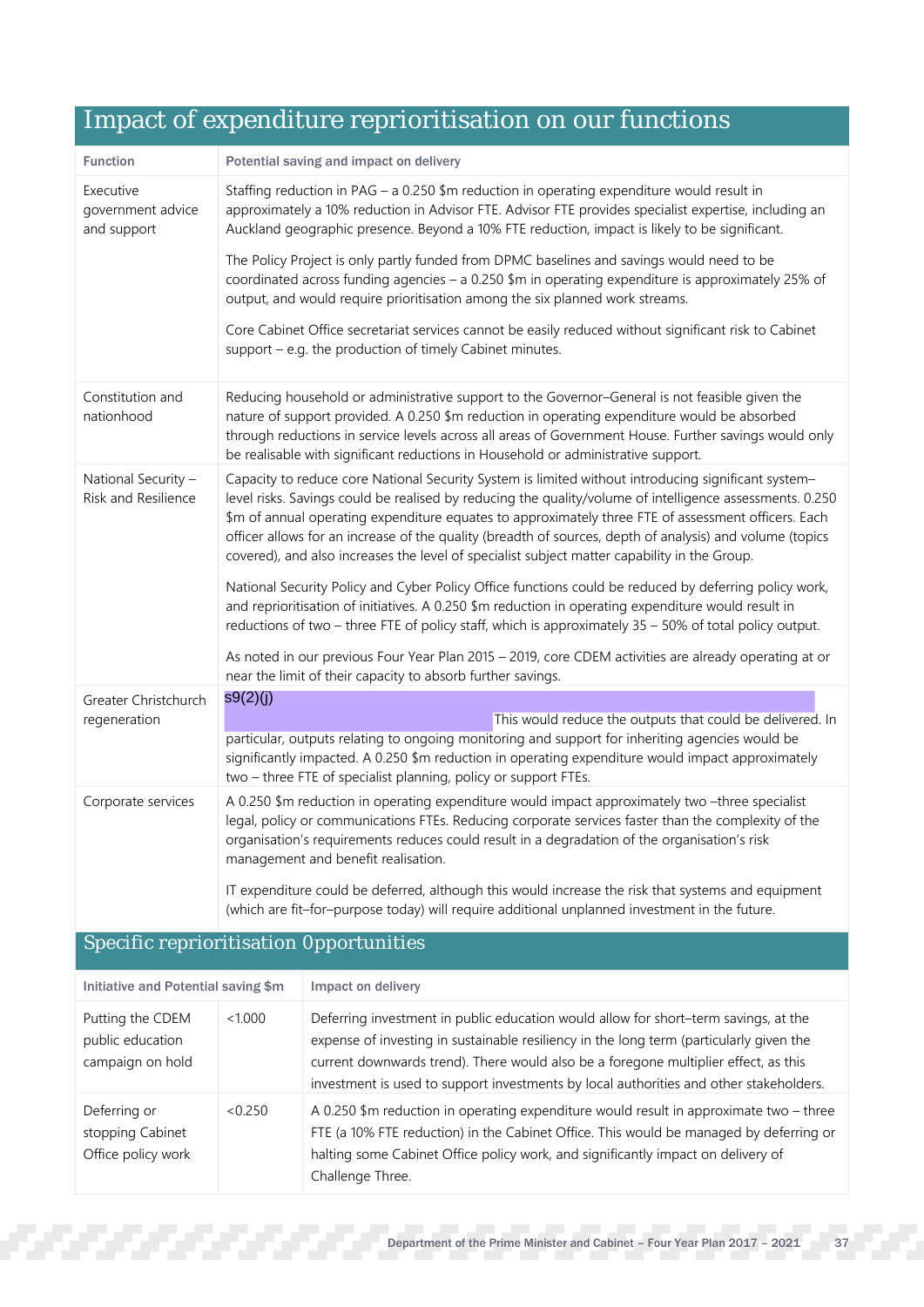## Opportunities for further investment

This table lists our priorities for future investment, with indicative cost implications.

| Function or initiative and<br>indicative cost \$m (PA) |                                   | Impact on delivery                                                                                                                                                                                                                                                                                                                                                                                                                                                               |  |  |  |  |
|--------------------------------------------------------|-----------------------------------|----------------------------------------------------------------------------------------------------------------------------------------------------------------------------------------------------------------------------------------------------------------------------------------------------------------------------------------------------------------------------------------------------------------------------------------------------------------------------------|--|--|--|--|
| <b>MCDEM</b><br>Operating<br>model review              | $1.000 - 4.000$<br>OPEX/CAPEX     | MCDEM is currently undertaking a review of the capability and capacity to perform its<br>statutory duties and functions, and other formalised roles, responsibilities and arrangements,                                                                                                                                                                                                                                                                                          |  |  |  |  |
| and possible<br>recommended<br>changes                 |                                   | Changes as an outcome of this review, which may include recommendations for future<br>investment in MCDEM's capabilities and capacity, will be progressed through a combination<br>of prioritisation within our existing balance sheet and business cases for additional funding,<br>as appropriate. This was flagged in the supporting material for our Budget 2016 proposals.                                                                                                  |  |  |  |  |
|                                                        |                                   | We intend to consider any options for investment via a multi-agency process, so that<br>Ministers can be presented with a coherent set of options and proposals. This will include<br>exhausting baseline funding options (e.g. club funding, strategic partnering, public-private<br>partnerships) before seeking new funding, noting DPMC has limited capacity to fund<br>investment from its baseline. This investment would contribute to the delivery of Challenge<br>Four. |  |  |  |  |
| Other strategic<br><b>MCDEM</b><br>projects            | < 1.000<br>OPEX/CAPEX             | MCDEM has a range of strategic projects underway (e.g. work to better identify and manage<br>national level risks, or lessons identified for large scale or complex emergencies). These may<br>result in opportunities for further investment that will not be able to be funded due to limited<br>room for reprioritisation within our baseline. This investment would contribute to the delivery<br>of Challenge Four.                                                         |  |  |  |  |
| Policy Project<br>Website                              | < 1.000<br><b>CAPEX</b>           | A planned development area for the Policy Project is an interactive web platform for the<br>policy community. A business case will be developed in 2016/17 for funding for this platform.<br>This investment would contribute to the delivery of Challenge One.                                                                                                                                                                                                                  |  |  |  |  |
| Policy Project<br>ongoing<br>funding                   | <1.000 OPEX                       | The Policy Project is currently funded from club funding and DPMC's baseline. Sustainable<br>ongoing funding could be sought if this work becomes a permanent support structure for the<br>policy community and DPMC is assessed as the best location for it.                                                                                                                                                                                                                    |  |  |  |  |
| CabNet refresh                                         | $1.000 -$<br>10.000<br>OPEX/CAPEX | CabNet was developed with an expected five year lifecycle, and investment in a major refresh<br>is unlikely to be possible out of accumulated depreciation and our balance sheet if major<br>enhancements are required. We will develop a two stage business case towards 2020. This<br>investment would contribute to the delivery of Challenge Two.                                                                                                                            |  |  |  |  |
| Improvements<br>to Government<br>House<br>Auckland     | $1.000 - 4.000$<br><b>CAPEX</b>   | Government House Auckland is not currently configured as well as it could be and lacks some<br>of the amenities and capacities of the Wellington property. If, in the medium term, the<br>Governor-General wished to use this property more extensively for official business,<br>redevelopment may be required. This investment would contribute to the delivery of<br>Challenge Three.                                                                                         |  |  |  |  |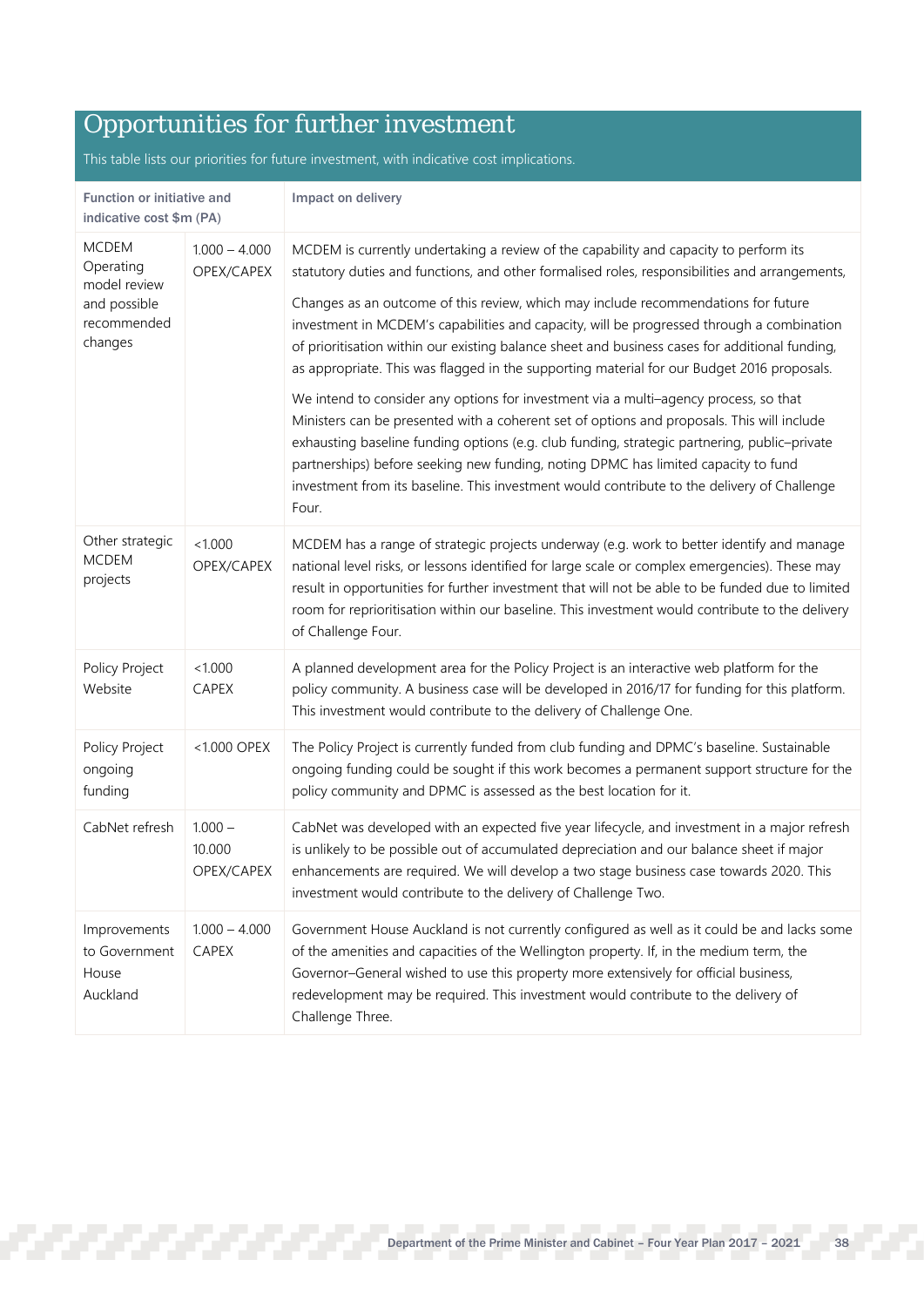## Organisational risk management

We refreshed our approach to risk management during 2016. The Executive Leadership Team approved a new Organisational Risk Management Policy and a standard taxonomy to identify, assess, and measure risk.

This refreshed approach distinguishes between three main types of organisational risk:

- Strategic risk associated with the successful achievement of DPMC's strategic objectives
- Operational risk associated with the successful delivery of DPMC's 'business as usual'
- Project/programme risk associated with the successful delivery of change initiatives and work programmes

The Executive Leadership Team maintains and oversees a register of DPMC's key operational risks that cut across DPMC teams and activities and could be overlooked or ineffectively managed without senior oversight.

As part of this year's refresh, key strategic risks to the successful achievement of each Challenge have been identified and assessed and are being monitored as part of our performance management framework. Strategic workforce and financial risks have also been identified and are discussed in this plan under the respective Workforce and Finance sections.

In addition to these risks, there are some overarching strategic risks that could impact on our ability to achieve our strategic objectives. These are set out below and shown graphically using our new standard risk matrix or 'heat map'. These risks will also be regularly reviewed by the Executive Leadership Team, and DPMC's Risk and Assurance Committee.

DPMC embraces the fact that to meet our strategic challenges involves some risk – we are confident about taking managed risks (where the likelihood and consequences are known and acceptable) to achieve our strategic objectives.

## Our key strategic risks

## Loss of trust and confidence

Poor quality advice or service, unexpected major events and/or internal incident(s) (e.g. integrity or security– related) could result in the sudden or gradual loss of trust and confidence of the Prime Minister and/or other Ministers, impacting our ability to execute our strategy.

## Differing roles, accountabilities and priorities

DPMC comprises business groups with some disparate functions and objectives. While the potential synergies from a 'One DPMC' approach that identifies and uses shared strengths is a strategic opportunity, the flipside is a risk that our business groups approach their work and strategic objectives in isolation.

We actively manage this risk via promotion of the 'One DPMC' culture and behaviours, and the Executive Leadership Team having collective responsibility for achievement of our strategic Challenges and objectives.

## Partners and suppliers

Due to our small size, we rely on third party suppliers for a range of services, some of which are critical to delivery of our functions.

To improve our management of this risk, we are investing in the maturity of our procurement function. For example, we have published a procurement policy, and will be looking at growing capability in contract and relationship management across DPMC.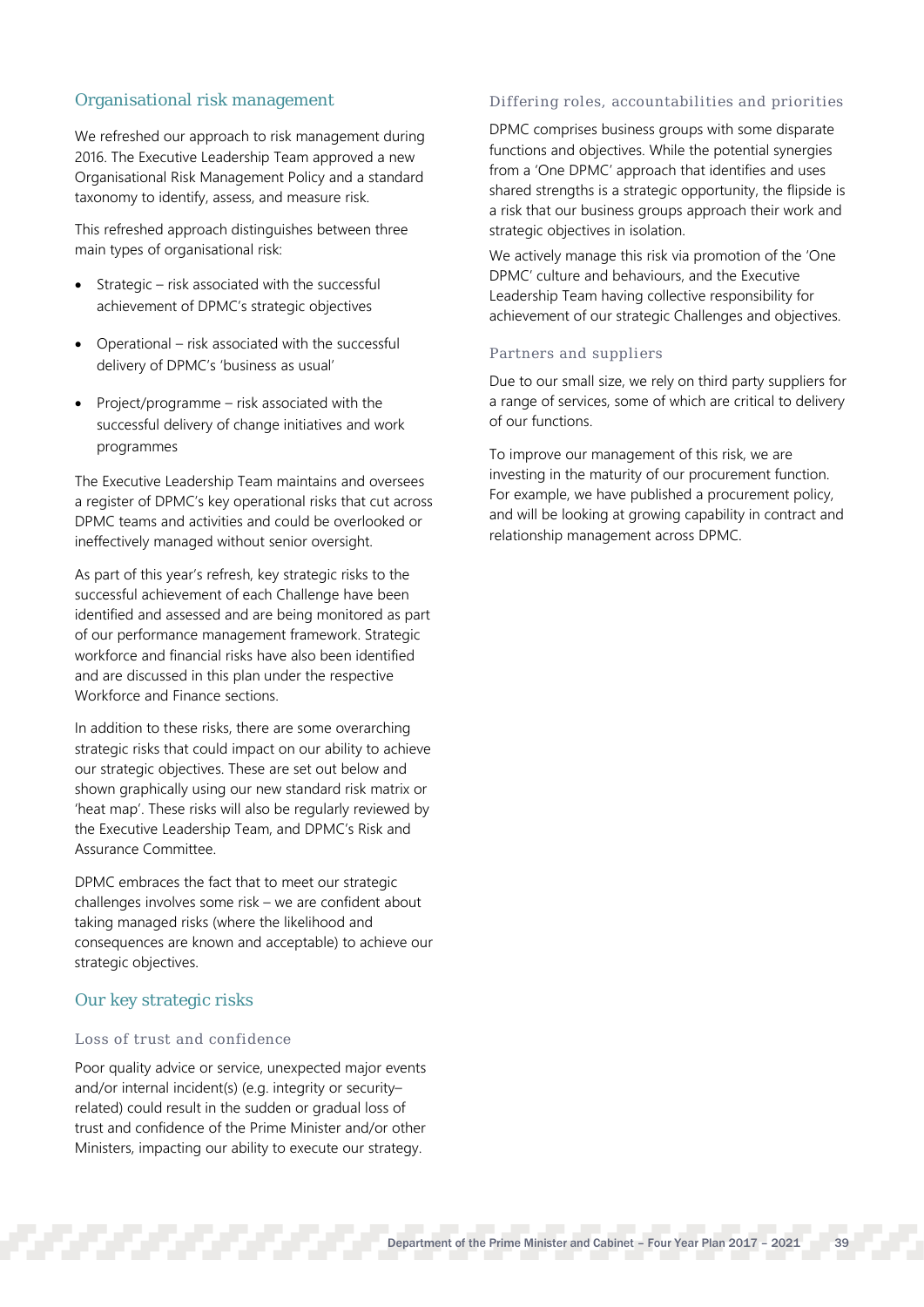| <b>Risk</b>                                                                                                                                                                                                                                                                                                                            | Level         | Treatments / Comments                                                                                                                                                                                                                                                                                                                                                                                                                                                                                                                                                                            |
|----------------------------------------------------------------------------------------------------------------------------------------------------------------------------------------------------------------------------------------------------------------------------------------------------------------------------------------|---------------|--------------------------------------------------------------------------------------------------------------------------------------------------------------------------------------------------------------------------------------------------------------------------------------------------------------------------------------------------------------------------------------------------------------------------------------------------------------------------------------------------------------------------------------------------------------------------------------------------|
| 1 Loss of trust and confidence: Poor quality advice or service,<br>unexpected major events and/or internal incident(s) (e.g.<br>integrity or security-related) could result in the sudden or<br>gradual loss of trust and confidence of the Prime Minister<br>and/or other Ministers, impacting our ability to execute our<br>strategy | <b>High</b>   | We will mitigate this risk through:<br>Establishing clear expectations for how we will<br>operate in our Four Year Plan and our Strategic<br>Intentions<br>Ministerial satisfaction surveys<br>Regular media monitoring<br>Regular ELT scanning and discussion about DPMC<br>performance and risks<br>• Our external audit and annual report                                                                                                                                                                                                                                                     |
| 2 Differing roles, accountabilities and priorities: Differing /<br>conflicting roles and responsibilities of individual DPMC<br>business groups, and/or of agencies we rely on to help<br>achieve our strategy, could result in non-alignment of<br>priorities, impacting on our ability to execute our strategy                       | <b>High</b>   | Strategic planning (e.g. Challenges) and DPMC values and<br>culture promote a "one DPMC" approach that uses<br>shared strengths and opportunities, along with greater<br>leveraging of capability across DPMC. Key treatments and<br>controls in place include:<br>• Protocols relating to roles and responsibilities<br>between PAG and: S&I, MCDEM & GCG.<br>• ODESC handbook in which roles and responsibilities<br>within the system are defined.<br>Through ODESC, SIB, responsibility allocated for key<br>programmes to a lead agency, and DPMC takes a<br>strategic co-coordinating role |
| 3 Partners & suppliers: Third parties providing business-<br>critical deliverables and services could fail to deliver to<br>agreed or required levels of service, to the extent that our<br>ability to execute our strategy is impacted                                                                                                | <b>Medium</b> | We are working on developing the maturity of our<br>procurement function, and closely monitoring these<br>relationships.                                                                                                                                                                                                                                                                                                                                                                                                                                                                         |

| Very<br>Low | Risk is acceptable - No action required                                                         |            |                   | Consequences |     |       |       |        |
|-------------|-------------------------------------------------------------------------------------------------|------------|-------------------|--------------|-----|-------|-------|--------|
|             | Risk is usually acceptable – Continue to<br>monitor                                             |            |                   | Minimal      | Min | Moder | Major | Severe |
| Low         |                                                                                                 |            | Rare              |              |     |       |       |        |
|             | Risk may be acceptable – Determine whether<br>further action is required to reduce risk further |            | Unlikely          |              |     |       | 3     |        |
| Med.        | level to reduce (or accept) risk                                                                | Likelihood | Possible          |              |     |       |       |        |
| <b>High</b> | Risk is usually unacceptable – Decision & action<br>required at appropriate senior management   |            | Likely            |              |     |       |       |        |
| High        | Risk is unacceptable – High priority response<br>required at ELT level to reduce risk           |            | Almost<br>Certain |              |     |       |       |        |

## Risk levels Current Post– treatment heat map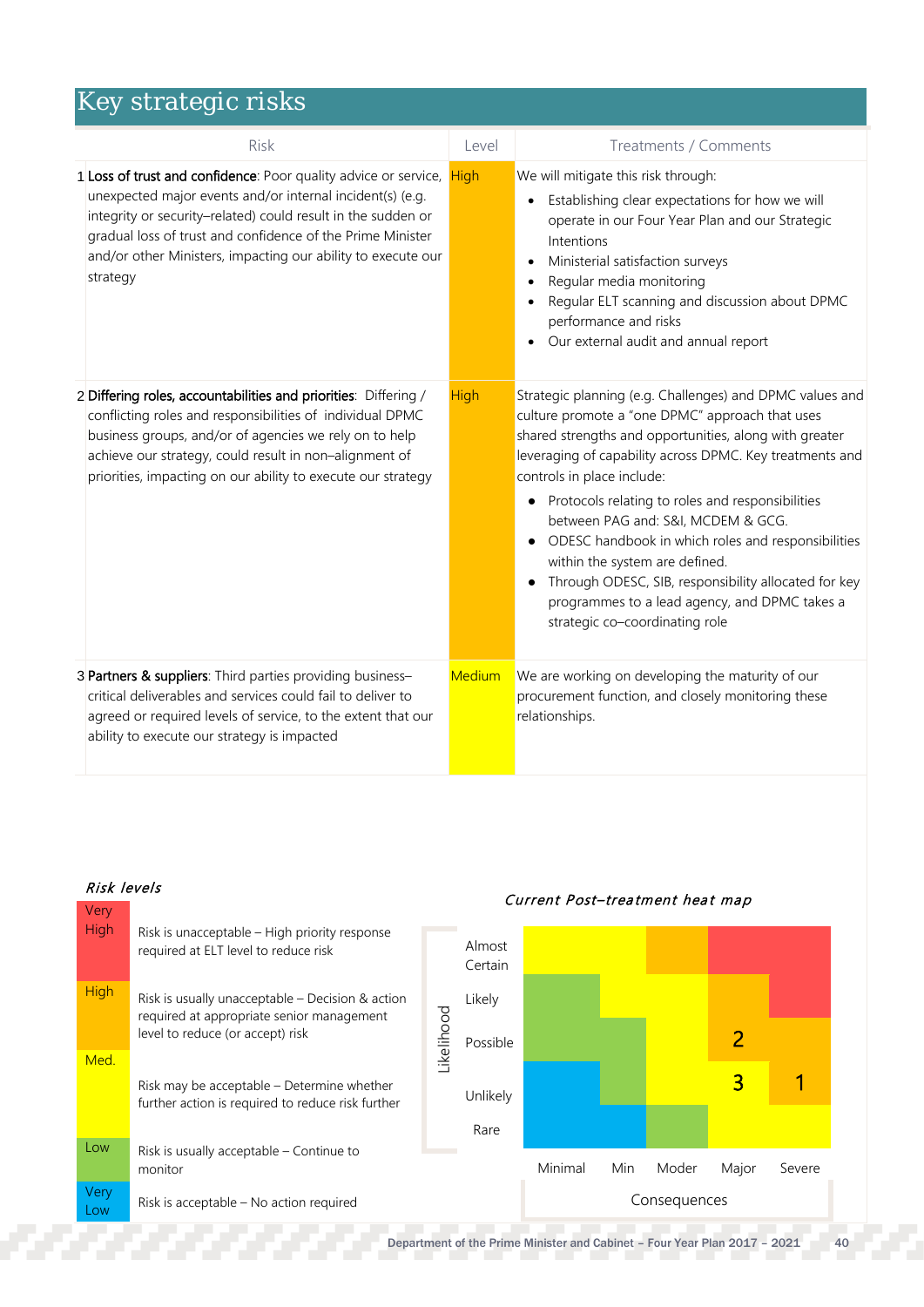# Part D



Three annexes with extra information to support the Four Year Plan:

- Annex One: Further detail on our Workforce Strategy
- Annex Two: Supporting financial information
- Annex Three: Asset management and investment intentions.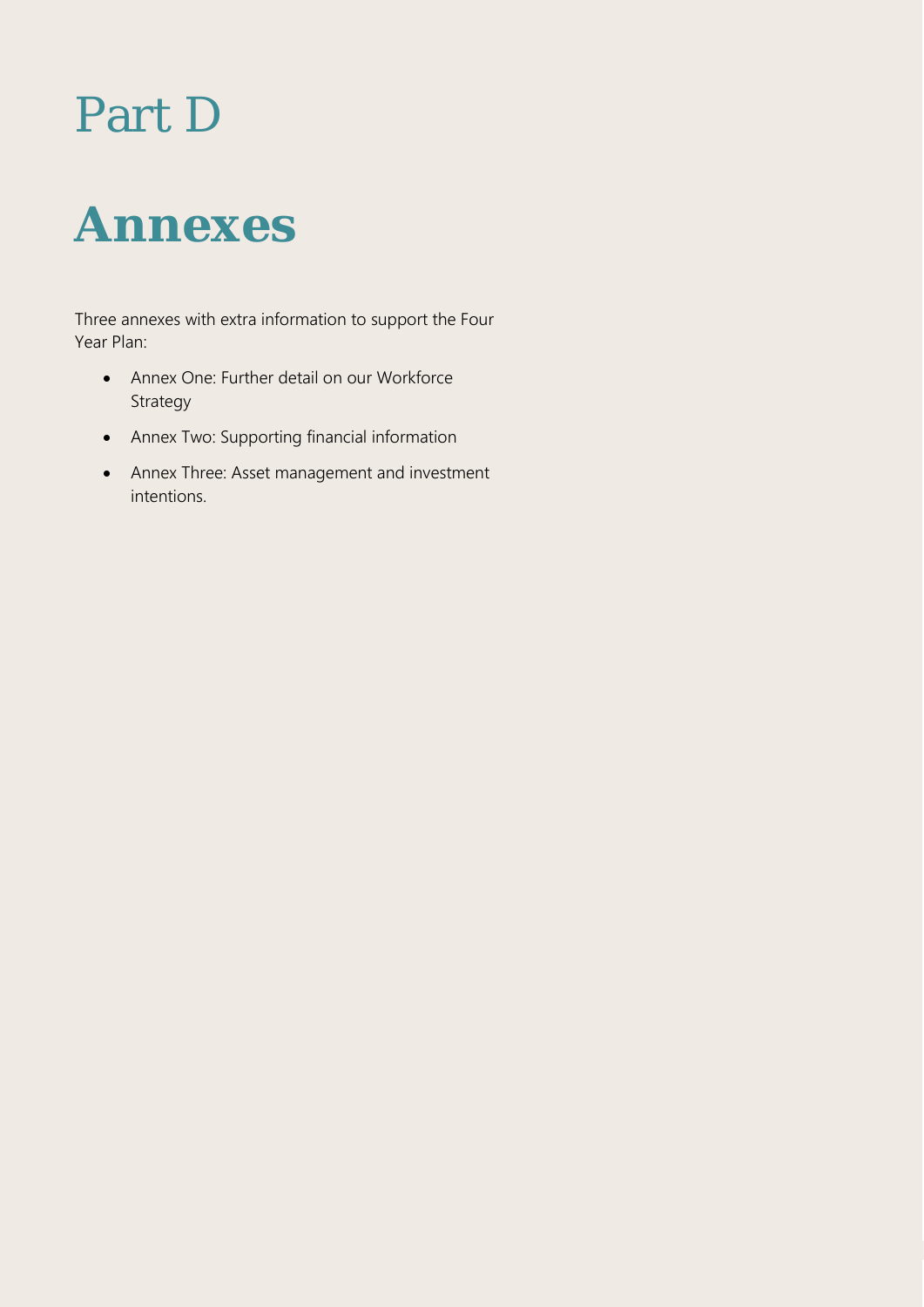## Annex One: Further detail on our Workforce Strategy

This annex contains further information on DPMC's Workforce Strategy for the years 2017–2021. It also includes detailed supporting information about our workforce capability, capacity, and costs.

## Our workforce story – committed to serve, willing to lead

Over the past three years the size of DPMC has significantly increased due to the incorporation of MCDEM in 2014, the growth of (SIG), and the incorporation of inherited CERA functions in GCG. GCG has a limited lifespan, and will significantly reduce in size over the next 12 to 24 months. At the same time, however, some increase in the size of some of our business groups is planned.



Our growth to 260 FTEs in 2016 is a peak, with our projections reducing to around 230 by 2020.

Contraction will occur through attrition and the expiry of fixed–term agreements, as illustrated by our current proportion of permanent to fixed–term employees of 189/71. Expansion will involve a coordinated programme of recruitment and a strong focus on induction and capability development to maximise return on investment.

Our workforce by Tier statistics show that 7 (2.7%) of our positions are at senior management level (Tiers 1 and 2); 36 (13.8%) of our positions are at middle management level (Tier 3 and 4), and 217 (83.5%) are at staff level.

| Summary workforce statistics |    |                               |    |                                          |      |                         |    |                                         |  |  |  |
|------------------------------|----|-------------------------------|----|------------------------------------------|------|-------------------------|----|-----------------------------------------|--|--|--|
| Average<br>employee age      | 43 | Average tenure 5.4<br>(years) |    | Unplanned<br>turnover (%)                | 15.7 | % Māori in<br>workforce | b  | % Pacific Islanders in 1.7<br>workforce |  |  |  |
| % Asian in<br>Workforce      |    | % women in<br>workforce       | 55 | % of women at senior management<br>level |      |                         | 43 | Gender pay gap<br>(average %)           |  |  |  |

From these numbers, we see room for improvement in the diversity of our workforce. Our unplanned turnover rate is also higher than the public sector average of 10.9%, and our average length of service is less than the nine year public service average, although we need better metrics to understand why. Our age and gender statistics are generally reflective of the wider public sector average, although our gender pay gap is approximately half the average.

Our remuneration currently sits at 95% of the public sector market median. We have improved our competitiveness over the past 12 months, and intend to work towards becoming a median payer over time, as our funding allows.

Our engagement survey results for December 2014 indicates we have good staff engagement. For most staff our culture is supportive and productive, but there is room for improvement in how well we communicate with our staff, how well we empower staff to act (including the need to delegate more and reduce bureaucracy), and our career development and progression pathways and opportunities. This survey will be repeated in late 2016 and priorities for focus set accordingly.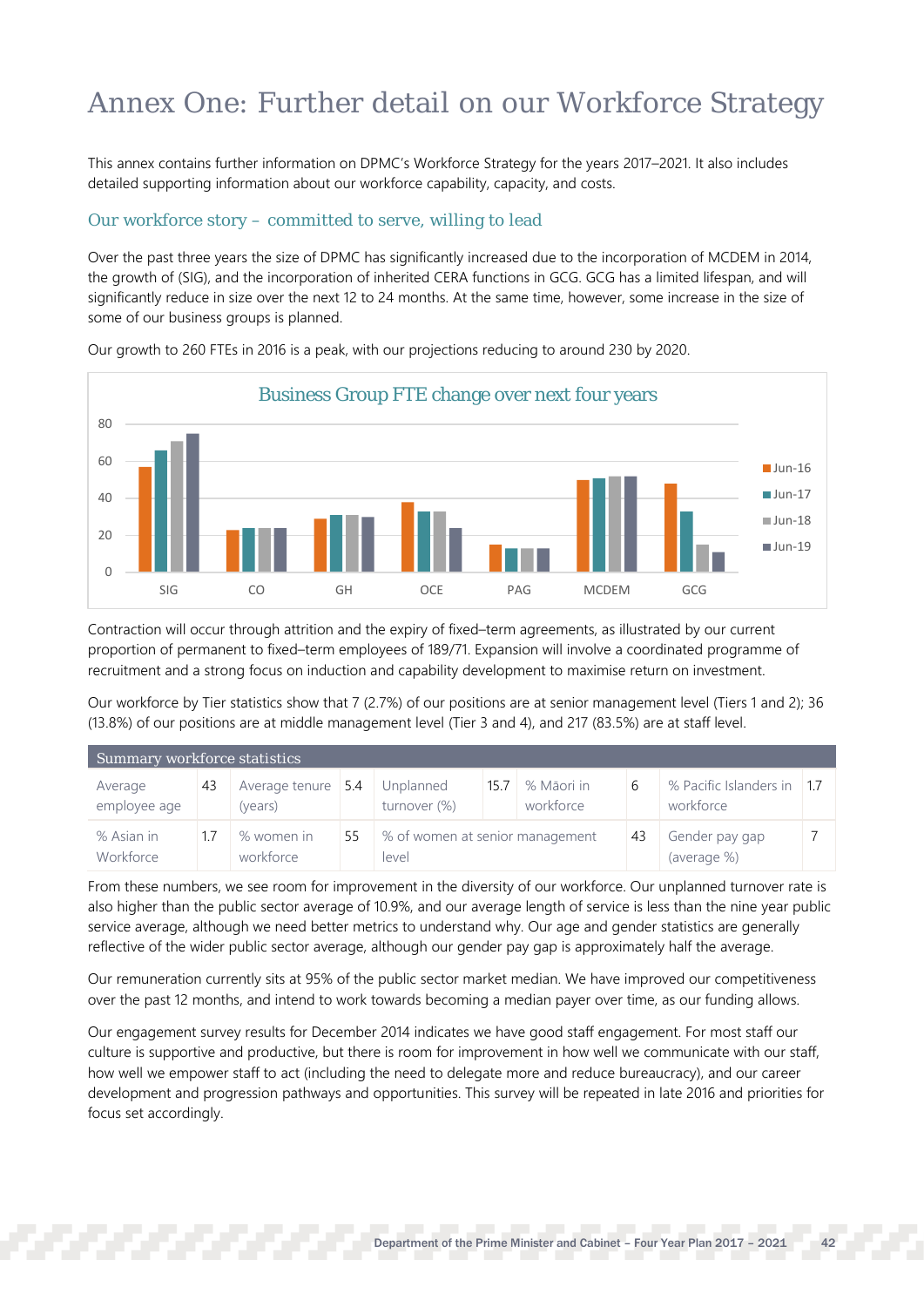## Impact of the CERA wind down

Staff numbers increased by approximately one third as a result of the CERA wind down, with 84 roles created to deliver inherited functions and to provide increased corporate support services.

As recovery continues and the focus shifts to regeneration and leadership by local institutions, our role will diminish. As the majority of our operating costs are in personnel we will seek opportunities to further optimise the configuration of our workforce.

Beyond 2020, we expect to retain some part of the increased corporate capability to ensure we are well placed to continue to respond to government priorities.

## Four goals within our Workforce Strategy

Our Workforce Strategy has four overarching goals:

- 1. A consistent DPMC *Creating better consistency and efficiency in how we communicate, employ, induct, develop, manage and reward our staff.*
- 2. Achieving greater system integration of our workforce W*orking at a system level to manage critical workforce resources in a smart way, with a particular focus on our workforce with top secret clearances.*
- 3. Building DPMC values and engagement– B*uilding on positive staff engagement, and shifting our culture to support our ability to achieve our objectives.*
- 4. Developing DPMC people *supporting and developing our people so that they can grow their careers and contribute to our success.*

## Goal 1: A consistent DPMC

We will implement consistent best practice workforce management policies, systems, and processes across all of DPMC. Key priorities are:

• Recruitment processes and policies that maximise good decision–making and reduce unconscious bias, and induction tools and processes that reinforce the 'one DPMC' view of our role, expectations, and objectives.

Our Workforce Strategy contributes to the changes required to achieve our Four year Excellence Horizon.

Becoming more effective influencers and system stewards

- A culture change programme with a focus on communicating the importance of our stewardship and influencing role to staff
- Growing workforce and leadership capabilities in influencing, relationship management, and thinking strategically.

Becoming more interconnected

- A focus on creating a consistent, best– practice organisational environment for collaboration and resource sharing.
- Encouraging connections internally and externally for development and career paths, talent utilisation and succession risk management.
- Shaping our organisational culture to value and reward diversity, cooperation and resource sharing,

Becoming less pressured, and more resilient

- Growing the capability of our managers to plan well, and provide sound leadership and management through the process of change.
- Reinforcing the importance of versatility, adaptability, and flexibility.

## Indicators of success: Goal 1

Business Group feedback indicates enhanced ability to recruit, manage, and retain.

The majority of employees have consistent terms and conditions, including provision for redeployment.

- Employment terms and conditions to support more flexible resource use and create better consistency.
- Performance management to support better conversations about career aspirations and paths, performance expectations, and development; and remuneration policies and systems to improve internal equity and transparency and ensure better market competitiveness.
- Delegations review our approach to delegation of decision–making to ensure we devolve decision–making as far as we can while managing an acceptable level of risk.

Work is already underway in many of these areas. Our service relationship with CASS will be a key factor in our ability to implement consistent best practice across all of DPMC.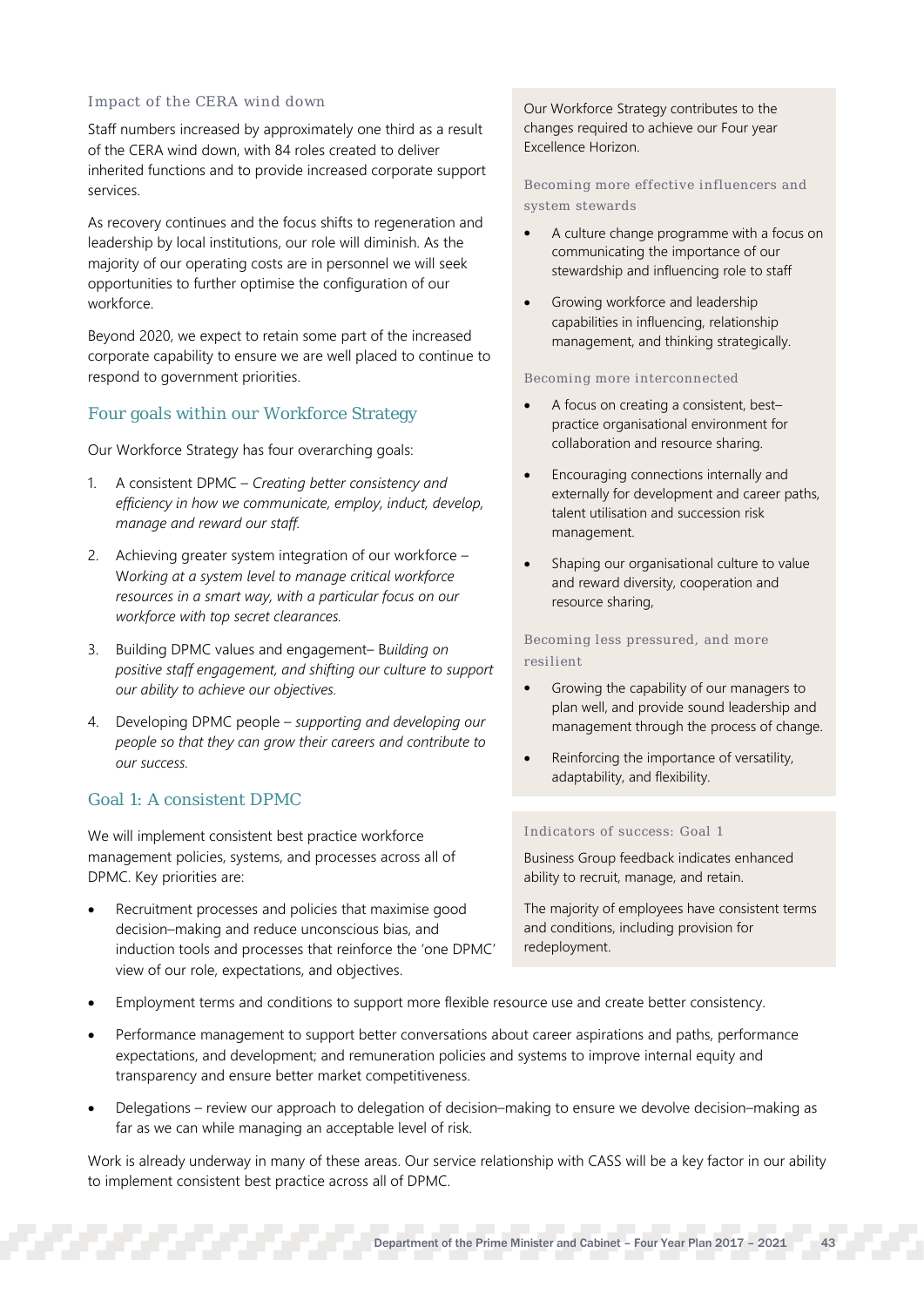### Workforce capacity management

We will ensure DPMC can deliver on its goals and obligations within its baseline funding. We will improve our ability to actively monitor and manage our workforce capacity, and ensure any deviations from our workforce capacity plans are visible, deliberate and justifiable. We will look for and implement opportunities to gain efficiencies through (e.g. specialist) resource sharing within DPMC and with other agencies, and implement an effective programme of work prioritisation and re–prioritisation to ensure our work is well aligned.

## Goal 2: Achieving greater system integration of our workforce

Leading the development and implementation of a strategy to maximise the attraction, development, retention, and use of New Zealand's workforce with top secret clearances. This work aims to create a multi–agency, co–operative approach to how this workforce can be more effectively recruited, developed, used and retained.

## Indicators of success: Goal 2

A sector strategy to grow and retain the workforce with top secret clearances is agreed and implemented.

Workforce capacity and capability is improved.

Particular areas of focus will include:

- Providing a broader range of career opportunities as a sector to improve retention of talent across the system.
- Working collaboratively rather than competitively to overcome recruitment and retention challenges.
- Facilitation of flexible ways of deploying resources across the sector to manage work priorities and share specialised skills.
- Creation of a stronger sense of community united by a common purpose and shared core values.

## Goal 3: Building DPMC values and engagement

## Culture change

We will develop a programme of initiatives designed to achieve culture change aligned to the three key shifts. This will involve ways that we can communicate, facilitate, and reinforce attitudes and behaviours that are important to our ability to achieve these shifts.

In particular, we will focus how we can reinforce the value of collaboration and mutual support to achieve organisational

Indicators of success: Goal 3

Feedback from staff (e.g. via the engagement survey) that are more empowered and supported.

Less unplanned turnover and longer retention.

Staff and managers are able to articulate and demonstrate key behaviours and attitudes.

Improved workforce diversity.

goals; flexibility, adaptability, and agility in how we work; and building and using effective strategic partnerships to enable us to lead and influence to achieve our goals.

Some examples of initiatives may include: Communities of Practice to foster collaboration and knowledge sharing; and a Chief Executive Employee recognition (award) programme.

## Internal communications

Strengthening internal communications across DPMC will be critical to achieving consistent messaging and engaging with our staff effectively as 'one organisation'. A review of our internal communications function is currently underway, and we will work to implement improvements based on this, including developing an internal communications strategy that facilitates clear and consistent messages from the organisation's leadership.

We will also work to reinforce proactive and meaningful communications as a key expectation for managers through our performance expectations. We will work to increase the visibility of our Chief Executive and Executive Leadership Team across the organisation, particularly in support of key strategic messaging and organisational development and change initiatives.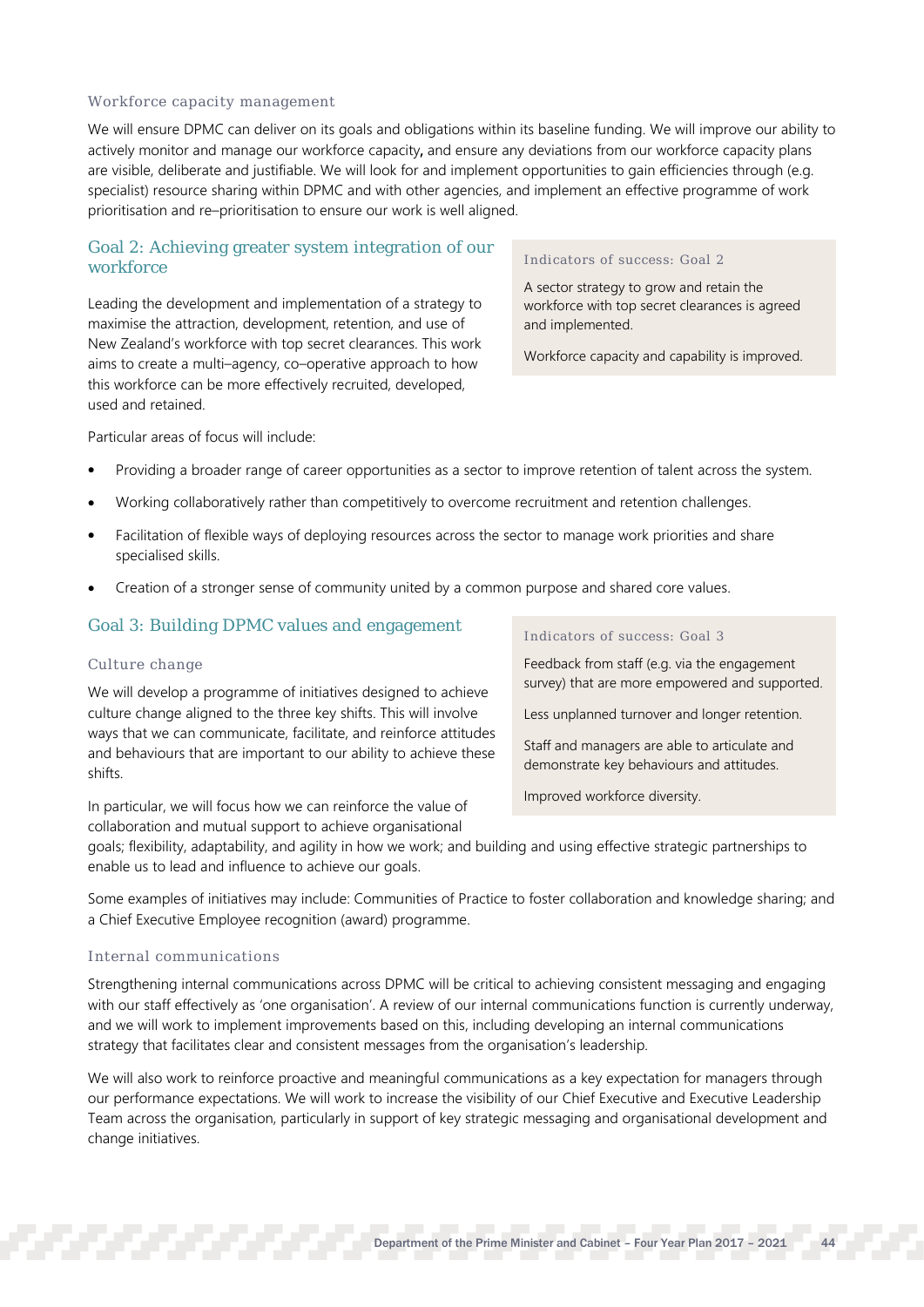## Workforce diversity and inclusiveness

We will focus on ways to minimise bias in recruitment and selection, and implement policies and practices that enable more flexible working arrangements. Our ability to attract and retain a more diverse workforce will improve the quality of our work through broadening the diversity of our thinking, and also contribute to the agility of our workforce resourcing model.

## Goal 4: Developing DPMC people

## Talent management

Work to identify our highest potential future leaders (both people and technical) at a senior level has been undertaken, and this is now being extended to Tier Four management and Principal level roles. We will continue this process for emerging leaders.

We will work to develop our systems and processes to grow our ability to use and develop our top talent in a flexible way, taking a system–wide view of talent development and retention. Implementation of a DPMC resource rotation policy and changes to employment terms and conditions to enable redeployment will help with resource sharing, reinforcing a flexible working culture, and our organisational resilience.

## Leadership capability

The results of the Leadership Insight Assessment for our senior

# manager cohort highlighted five areas for leadership development: leading strategically; managing work priorities;

enhancing organisational performance; achieving through others; and enhancing people and team performance. In addition, to support our strategic goals, we will develop the ability of our managers and technical leaders to build strategic partnerships, show resilience, and influence others.

We will also focus on how we can develop our emerging leaders in these areas to create a strong pipeline of role– ready future leaders.

## Workforce capability

Key priority areas for overall workforce capability development are also based on the achievement of our strategic goals, and include analytical skills, influencing and negotiation skills, communication skills (written and oral), personal and professional resilience, building strategic partnerships, and increasing diversity of perspective.

We will use to the offerings of CASS and the LDC, and other providers as appropriate, to grow our leadership capability across these priority areas. We will also provide opportunities for staff to grow these capabilities through on–the–job learning experiences such as rotations, secondments, and projects, along with mentoring and coaching.

| Growing our people capabilities - highlighted capability areas |                                                                                                                           |                                                                                                                                                                                                                                              |  |  |  |  |
|----------------------------------------------------------------|---------------------------------------------------------------------------------------------------------------------------|----------------------------------------------------------------------------------------------------------------------------------------------------------------------------------------------------------------------------------------------|--|--|--|--|
| Capability area                                                | Description of capability pressure                                                                                        | How we will address this                                                                                                                                                                                                                     |  |  |  |  |
| Influencing and<br>negotiation                                 | Connected to our organisational<br>priorities.                                                                            | Opportunities for across-organisation projects and work are<br>identified and allocated, including developing sector-wide<br>collaboration roles for the SIG.                                                                                |  |  |  |  |
| Personal/<br>professional<br>resilience                        | Connected to our organisational<br>priorities, and as a result of recent<br>changes in organisational scale and<br>scope. | Develop and conduct training in adaptable skills and dealing with<br>ambiguity, and improve the ease with which DPMC moves<br>resources through rotation and internal secondments while<br>ensuring we are able to deliver on core business. |  |  |  |  |

## Indicators of success: Goal 4

Improved talent management processes and systems are in place.

An agreed, and affordable future workforce capacity plan is implemented.

An Analyst Capability Development Plan is in place.

All DPMC staff have a development plan in place.

DPMC's staff and leadership cohort has successfully participated in relevant development opportunities through CASS/ Leadership Development Centre (LDC)

Stakeholders report an improvement in DPMC staff capability in key areas.

Staff report an improvement in managerial ability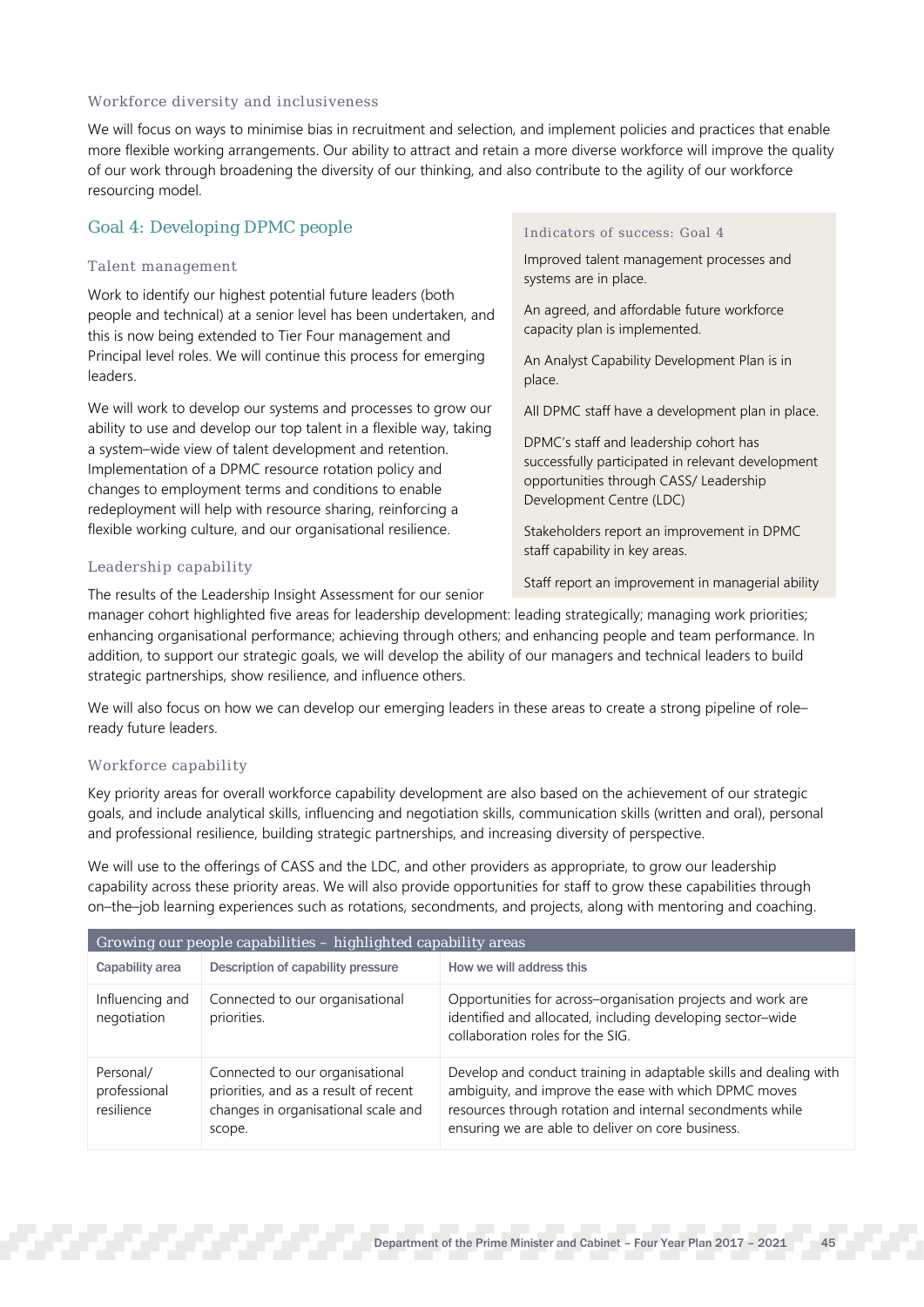## Business Group–specific workforce goals

|                 | Business Group/function-specific workforce goals                                         |                                                                                                                                                                                               |
|-----------------|------------------------------------------------------------------------------------------|-----------------------------------------------------------------------------------------------------------------------------------------------------------------------------------------------|
| <b>Function</b> | Workforce goal                                                                           | How we will achieve this                                                                                                                                                                      |
| <b>OCE</b>      | Transitioning to a permanent<br>operating model and structure                            | Managing the wind-down in our post-CERA capacity and capability<br>investment to preserve capability within the organisation, and to retain<br>a fit-for-purpose corporate services function. |
| PAG             | Growing diversity e.g. corporate<br>experience                                           | Using the natural cycles of appointments (PAG advisors have a typical<br>tenure of three to five years) to acquire priority skills and experience.                                            |
|                 | Ensuring the Policy Project is<br>adequately staffed                                     | Working with our agency partners to ensure stable resourcing<br>arrangements for the Policy Project.                                                                                          |
| GH              | Growing advisory capability                                                              | Looking for opportunities develop strategic/advisory capability to<br>support the Governor-General's public engagement programme.                                                             |
|                 | Ensuring optimal configuration                                                           | Reviewing how Government House can best support the Governor-<br>General to exercise her roles and functions.                                                                                 |
|                 | Reviewing Auckland staffing<br>requirements                                              | Continuing ongoing consideration of the possible staffing impacts of a<br>greater focus on Auckland in the future, as the city continues to grow in<br>size and public prominence.            |
| CO              | Improving learning and development                                                       | Ensuring roles are designed to offer challenge where possible, and<br>through quality conversations about career planning and aspirations<br>with staff.                                      |
|                 | Succession planning and<br>management                                                    | Continuing work underway to ensure backup is in place for key roles<br>wherever possible.                                                                                                     |
| <b>MCDEM</b>    | Successful implementation of Budget                                                      | Phased recruitment to integrate new staff                                                                                                                                                     |
|                 | 2016 decisions to increase MCDEM<br>resourcing                                           | Capital expenditure to ensure office facilities are able to support the<br>increase of staffing.                                                                                              |
|                 |                                                                                          | Implementing changes to business support to ensure the increased<br>staffing is optimised by support that is fit for purpose.                                                                 |
|                 | Strengthening internal<br>communications                                                 | Increasing focus on teaming across specialists and functional<br>responsibilities internally to make the best use of resources and<br>expertise.                                              |
|                 | Shifting internal culture to emphasise<br>the system stewardship and<br>influencing role | The use of the additional FTEs including new roles at Principal and<br>Senior levels, where these expectations are more clearly defined also<br>signals change in this regard.                |
| GCG             | To support regeneration effort while<br>undertaking planned capacity<br>reductions       | Developing a comprehensive retention strategy to ensure that GCG is<br>adequately resourced to undertake its required functions.                                                              |
| SIG             | Growing its leadership role in the<br>National Security System                           | Focusing on building leadership and influencer capability within the<br>Group, aligned with the DPMC's wider programme and NZIC workforce<br>strategy.                                        |
|                 | Growing assessments capacity<br>through increased staffing                               | Undertaking a planned programme of recruitment, focusing on<br>diversifying the skill, knowledge, and experience-base of the Group.                                                           |
|                 | Strengthening talent retention                                                           | Enhancing intra and inter-agency workforce planning and capability<br>development to provide meaningful opportunities for staff.                                                              |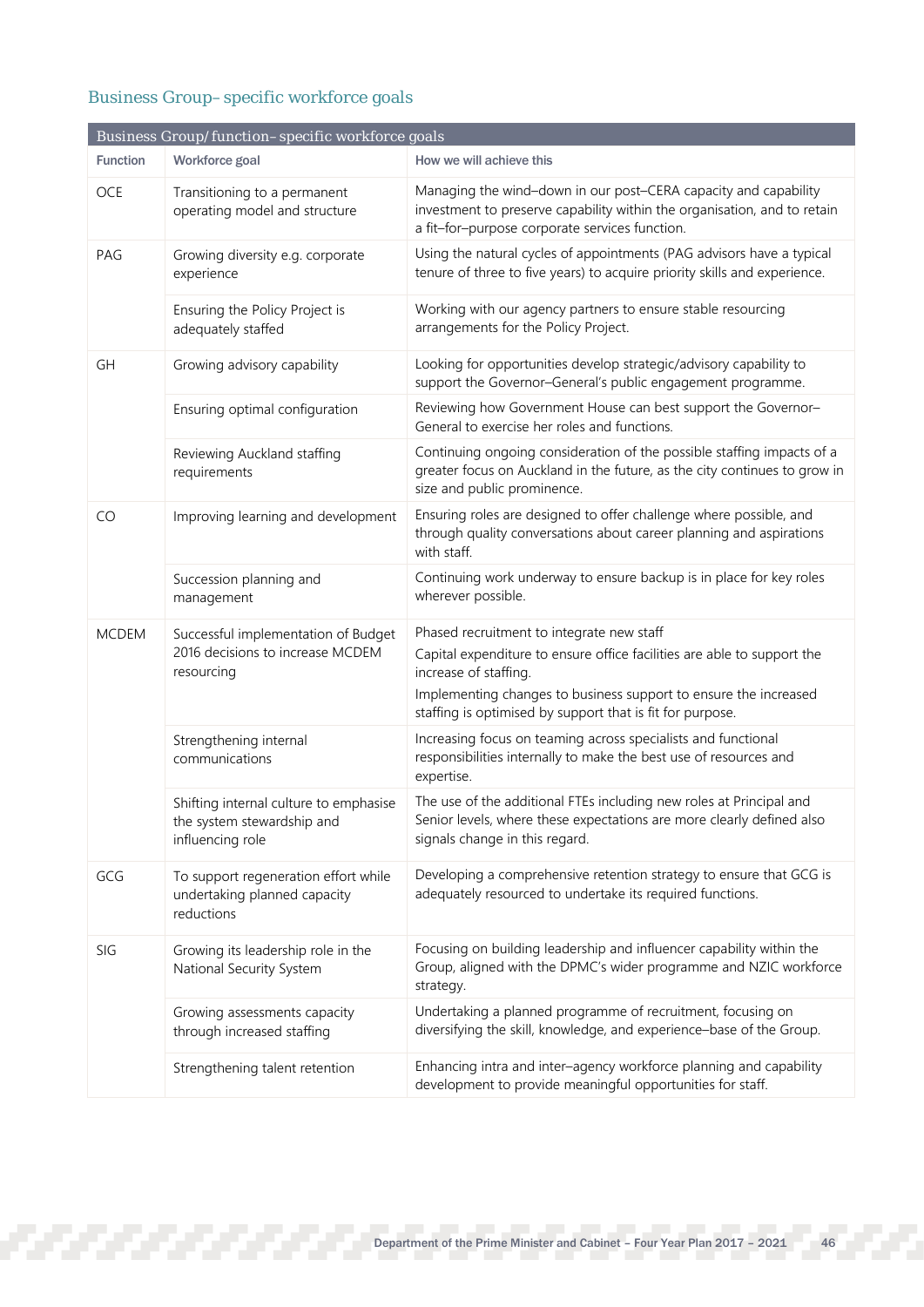## Priority workforce groups and recruitment

| Our priority workforce groups                      |                                                                                                                                                          |                                                                                                                                                                                                                                            |  |  |  |  |  |
|----------------------------------------------------|----------------------------------------------------------------------------------------------------------------------------------------------------------|--------------------------------------------------------------------------------------------------------------------------------------------------------------------------------------------------------------------------------------------|--|--|--|--|--|
| Workforce group                                    | Why is this a priority                                                                                                                                   | What are we doing about this                                                                                                                                                                                                               |  |  |  |  |  |
| Policy analysts                                    | Capable policy staff are critical to the<br>organisation, providing high level<br>advice and services.                                                   | While PAG in particular continues to be able to attract and<br>retain talent due its unique value proposition, we will<br>continue to invest in ensuring its policy teams offer a<br>competitive proposition to highly capable candidates. |  |  |  |  |  |
| Security Policy<br>Advisors/Assessment<br>Analysts | Staff for these positions can be hard to<br>attract and retain, mainly due to the<br>length of security clearances and<br>sector competition for talent. | Over the next four years, DPMC will work closely with<br>similar organisations in an effort to build an integrated<br>security sector and grow this capability as well as better<br>manage staff departure risks.                          |  |  |  |  |  |

## Workforce costs

The average salary for permanent employees at 30 June 2016 was \$100,536 compared to \$98,296 on 30 June 2015. This is compared to the public sector average salary of \$70,000. Workforce cost trends are summarised below.

| Direct employment costs – Departmental                   |                          |         |         |         |         |  |  |  |
|----------------------------------------------------------|--------------------------|---------|---------|---------|---------|--|--|--|
|                                                          | 2016/17                  | 2017/18 | 2018/19 | 2019/20 | 2020/21 |  |  |  |
| Total direct employment costs                            | 29.865                   | 26.216  | 24.332  | 25.029  | 23.527  |  |  |  |
| % change                                                 | $\overline{\phantom{0}}$ | $-12%$  | $-7%$   | 3%      | $-6%$   |  |  |  |
| Components of the change                                 |                          |         |         |         |         |  |  |  |
| Position numbers - Departmental                          | 251                      | 239     | 229     | 233     | 220     |  |  |  |
| % change                                                 |                          | $-5%$   | $-4%$   | 2%      | $-6%$   |  |  |  |
| Change in costs associated with progression (\$0.000m)   | -                        | 0.557   | 0.495   | 0.496   | 0.465   |  |  |  |
| Change in costs associated with staff numbers (\$0.000m) | $\overline{\phantom{0}}$ | (4.206) | (2.379) | 201     | (1.967) |  |  |  |

## s9(2)(g)(i), s9(2)(j)

## Workforce–related risk

| Workforce impact and risk analysis                                                                                         |                                                                                                                                                                                                                                                                                 |  |  |  |  |  |  |  |
|----------------------------------------------------------------------------------------------------------------------------|---------------------------------------------------------------------------------------------------------------------------------------------------------------------------------------------------------------------------------------------------------------------------------|--|--|--|--|--|--|--|
| <b>Risk</b>                                                                                                                | <b>Treatment</b>                                                                                                                                                                                                                                                                |  |  |  |  |  |  |  |
| Change in government priorities leads<br>to a significantly changed capacity or<br>capability                              | Building capability that is more flexible and adaptive - focusing on problem-<br>solving and leadership skills - and investing in our corporate services and our<br>strategic relationships to build resiliency and become more customer centric.                               |  |  |  |  |  |  |  |
| Inability to recruit and retain analytical<br>staff with security clearances means we<br>are unable to expand as expected. | Continuing to address salary competiveness within baselines, improving<br>opportunities for career development for staff, and looking to more proactively<br>manage the pool of cleared candidates for the workforce with top secret<br>clearances.                             |  |  |  |  |  |  |  |
| Poor implementation of workforce<br>development initiatives undermines<br>their potential for results.                     | Ensuring we communicate the relevance of the initiatives to meet the workforce<br>needs and priorities of the business groups. We design key aspects with business<br>group input and the leadership team actively leads, tracks and communicates our<br>plan and our progress. |  |  |  |  |  |  |  |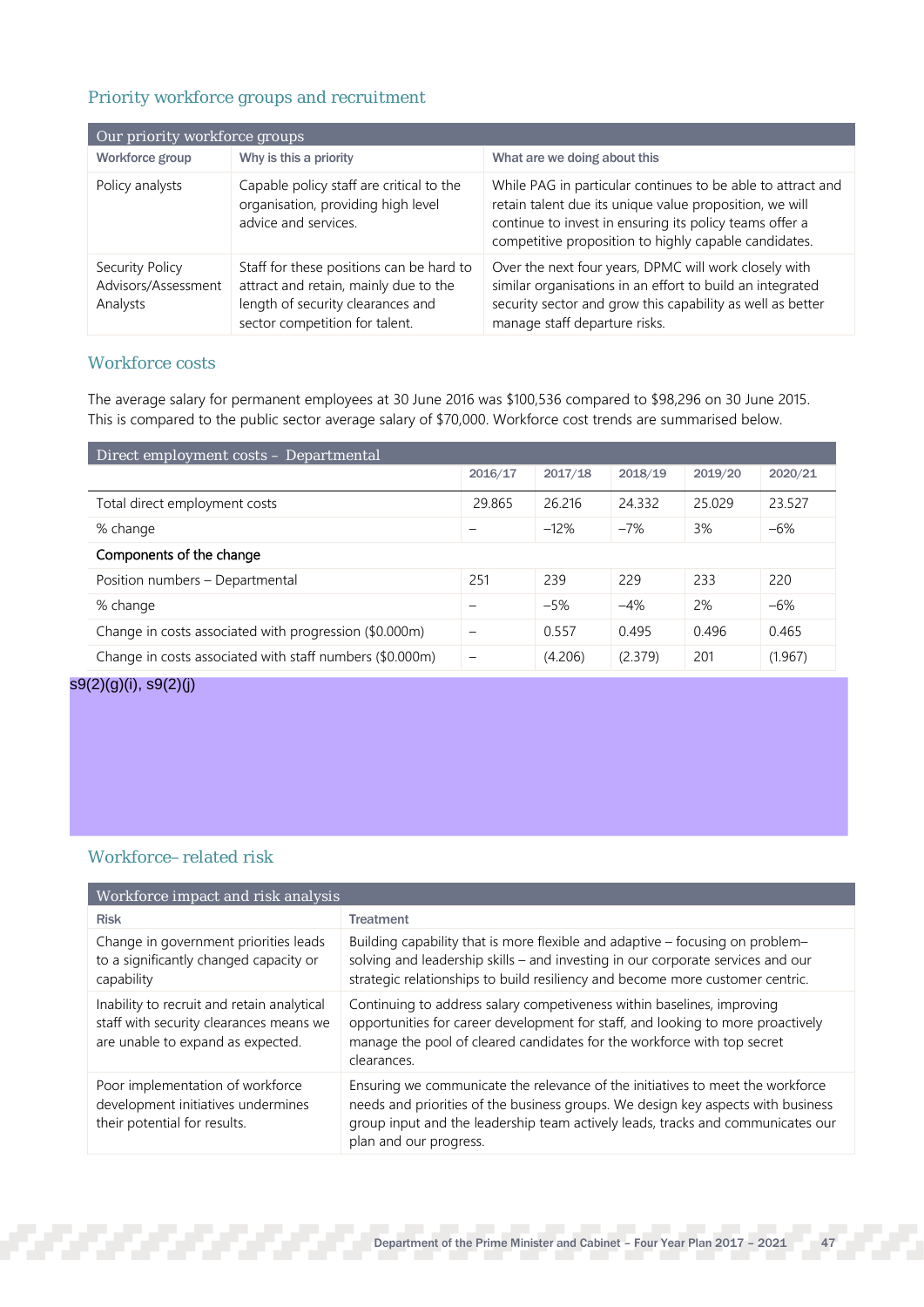## Supporting statistics

| Historic Position numbers           |              |              |              |              |              |  |  |  |  |  |
|-------------------------------------|--------------|--------------|--------------|--------------|--------------|--|--|--|--|--|
|                                     | 30 June 2011 | 30 June 2012 | 30 June 2013 | 30 June 2014 | 30 June 2015 |  |  |  |  |  |
| Position numbers - Departmental     | 125          | 113.3        | 108.8        | 161          | 175.38       |  |  |  |  |  |
| Position numbers - Non-departmental |              |              |              |              |              |  |  |  |  |  |
| Total position numbers              | 127          | 115.3        | 110.8        | 162          | 176.38       |  |  |  |  |  |

## Forecast position numbers

|                                       |     | Baseline 30 Jun 2016 30 Dec 2016 30 Jun 2017 30 Jun 2018 30 Jun 2019 30 Jun 2020 30 Jun 2021 |     |     |          |     |     |
|---------------------------------------|-----|----------------------------------------------------------------------------------------------|-----|-----|----------|-----|-----|
| Number of FTEs                        | 225 | 246                                                                                          | 238 | 233 | 225      | 228 | 215 |
| Vacant positions                      | 35  | 23                                                                                           |     | b   | $\Delta$ |     |     |
| Total position numbers - Departmental | 260 | 269                                                                                          | 251 | 239 | 229      | 233 | 220 |
| Position numbers - Non-departmental   |     |                                                                                              |     |     |          |     |     |

| FTE by Business Group, and headcount by tier as at 30 June 2016 |                           |                                 |                   |                                              |              |                                           |     |  |  |
|-----------------------------------------------------------------|---------------------------|---------------------------------|-------------------|----------------------------------------------|--------------|-------------------------------------------|-----|--|--|
|                                                                 | Permanent<br><b>Staff</b> | Temporary Total<br><b>Staff</b> |                   |                                              | <b>Staff</b> | Permanent Temporary Total<br><b>Staff</b> |     |  |  |
| FTE by business group                                           |                           |                                 | Headcount by Tier |                                              |              |                                           |     |  |  |
| Policy Advisory Group                                           | 11                        | 4                               | 15                | Tier 1 – Chief Executive                     | $\Omega$     | 1                                         |     |  |  |
| Cabinet Office                                                  | 21.43                     | 1.5                             | 22.93             | Tier 2 – Deputy Chief Executive;<br>Director | 6            | $\Omega$                                  | 6   |  |  |
| Government House                                                | 28.7                      | 0.5                             | 29.2              | Tier 3 - Director; Manager                   | 11           | 7                                         | 18  |  |  |
| <b>MCDEM</b>                                                    | 47.9                      | $\overline{2}$                  | 49.9              | Tier 4 - Manager; Team Leader                | 16           | 3                                         | 19  |  |  |
| Security and Intelligence<br>Group                              | 52.17                     | 5                               | 57.17             | Tier $5 -$ Staff                             | 166          | 65                                        | 231 |  |  |
| Greater Christchurch<br>Group                                   | 10.7                      | 37.57                           | 48.27             |                                              |              |                                           |     |  |  |
| Office of the Chief<br>Executive                                | 15.74                     | 21.5                            | 37.24             |                                              |              |                                           |     |  |  |
| <b>Total FTE</b>                                                | 187.64                    | 72.07                           | 259.71            | <b>Total Head Count</b>                      | 199          | 76                                        | 275 |  |  |

Overall DPMC is somewhat 'management heavy' with an above average ratio of managers to staff. This reflects the diverse and complex nature of our business, and our relatively limited operational and service delivery aspects.

| Workforce diagnostics and demographics  |                 |              |              |  |  |
|-----------------------------------------|-----------------|--------------|--------------|--|--|
|                                         | 30 June 2014    | 30 June 2015 | 30 June 2016 |  |  |
| Annualised attrition (%)                | 14.05           | 17.56        | 15.66        |  |  |
| Sick leave (average of days)            | 4.8 days        | $3.51$ days  | 6.6 days     |  |  |
| Annual leave (>5 days over entitlement) | 17.6%           | 14.20%       | 8.10%        |  |  |
| Average age                             | 47.7            | 46.4         | 43.3         |  |  |
| Female (%)                              | 51              | 55           | 64           |  |  |
| Female (%) - Tier 2 DCE/Directors       | 25              | 50           | 50           |  |  |
| Female (%) – Tier 3 Managers            | 10 <sup>1</sup> | 36           | 39           |  |  |
| Female (%) – Tier 4 Managers            | 38              | 54           | 66           |  |  |
| Māori (%)                               | 5.57            | 6.88         | 6.0          |  |  |
| Pacific Island (%)                      | 1.39            | 1.88         | 1.70         |  |  |
| NZ European/Pākehā (%)                  | 30.85           | 55.31        | 55.80        |  |  |
| Other European (%)                      | 2.78            | 5.63         | 5.70         |  |  |
| Asian (%)                               | $\mathbf{0}$    | 0            | 1.70         |  |  |
| Other/Unknown (%)                       | 59.41           | 29.05        | 25.90        |  |  |

Trends for retention and leave have remained steady over the previous five years, with some variations a likely consequence of the changing composition of DPMC's workforce due to our changing roles and functions.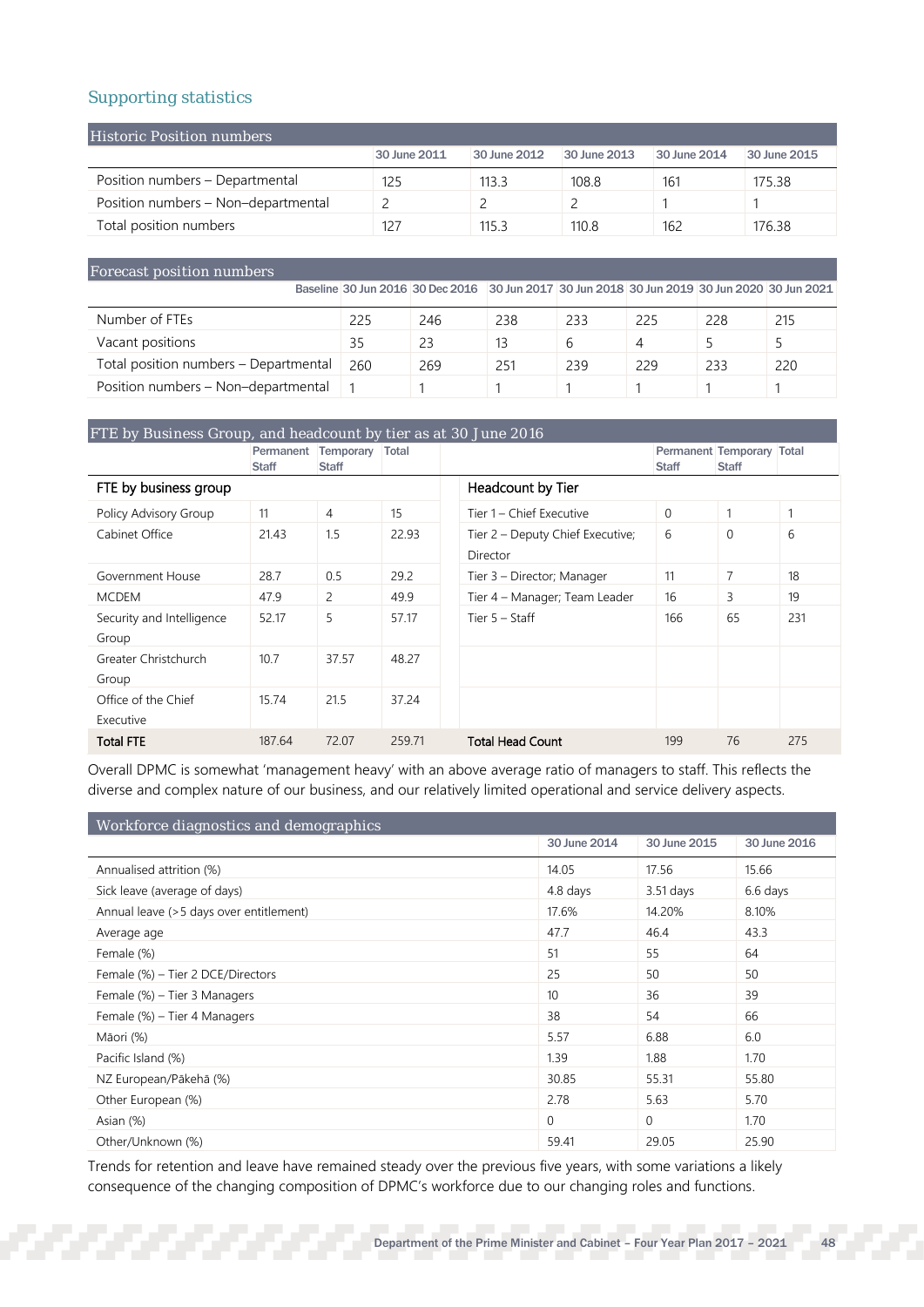## Annex Two: Supporting financial information

## Vote Prime Minister and Cabinet

The graph below compares forecast expenditure to total appropriations. It shows that we are forecasting to manage expenditure within total funding. The graph also shows a reduction in appropriations between 2016/17 and 2020/21.



2016/17 – 2019/20 appropriations are as approved in Budget 2016; 2020/21 reflects baselines as updated in the 2016 October Baseline Update.

Annual departmental expenditure is forecast to reduce from around \$62 million in 2016/17 to around \$41 million in 2020/21. 2016/17 expenditure is forecast to slightly exceed the appropriations as at Budget 2016 as it includes expenditure approved in the 2016 October Baseline Update.

CASS charges represent the cost of the Finance, HR, and ICT functions which DPMC has outsourced to the CASS unit at the Treasury.

While we do not anticipate any change to the cost of this service (aside from reduced costs as our Christchurch regeneration activity transitions to local institutions) the cost of the service could change if, at some stage, DPMC elects to change the level of services sought or if there are, with our agreement, changes to the CASS operating model.

The following graph presents the main driver of DPMC's reduced appropriations and expenditure in the next five years.



2016/17 – 2019/20 appropriations are as approved in Budget 2016; 20120/21 reflects baselines as updated in the 2016 October Baseline Update. 2016/17 2017/18 2018/19 2019/20 2020/21

The reduction in expenditure reflects key milestones in our support of Christchurch regeneration. In 2016/17 we established monitoring and support mechanisms, and managed some residual functions transferred from CERA. Expenditure reduces from around \$20 million in 2016/17 to around \$10 million in each of 2017/18, 2018/19 and 2019/20 as our role shifts to monitoring and support. By 2020/21 ongoing expenditure is forecast to reduce to around \$3 million as most functions supporting Christchurch regeneration will have transferred to local institutions and we retain a smaller monitoring function, supported by some corporate functions.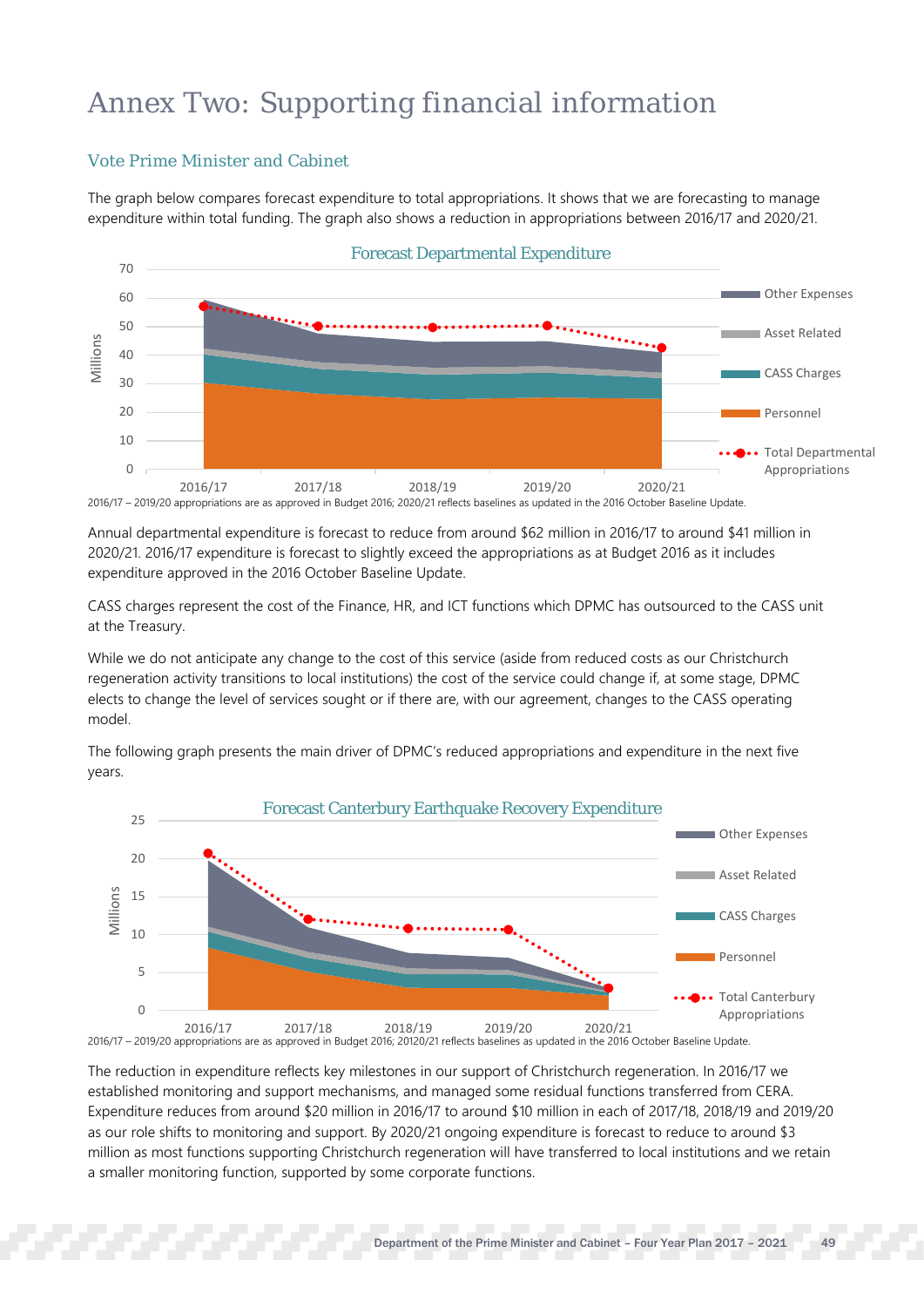The risk associated with this declining appropriation is that we may not reduce actual expenditure at the same rate. These expenditure reductions are to be managed through planned reductions in staff numbers and other expenditure, such as external resources, incurred in support of the Christchurch activity.

Robust management, combined with the likelihood that the transfer of functions to inheriting institutions may occur sooner than anticipated means that there is likely to be opportunity to reduce appropriations in the future. Our forecast makes some allowance for this.

The 2016/17 funding included provision for onerous accommodation leases in respect of HSBC tower in Christchurch, where DPMC occupies one floor but holds the lease for three floors (inherited from CERA). We have now sub–let one of the unoccupied floors and are pursuing opportunities in respect of the other. Our forecast reflects our current view that it is unlikely that the \$2.5 million funding tagged to onerous accommodation leases in 2016/17 will be required.

## Departmental cost pressures

s9(2)(j)

DPMC has reprioritised its baseline funding in order to deliver on new activity and cost pressures.

Our departmental baseline reduces as activity related to Christchurch regeneration reduces. Underspend is forecast in respect of Christchurch regeneration. The values included in the above table for this are indicative and may vary from what is shown.

, inflationary pressures on other expenses, and higher levels of CASS service charges driven by increased depreciation due to investment in Central Agencies integrated IT systems. Costs absorbed include:  $\mathsf{S9}(2)(j)$ 

s9(2)(j)

## Non–departmental expenditure

DPMC administers a range of non–departmental expenditure. We administer the contestable Resilience Fund and emergency expense payments in line with the financial assistance provisions in the CDEM Plan. Emergency expense payments will vary from year to year depending on whether there are any local, regional, or national emergencies to which this funding can be applied.

We also administer payments (under permanent legislative authority) for the salary, allowances, programme, and travel expenses outside New Zealand of the Governor–General; and for maintenance of Government House. DPMC proactively liaises with the Governor–General to minimise any major additional funding requirements to support the Governor–General's programme, salaries, and allowances, and travel outside New Zealand.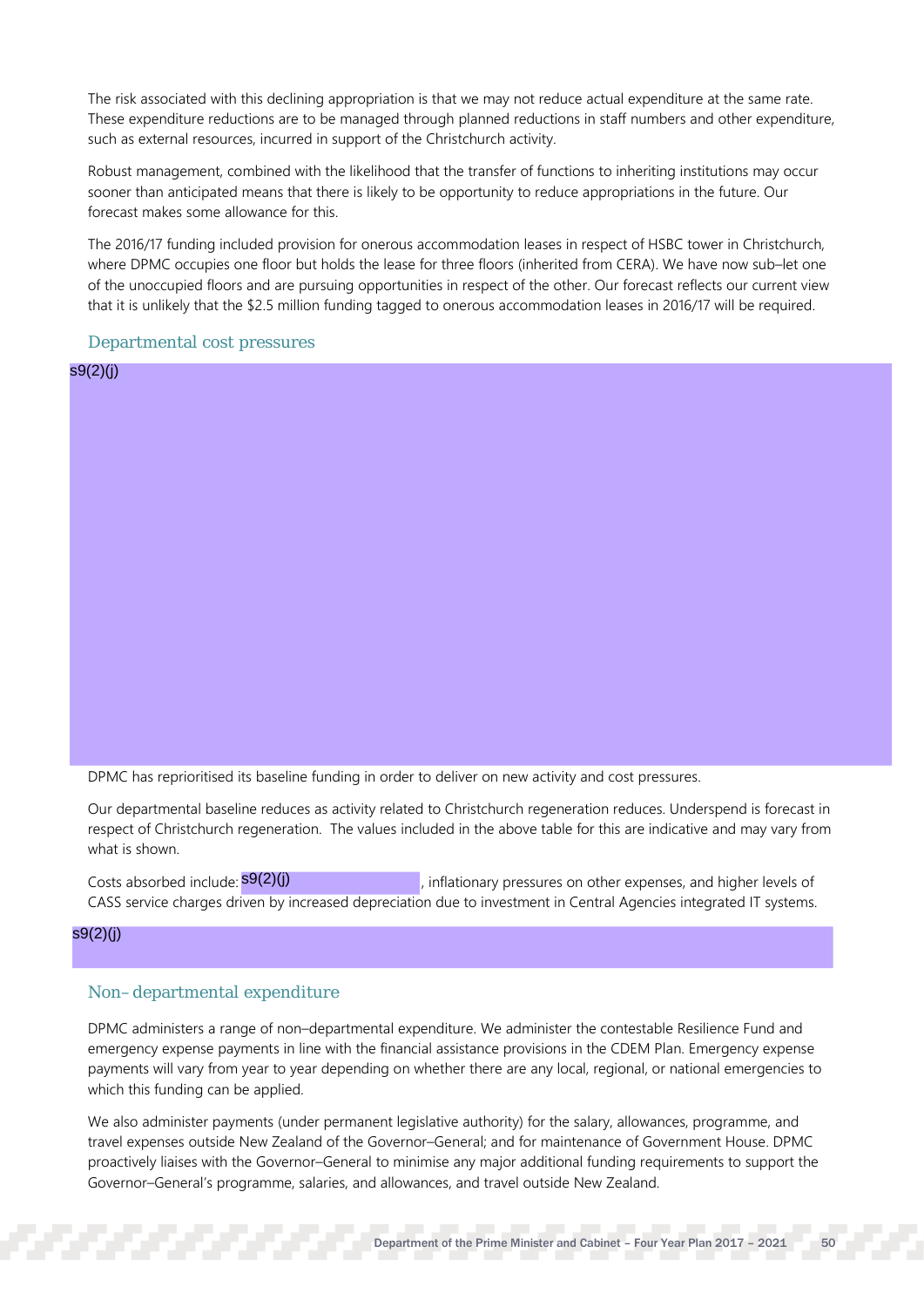In its role working directly with the Governor–General, we provide reporting on the level of funding planned against the appropriation provided. The level of expenditure may vary depending on the Governor–General's programme. Variations have not been forecast at this stage.

We also administer expenditure for a research programme that supports the Science Advisory Committee; for fees for the Commissioner of Security Warrants; and funding for Regenerate Christchurch.

| Non-departmental expenditure                                 |          |          |          |          |          |
|--------------------------------------------------------------|----------|----------|----------|----------|----------|
|                                                              | 2016/17  | 2017/18  | 2018/19  | 2019/20  | 2020/21  |
|                                                              | \$0,000m | \$0,000m | \$0,000m | \$0,000m | \$0,000m |
| Resilience Fund                                              | 0.889    | 0.889    | 0.889    | 0.889    | 0.889    |
| <b>Emergency Expenses</b>                                    | 2.000    | 2.000    | 2.000    | 2.000    | 2.000    |
| Governor General salary and expenses                         | 1.872    | 1.672    | 1.672    | 1.672    | 1.672    |
| Maintenance of Government House                              | 0.770    | 0.600    | 0.600    | 0.600    | 0.600    |
| Government House capital investment                          | 1.050    | 0.800    | 0.800    | 0.550    | 0.550    |
| Depreciation of Crown assets                                 | 1.962    | 1.962    | 1.962    | 1.962    | 1.962    |
| Science Advisory Committee                                   | 0.120    | 0.120    | 0.120    | 0.120    | 0.120    |
| Commissioner of Security Warrants                            | 0.074    | 0.074    | 0.074    | 0.074    | 0.074    |
| Regenerate Christchurch                                      | 4.000    | 4.000    | 4.000    | 4.000    | 4.000    |
| Total Non-departmental expenditure and capital<br>investment | 12.737   | 12.117   | 12.117   | 11.867   | 11.867   |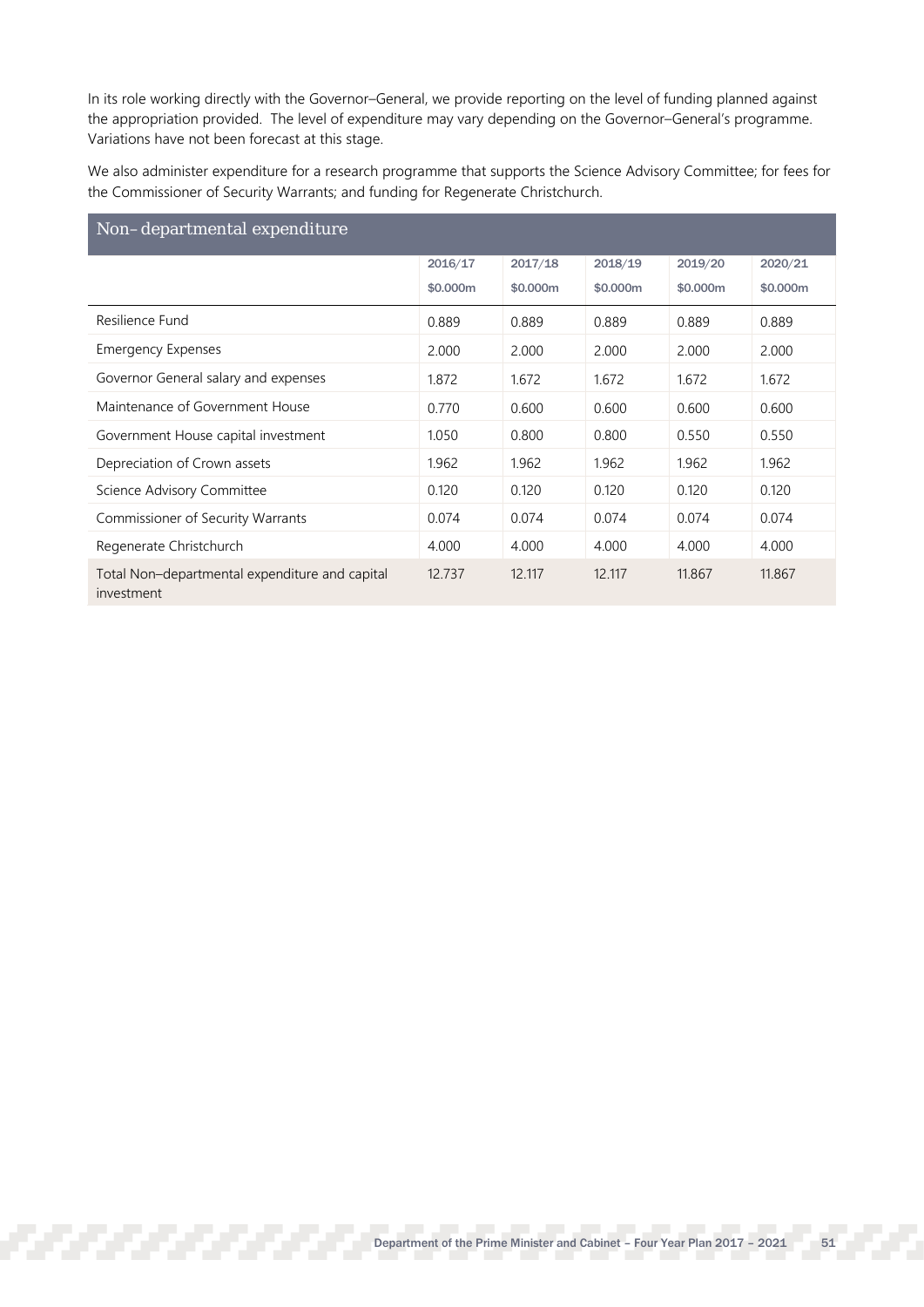## Annex Three: Asset management, investment intentions

## Capital expenditure

| Capital expenditure - Departmental                                        |          |          |          |          |          |
|---------------------------------------------------------------------------|----------|----------|----------|----------|----------|
|                                                                           | 2016/17  | 2017/18  | 2018/19  | 2019/20  | 2020/21  |
|                                                                           | \$0,000m | \$0,000m | \$0,000m | \$0,000m | \$0,000m |
| Opening balance of funding available                                      | 5.497    | 5.736    | 6.665    | 7.590    | 8.509    |
| Add depreciation funding received                                         | 1.014    | 1.019    | 1.019    | 1.019    | 1.019    |
| Add receipts from sale of assets                                          | 0.025    | 0.010    | 0.006    |          |          |
| Add capital injection for budget initiatives                              | 0.163    | 0.200    | 0.300    |          |          |
| Deduct transfer to Treasury for IT historical<br>accumulated depreciation | (0.700)  |          |          |          |          |
| Equals total balance of funding available                                 | 5.999    | 6.965    | 7.990    | 8.609    | 9.528    |
| Subtract capital investments funded from baselines<br>and balance sheet   | 0.263    | 0.300    | 0.400    | 0.100    | 4.544    |
| Equals closing balance of funding available                               | 5.736    | 6.665    | 7.590    | 8.509    | 4.984    |

## Capital intentions

DPMC has a low level of capital. Generally we use two factors to determine funding ability: the availability of cash (current balance sheet cash, plus depreciation plus proceeds from sale of assets) and the ability to fund depreciation (and other asset–related costs) from departmental operational baselines.

DPMC's asset base mainly comprises furniture and fit–out across the various sites it occupies, and the CabNet application. Sites occupied include Wellington and Auckland Government Houses; The Beehive, Pipitea House, Bowen House, and Parliamentary Library (CabNet) in Wellington; and regional sites in Auckland and Christchurch (for MCDEM offices, some OCE functions, and GCG).

## Government Houses

DPMC's non–departmental capital is required to maintain the Government Houses. The Crown has a strong desire to maintain both Government House (Wellington) and Government House (Auckland) to an acceptable standard. We have developed a long–term maintenance plan for both Government Houses, which will ensure they maintain their capital value.

## Information systems

When CASS was implemented, the net book value of IT assets was transferred to Treasury, but the accumulated cash reserves related to those assets was not transferred. This was deferred until an Information Systems Strategic Plan (ISSP) had been developed which would identify the long–term funding requirement for IT assets for all three agencies.

The ISSP was recently finalised. It had been highlighted as a risk that DPMC may have insufficient funding to meet its technology requirements, but it is now anticipated that requirements can be met across the central agency sector. In addition, the changing nature of delivery (e.g. Infrastructure as a Service, Software as a Service and Cloud solutions) are anticipated to result in lower capital costs and higher operating costs.

DPMC will transfer \$0.7 million to Treasury in 2016/17. This will leave a small amount of capital to address minor fit– out, furniture and equipment requirements, and the CabNet system. Over the last three years DPMC has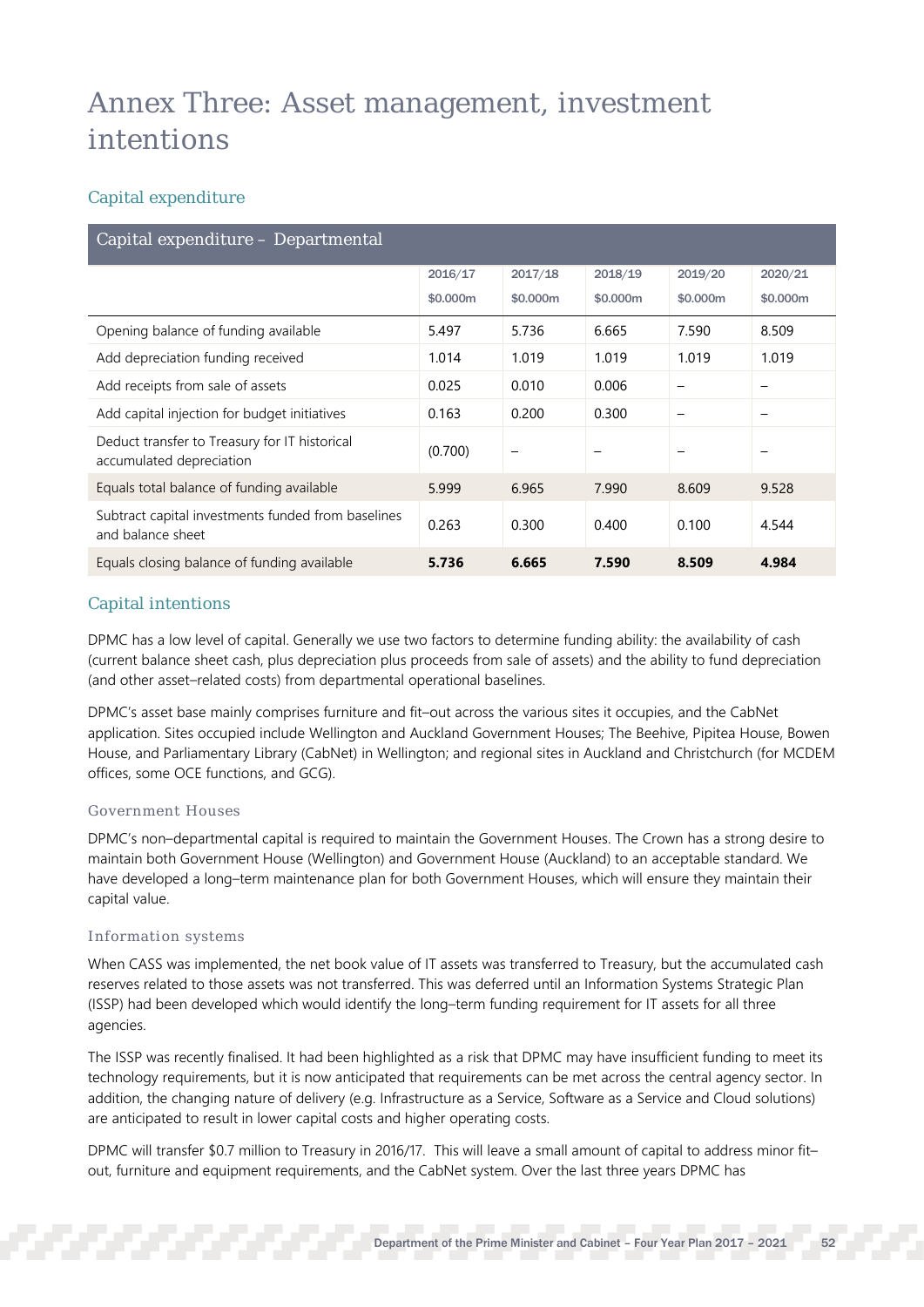supplemented its cash position by seeking operating–to–capital transfers. This may continue so that the reserves available for CDEM functions or CabNet are not used for other departmental capital replacements.

DPMC received Crown funding to build CabNet. The depreciation stream from this asset will accumulate funds to support replacement or enhancements after 5 years (2020/21).

## Information Technology

DPMC uses a centralised shared service approach through CASS. The CASS ICT strategy intends to move the agencies forward in three main areas which align with the Government ICT refreshed strategy and action plan (2015): innovation and optimisation; reduced risk and improved resilience; and stronger alignment with the business.

## Innovation and optimisation

Part of the value proposition for CASS IT is to be able to provide the expertise and scale at a level higher than any one of the agencies could alone. Over the medium term CASS IT will be providing improvements in the underlying technology used by all agencies to improve stability and supportability, as well as enabling future innovation. Some areas for review include: software licensing, cloud versus on–premise and increased automation to better deliver low value IT services.

## Reduced risk and improved resilience

With a change in context for our risk environment there needs to be a review of IT risk and resiliency management. We need to ensure governance is reviewed regularly with appropriate mechanisms for risk identification and system security certification and accreditation. We also need to review our current technology locations, infrastructure, and our strategies, including the ISSP, Information Strategy, and IT investment plan.

## Stronger alignment with the business

Information technology and information management needs a stronger alignment to all areas of our business if we are to lead the world and remain relevant and productive for our customers. This will require a deeper understanding of the work that our customers do and the challenges that they face now and into the future.

| <b>CASS IT Work Programme</b> |                                                                                                               |                                                                                                                    |                                                                                                                                            |                                                                          |  |  |
|-------------------------------|---------------------------------------------------------------------------------------------------------------|--------------------------------------------------------------------------------------------------------------------|--------------------------------------------------------------------------------------------------------------------------------------------|--------------------------------------------------------------------------|--|--|
| Agency                        | 2016/17                                                                                                       | 2017/18                                                                                                            | 2018/19                                                                                                                                    | 2019/20                                                                  |  |  |
| <b>DPMC</b>                   | EMIS upgrade complete<br>$\bullet$<br>NCMC technology refresh<br>delivered<br>CabNet enhancement<br>programme | Information<br>$\bullet$<br>Management<br>process<br>refinement<br>CabNet<br>$\bullet$<br>enhancement<br>programme | Information<br>$\bullet$<br>Management<br>systems upgrade<br>Honours CRM<br>$\bullet$<br>review<br>CabNet<br>٠<br>enhancement<br>programme | <b>EMIS</b> outputs<br>$\bullet$<br>review<br>CabNet review<br>$\bullet$ |  |  |

## Property and fleet

DPMC's property portfolio, and how we will manage it over the next two years, is described in our Property Strategy 2016 – 2018, and Property Operational Plan 2016 – 2018.

As at 1 July 2016, DPMC's property portfolio comprises eight properties in three locations. This includes: leased office space in Wellington, Auckland and Christchurch (four properties) and other occupied premises under other special arrangements – loaned from other departments, or owned by the Crown under special arrangements.

10 motor vehicles are leased, supporting MCDEM regional staff. In addition, motor vehicles are owned within GCG, having been inherited from CERA.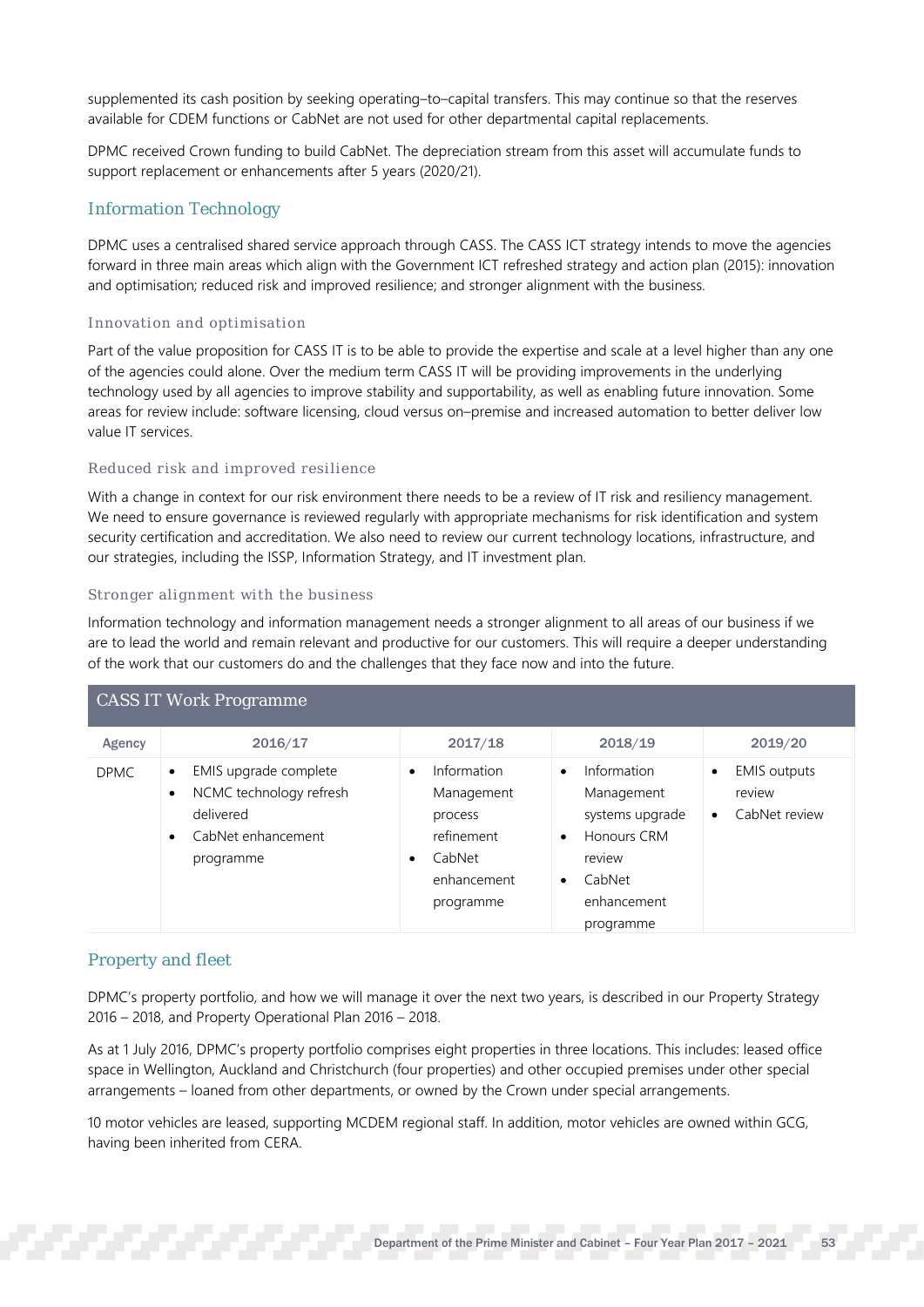DPMC faces three significant property 'challenges' that need to be addressed across the duration of this plan: Accommodating the forecast growth of DPMC; right–sizing DPMC's property portfolio following the wind–down of CERA; and continuing to work towards the goal of reducing our average density to between 13 – 14  $m^2$  per person by 2019.